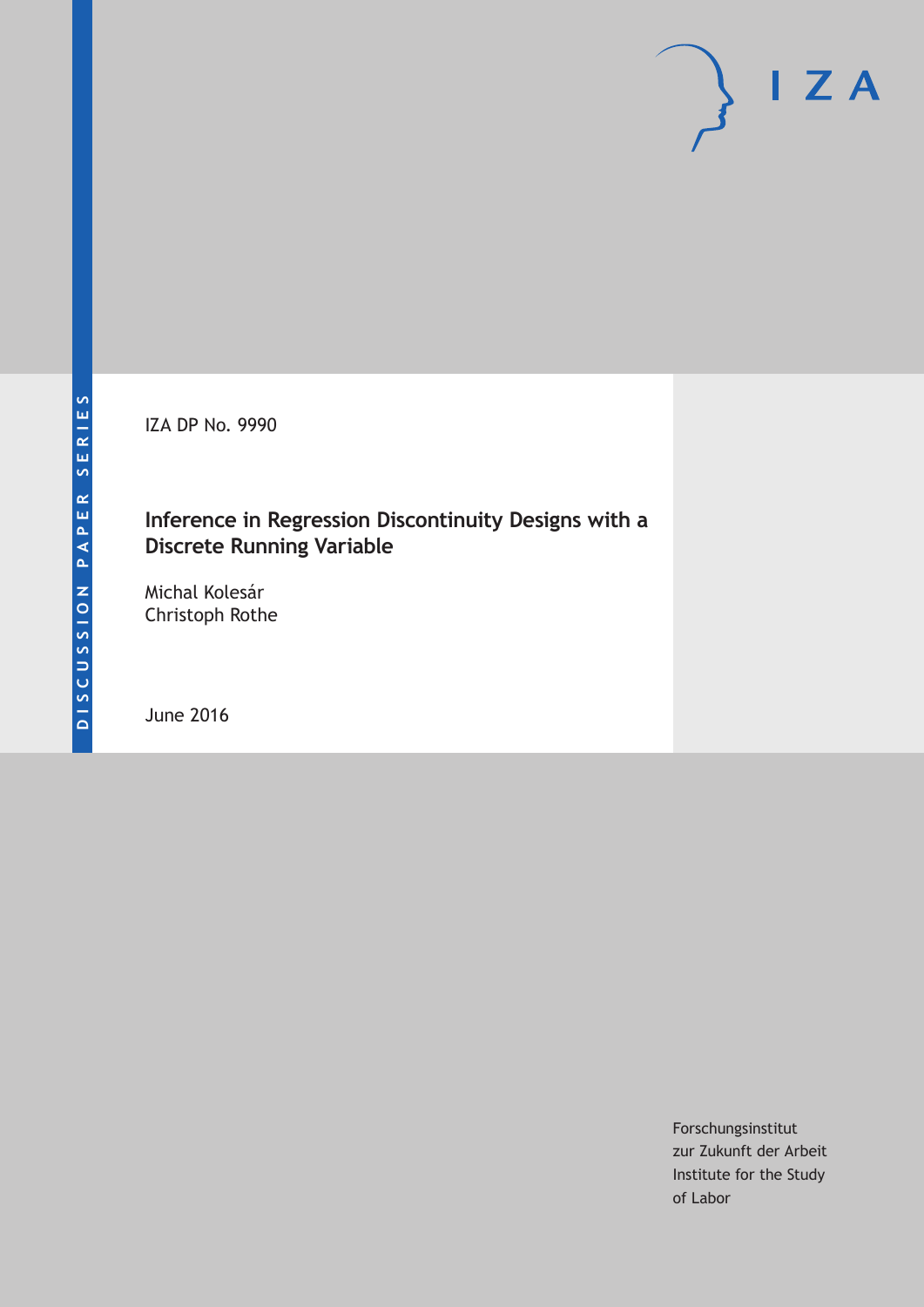# **Inference in Regression Discontinuity Designs with a Discrete Running Variable**

### **Michal Kolesár**

*Princeton University* 

### **Christoph Rothe**

*Columbia University and IZA* 

### Discussion Paper No. 9990 June 2016

IZA

P.O. Box 7240 53072 Bonn Germany

Phone: +49-228-3894-0 Fax: +49-228-3894-180 E-mail: iza@iza.org

Any opinions expressed here are those of the author(s) and not those of IZA. Research published in this series may include views on policy, but the institute itself takes no institutional policy positions. The IZA research network is committed to the IZA Guiding Principles of Research Integrity.

The Institute for the Study of Labor (IZA) in Bonn is a local and virtual international research center and a place of communication between science, politics and business. IZA is an independent nonprofit organization supported by Deutsche Post Foundation. The center is associated with the University of Bonn and offers a stimulating research environment through its international network, workshops and conferences, data service, project support, research visits and doctoral program. IZA engages in (i) original and internationally competitive research in all fields of labor economics, (ii) development of policy concepts, and (iii) dissemination of research results and concepts to the interested public.

IZA Discussion Papers often represent preliminary work and are circulated to encourage discussion. Citation of such a paper should account for its provisional character. A revised version may be available directly from the author.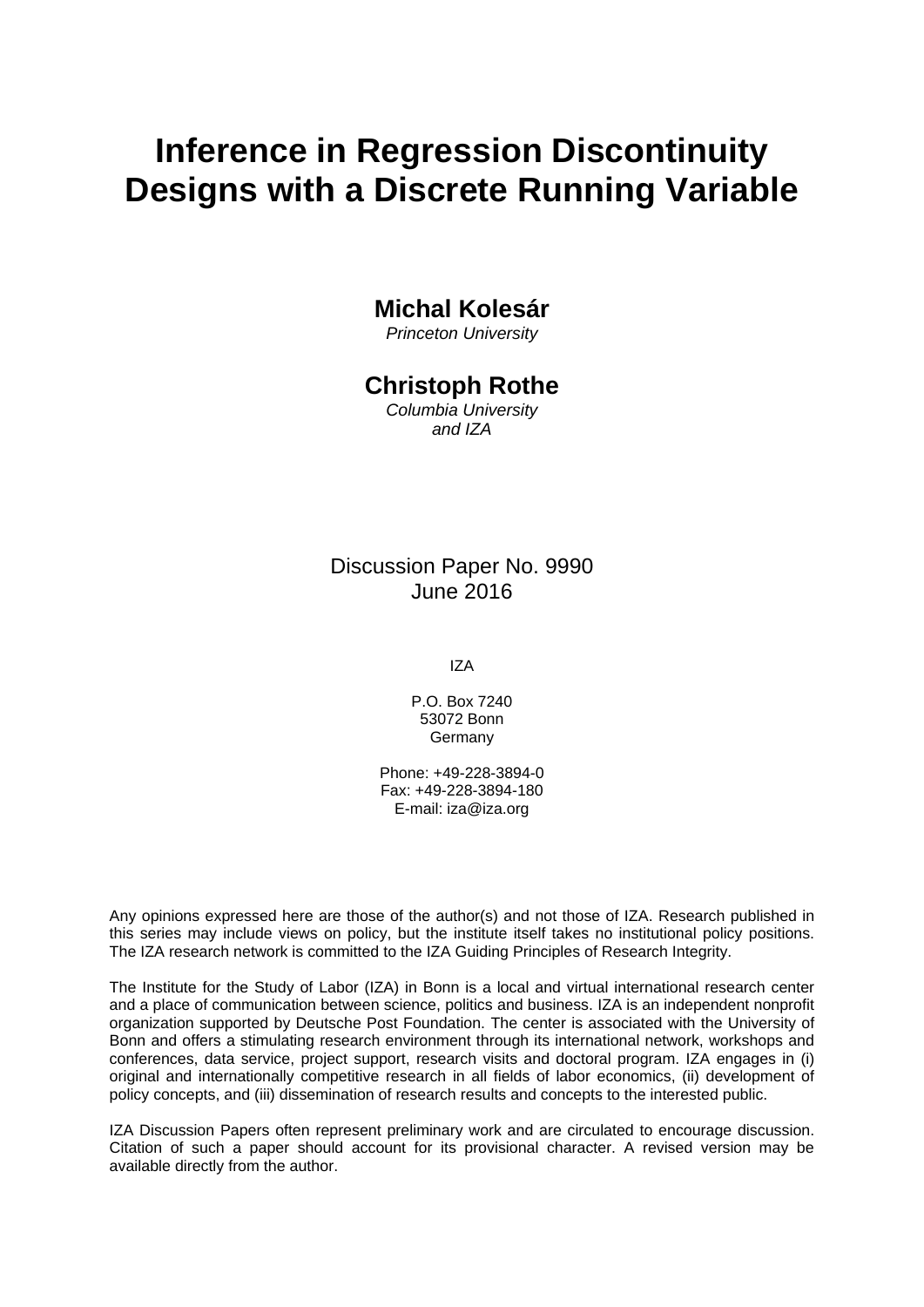IZA Discussion Paper No. 9990 June 2016

## **ABSTRACT**

## **Inference in Regression Discontinuity Designs with a Discrete Running Variable\***

We consider inference in regression discontinuity designs when the running variable only takes a moderate number of distinct values. In particular, we study the common practice of using confidence intervals (CIs) based on standard errors that are clustered by the running variable. We derive theoretical results and present simulation and empirical evidence showing that these CIs have poor coverage properties and therefore recommend that they not be used in practice. We also suggest alternative CIs with guaranteed coverage properties under easily interpretable restrictions on the conditional expectation function.

JEL Classification: C13, C14, C21, C25

Keywords: regression discontinuity design, discrete running variable, clustered standard errors

Corresponding author:

 $\overline{\phantom{a}}$ 

Christoph Rothe Department of Economics Columbia University 420 West 118th Street New York, NY 10027 USA E-mail: cr2690@columbia.edu

<sup>\*</sup> We thank Tim Armstrong, Joshua Angrist, Guido Imbens, Philip Oreopoulos, Miguel Urquiola, and seminar participants at Columbia University for helpful comments.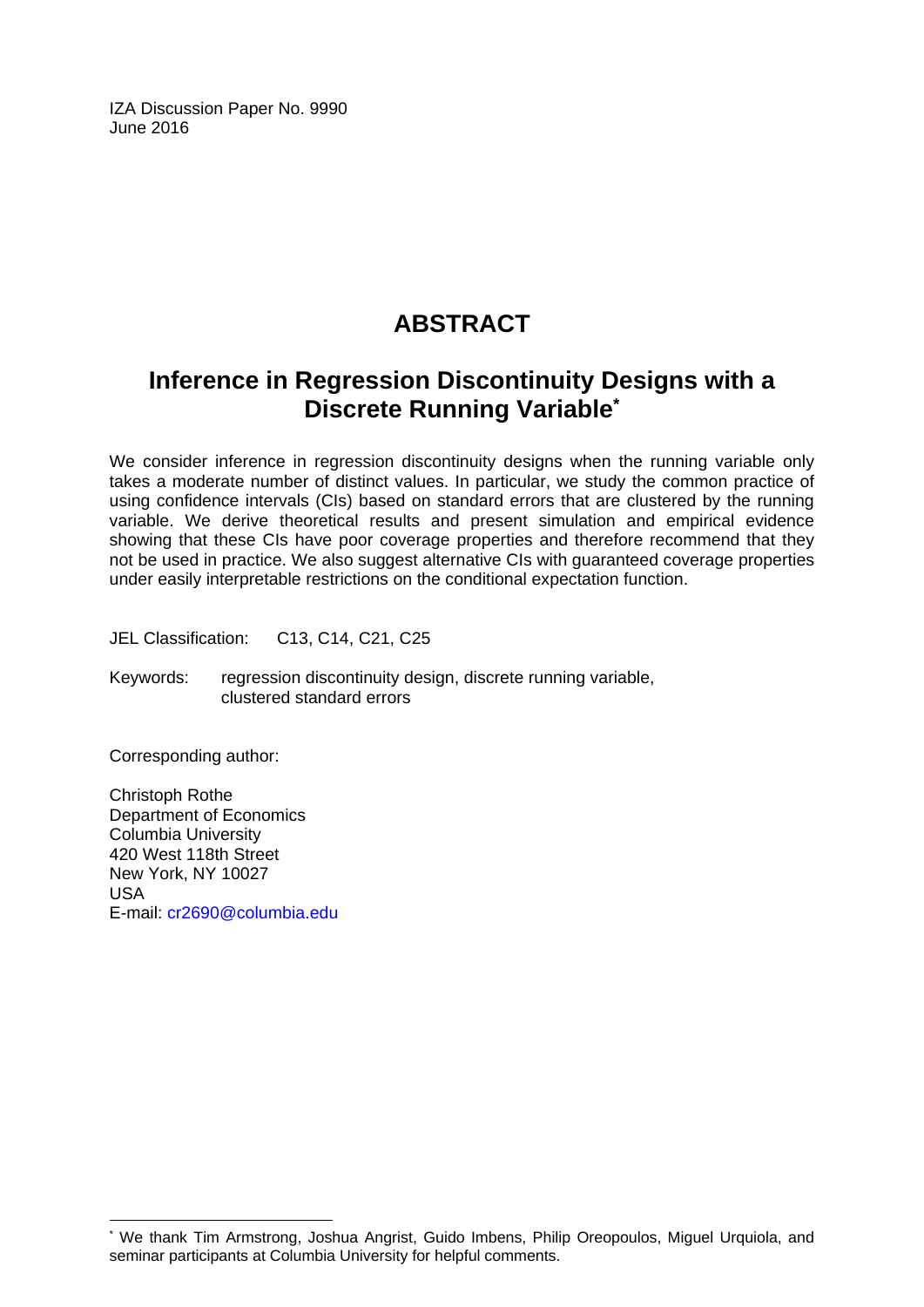#### 1. INTRODUCTION

The regression discontinuity design (RDD) is a popular quasi-experimental empirical strategy that exploits fixed cutoff rules present in many institutional settings to estimate treatment effects. In its most basic version, the sharp RDD, observational units receive treatment if and only if an observed running variable falls above a known threshold value. For example, students may be awarded a scholarship if their test score is above some pre-specified level. If unobserved confounders vary smoothly around the assignment threshold, the jump in the conditional expectation function of the outcome given the running variable at the threshold identifies the average treatment effect (ATE) for units at the margin for being treated [\(Hahn](#page-39-0) [et al., 2001\)](#page-39-0).

In order to obtain a reliable estimate of the ATE, the recent theoretical literature on RDDs has emphasized the importance of flexible specifications of the functional form of the conditional expectation function. A standard approach in empirical practice is to use local polynomial regression. In its simplest form, this method approximates the conditional expectation function within a window around the threshold by a low-order polynomial on either side of the threshold, which can be fitted using ordinary least squares (OLS) after discarding observations outside of the window. If the window is sufficiently small for the bias from the polynomial approximation to be negligible relative to the standard error of the estimator,<sup>1</sup> constructing a valid confidence interval (CI) for the ATE is straightforward. For instance, one can use the "usual" CI based on the Eicker-Huber-White (EHW) heteroskedasticity-robust standard error.

In an important paper, [Lee and Card](#page-39-1) [\(2008,](#page-39-1) LC from hereon) point out that this approach to constructing CIs may not be feasible if the running variable only takes on a moderate number of distinct values on at least one side of the threshold. In particular, if the gaps between the values closest to the threshold are sufficiently large, researchers may be forced to choose a window around the threshold that is too large for the bias from the polynomial approximation to be negligible in order to ensure a reasonably low level of sampling noise. This means that the EHW CI undercovers the ATE, as it is not adequately centered. This concern applies to many empirical settings: a wide range of treatments are triggered when quantities that inherently take on a limited number of values, like the test score of a student, the enrollment number of a school, the number of employees of a company, or the year of birth of an individual, exceed some threshold.<sup>2</sup>

<sup>&</sup>lt;sup>1</sup>This approach is known as "undersmoothing" in the nonparametric regression literature. See [Calonico](#page-38-0) [et al.](#page-38-0) [\(2014\)](#page-38-0) for an alternative approach.

<sup>2</sup>This setting is conceptually different from cases in which the running variable is continuous in principle,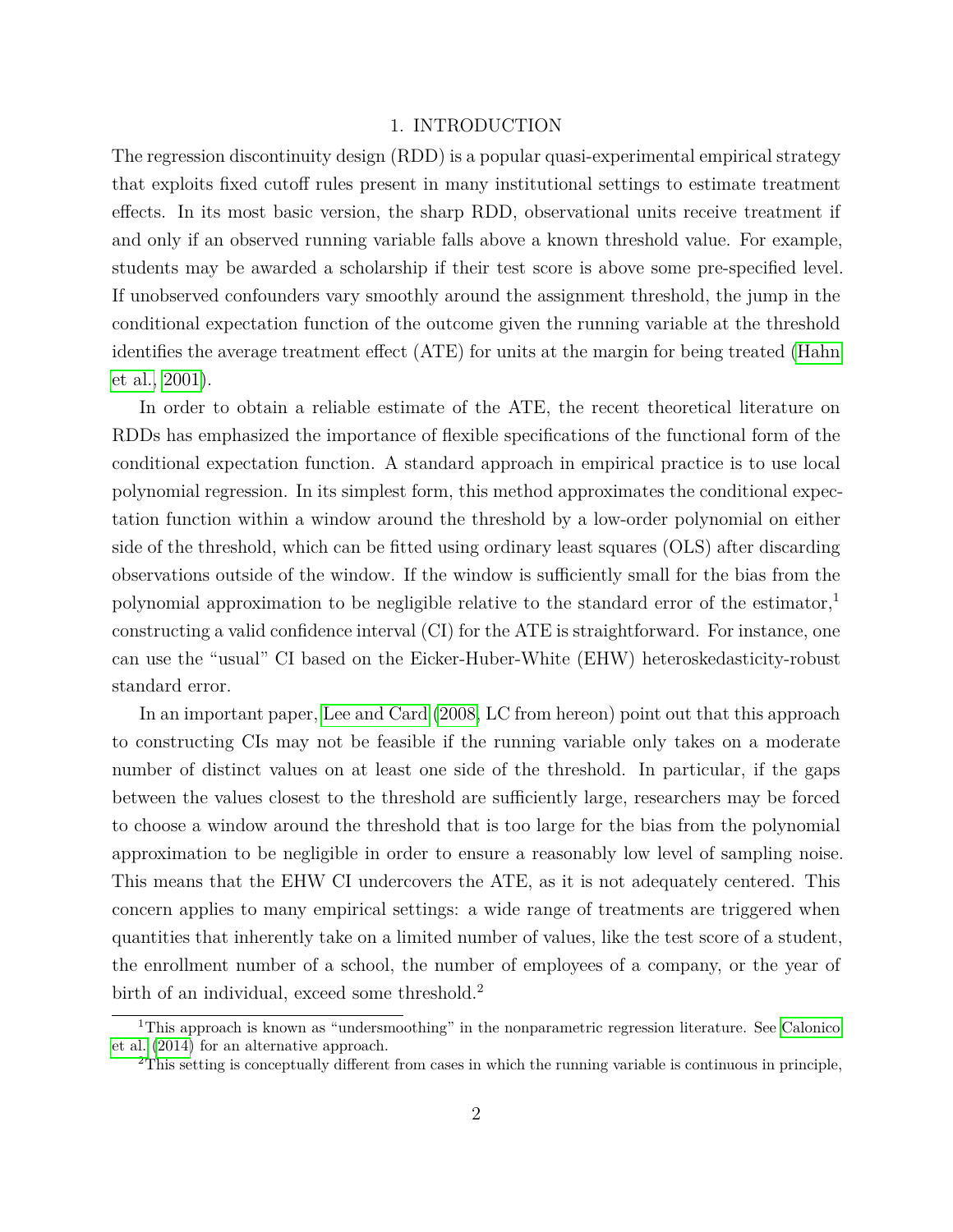To address this problem, LC suggest using a CI based on a "cluster-robust" standard error (e.g. [Liang and Zeger, 1986\)](#page-40-0) that treats observational units with the same realization of the running variable as members of distinct groups. We refer to this type of standard error and the corresponding CI as being *clustered by the running variable* (CRV) in the following. LC's approach has been widely adopted in applied economics, It is routinely used in empirical studies<sup>3</sup>, and recommended in survey papers (e.g. [Lee and Lemieux, 2010\)](#page-40-1) and government agency guidelines for carrying out RDD studies (e.g. [Schochet et al., 2010\)](#page-40-2).

In this paper, we examine the properties of CRV CIs. LC motivate these CIs by modeling the error in the (local) polynomial approximation to the conditional expectation function as random, with mean zero conditional on the running variable, and independent across "clusters". However, as we discuss in detail in Section [3.1,](#page-9-0) this heuristic is not compatible with the usual sampling framework that treats the data as generated by independent sampling from some fixed distribution. Indeed, in the usual framework, the approximation error is fixed across repeated samples conditional on the running variable.

Since the rationale for using CRV standard errors relies on non-standard modeling assumptions, we derive expressions for the asymptotic coverage of CRV CIs in the usual RDD setup and show that, in general, their coverage properties are poor. There are two effects at play. First, CRV standard errors tend to increase relative to EHW standard errors with the degree of misspecification. Second, coverage of CRV CIs decreases with the number of support points of the running variable, or the number of "clusters". The latter effect is due to the usual downward bias of the cluster-robust variance estimator in cases with a small number of clusters; see [Cameron and Miller](#page-39-2)  $(2014)$  for a recent survey.

When the number of support points of the running variable (within the window around the threshold that is used to fit the polynomial approximation) is large, or the degree of misspecification is large, the first effect dominates, and the asymptotic coverage is better than that of EHW CIs. This formalizes the intuition that "the use of clustered standard errors will generally lead to wider confidence intervals" (LC, p. 656). However, we show, using both theoretical arguments and simulation evidence, that the coverage of CRV CIs may still be arbitrarily far below their nominal level, as the improvement in coverage over EHW CIs may not be sufficient when the coverage of EHW CIs is very poor to begin with.

but only a discretized or rounded version of its realization is recorded in the data. See [Dong](#page-39-3) [\(2015\)](#page-39-3) for an analysis of RDDs with this type of measurement error.

<sup>3</sup>Recent papers published in leading economics journals that conduct inference in RDDs by clustering standard errors by the running variable include [Oreopoulos](#page-40-3) [\(2006\)](#page-40-3), [Card et al.](#page-39-4) [\(2008\)](#page-39-4), [Urquiola and Ver](#page-40-4)[hoogen](#page-40-4) [\(2009\)](#page-40-4), [Martorell and McFarlin](#page-40-5) [\(2011\)](#page-40-5), [Chetty et al.](#page-39-5) [\(2013\)](#page-39-5) and [Clark and Royer](#page-39-6) [\(2013\)](#page-39-6), among many others.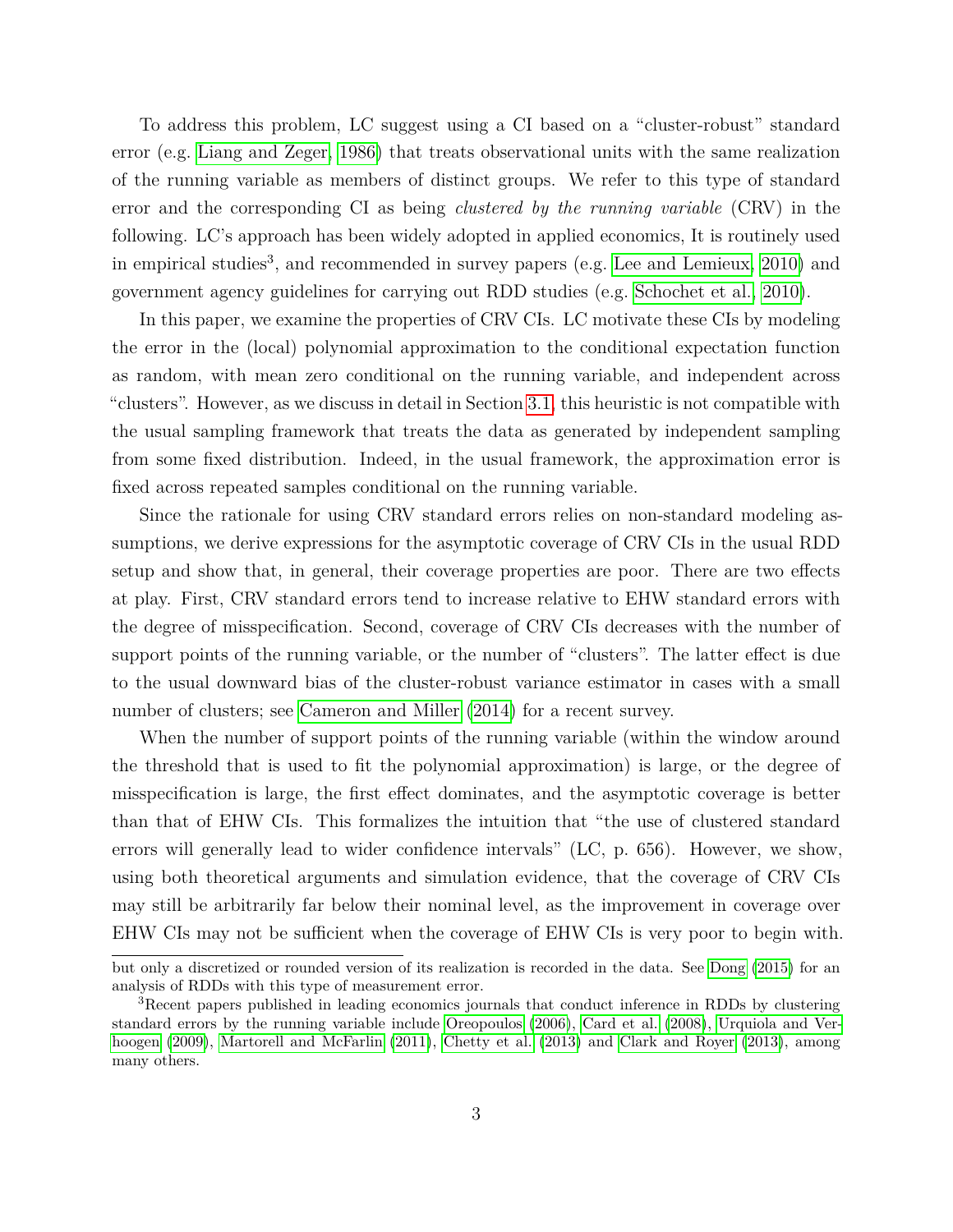Moreover, when the running variable has many support points, a more effective way to control misspecification bias would be to work with a narrower window around the threshold.<sup>4</sup>

When the number of support points of the running variable is small and the degree of misspecification is mild, the second effect dominates, and coverage of CRV CIs is typically *worse* than that of EHW CIs. To show that the amount of under-coverage can be substantial, we re-analyze data from [Oreopoulos](#page-40-3) [\(2006\)](#page-40-3), and find that EHW standard errors are larger than CRV standard errors by several orders of magnitude in this context, with the exact amount depending on the precise specification. The exercise shows that clustering by the running variable can lead to incorrect claims about the statistical significance of the estimated effect, even if we assume that the CIs are correctly centered.<sup>5</sup>

These results caution against clustering standard errors by the running variable in empirical applications, in spite of its great popularity.<sup>6</sup> We therefore propose two alternative methods for constructing CIs for the ATE in discrete RDDs that have guaranteed coverage properties under interpretable restrictions on the conditional expectation function. The first method makes the assumption that the magnitude of the approximation bias is no larger at the left limit of the threshold than at any point in the support of the running variable below the threshold, and similarly for the right limit. The second method relies on the assumption recently considered in [Armstrong and Kolesár](#page-38-1) [\(2016b\)](#page-38-1) that the second derivative of the conditional expectation function is bounded by a constant. Both CIs are "honest" in the sense of [Li](#page-40-6) [\(1989\)](#page-40-6) in that they achieve asymptotically correct coverage for all possible model parameters, that is, they are valid uniformly in the value of the conditional expectation function.

The rest of the paper is organized as follows. Section [2](#page-6-0) reviews the sharp regression discontinuity model and issues that arise then the running variable is discrete. Section [3](#page-9-1) derives theoretical coverage properties of CRV CIs. Section [4](#page-15-0) studies their properties in

<sup>4</sup>LC, in their Section 4, caution that in some circumstances the CRV standard error may understate the variability of the point estimate, although their reasoning is very different from ours. They suggest a further modification of the standard error formula. However, this modification can be shown to suffer from similar coverage issues as CRV CIs. Since this modification does not seem to be used much in the empirical literature we focus on LC's main proposal in this paper.

<sup>&</sup>lt;sup>5</sup>Using alternative methods for constructing CIs suggested recently in the literature on inference with a small number of clusters (e.g. [Cameron et al., 2008;](#page-39-7) [Canay et al., 2015;](#page-39-8) [Imbens and Kolesár, 2016\)](#page-39-9) does not lead to reliable inference in this case: as we argued above, even if standard errors were free from bias, the improvement in coverage over EHW CIs may not be sufficient.

<sup>6</sup>Of course, clustering standard errors at some level other than the running variable may be appropriate in applications where the data are not generated by independent sampling. Suppose, for example, that the observational units are students, and that the data are obtained by first collecting a sample of schools and then sampling students from within those schools. In this case, clustering on schools would be justified.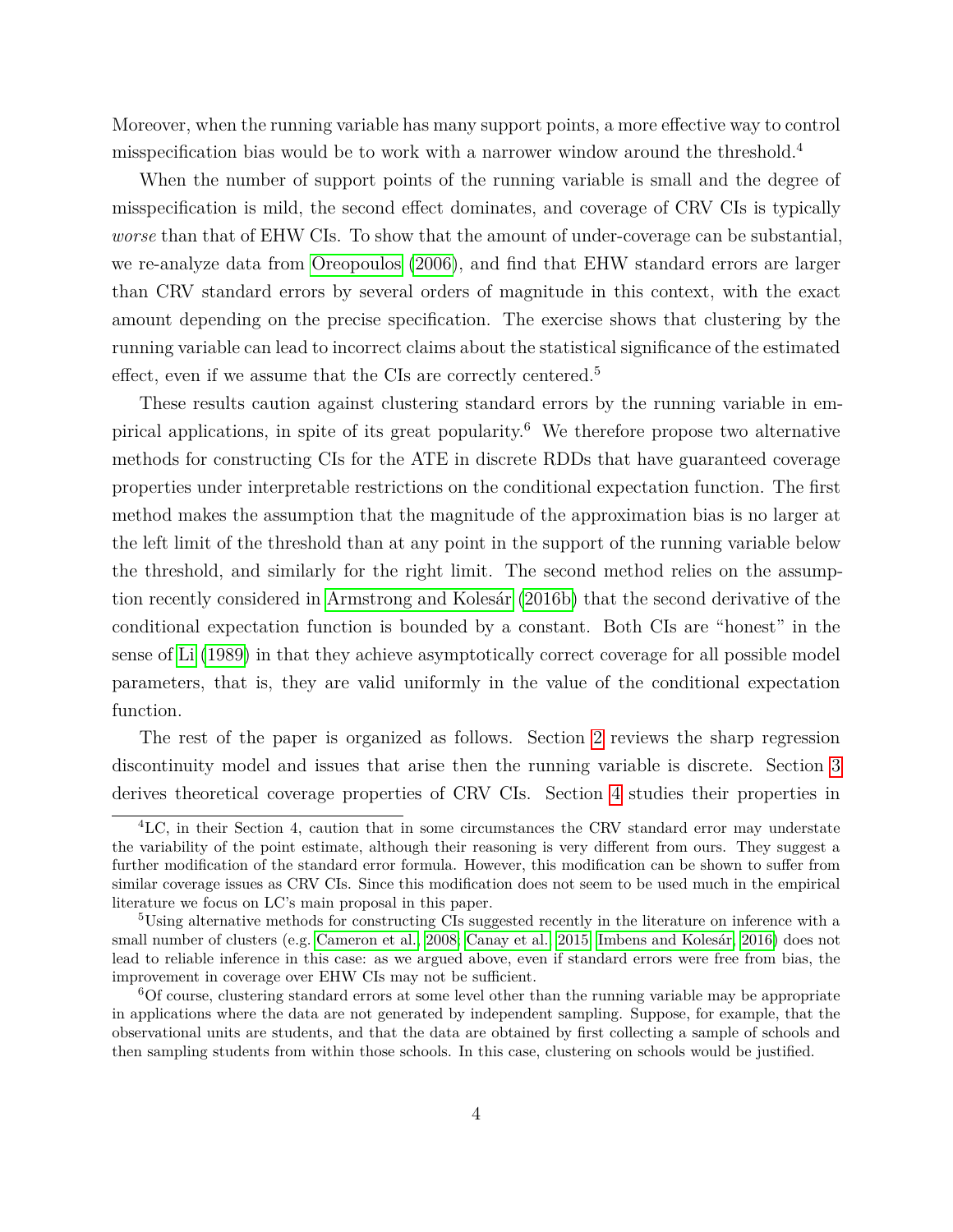<span id="page-6-0"></span>a series of simulation experiments and in an empirical application. Section [5](#page-27-0) discusses alternative methods of inference that lead to honest CIs. Section [6](#page-30-0) concludes. Proofs for Section [3](#page-9-1) are given in Appendix [A.](#page-30-1) Proofs for Section [5](#page-21-0) are given in Appendix [B.](#page-36-0)

#### 2. SHARP REGRESSION DISCONTINUITY DESIGNS

In this section, we first introduce the sharp RDD and review standard methods for inference. We then discuss the implications of discreteness of the running variable.

#### <span id="page-6-1"></span>2.1. **Basic model and inference**

The aim of a RDD is to infer the causal effect of a binary treatment on some outcome of interest. We observe a random sample of *N* units, indexed by  $i = 1, \ldots, N$ , from some large population. Let  $Y_i(1)$  and  $Y_i(0)$  denote the potential outcome with and without receiving treatment, respectively, and let  $D_i \in \{0,1\}$  be an indicator variable for the event that the unit receives treatment. The actual outcome is given by  $Y_i = Y_i(D_i)$ . While the issues that we study in this paper also arise in fuzzy and kink RDDs, for ease of exposition we focus on the sharp case, in which a unit is treated if and only if a running variable  $X_i$  crosses a known threshold, which we normalize to zero without loss of generality:

$$
D_i = \mathbb{I}\left\{X_i \geq 0\right\}.
$$

The parameter of interest is the average treatment effect (ATE) at the threshold,

$$
\tau = \mathbb{E}(Y_i(1) - Y_i(0) | X_i = 0).
$$

Let  $\mu_d(X_i) = \mathbb{E}(Y_i(d) | X_i), d \in \{0,1\}$  denote the conditional expectation functions for the potential outcomes, and let  $\mu(X_i) = \mathbb{E}[Y_i \mid X_i] = \mu_1(X_i) \mathbb{I} \{X_i \geq 0\} + \mu_0(X_i) \mathbb{I} \{X_i < 0\}$ denote the conditional expectation of the observed outcome given the running variable. If  $\mu_0(x)$  and  $\mu_1(x)$  are continuous at the threshold, then the ATE is equal to the discontinuity in  $\mu(x)$  at the threshold:

$$
\tau = \lim_{x \downarrow 0} \mu(x) - \lim_{x \uparrow 0} \mu(x).
$$

To estimate  $\tau$ , researchers therefore have to estimate the right and left limits of the conditional expectation function  $\mu(x)$  at the threshold. The recent literature on RDDs has emphasized the importance of using flexible specifications for  $\mu(x)$ , with local polynomial regression having become the standard choice for estimation. In its simplest form, this estimation strategy involves fixing a polynomial order  $p \in \mathbb{N}$ , with  $p = 1$  and  $p = 2$  being the most common choices, and a bandwidth  $h > 0$ , and then estimating the ATE by  $\hat{\tau}$ , which is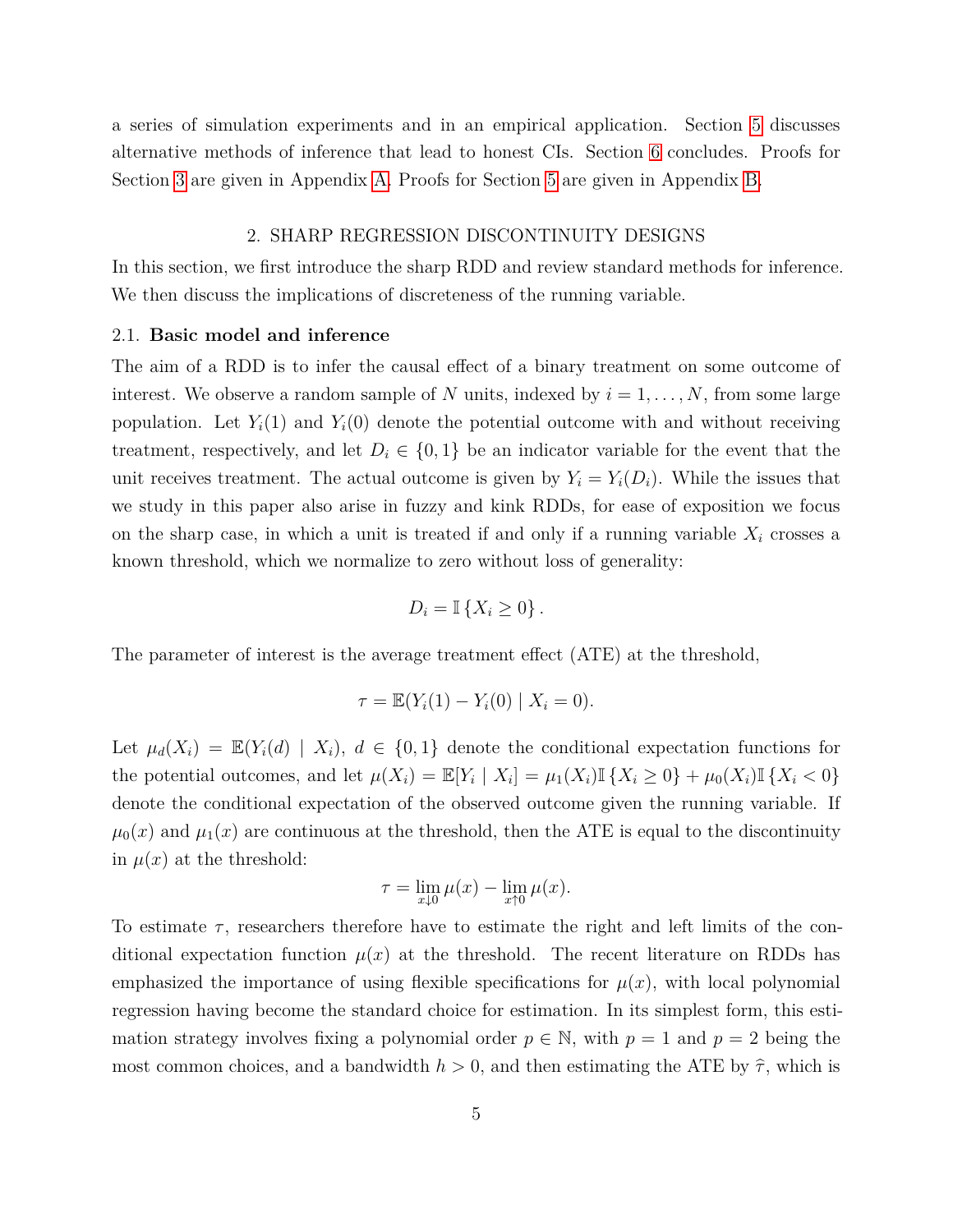given by

<span id="page-7-0"></span>
$$
\hat{\tau} = e'_1 \hat{\theta}, \qquad \hat{\theta} = \underset{\theta}{\operatorname{argmin}} \sum_{i=1}^N (Y_i - m(X_i)'\theta)^2 \mathbb{I} \left\{ |X_i| \le h \right\}, \tag{2.1}
$$

where  $e_1 = (1, 0, \ldots, 0)$ ' denotes the first unit vector and

$$
m(x) = (\mathbb{I}\{x \ge 0\}, 1, x, \dots, x^p, \mathbb{I}\{x \ge 0\} x, \dots, \mathbb{I}\{x \ge 0\} x^p)'
$$

The approach thus amounts to discarding observations that are further than *h* away from the threshold, and fitting a *p*th order polynomial approximation on either side of the threshold by ordinary least squares (OLS).7,8 Basic properties of OLS estimators imply that for any fixed *p* and *h*, in finite samples  $\hat{\tau}$  is approximately unbiased for the pseudo-parameter  $\tau_h$ , which is given by

$$
\tau_h = e'_1 \theta_h, \qquad \theta_h = \operatorname*{argmin}_{\theta} \mathbb{E}((Y_i - m(X_i)'\theta)^2 \mathbb{I}\{|X_i| \leq h\}).
$$

The magnitude of the bias  $\tau_h - \tau$  is determined by how well  $\mu(x)$  is approximated by a pth order polynomial over  $(-h, h)$ . If  $\mu(x)$  is a smooth function, smaller values of h generally lead to a decrease in the bias, at the cost of an increase in the variance of  $\hat{\tau}$ .

For any fixed *p* and *h*,  $\hat{\theta}$  is simply an OLS estimator based on the  $N_h = \sum_{i=1}^{N} \mathbb{I} \{ |X_i| \leq h \}$ observations within an *h*-window around the threshold. Therefore, a natural candidate for a CI for  $\tau$  with nomial level  $(1 - \alpha)$  is

$$
C_{\text{EHW}}^{1-\alpha} = (\hat{\tau} \pm z_{\alpha} \times \hat{\sigma}_{\text{EHW}} / \sqrt{N_h}),
$$

where  $z_{\alpha} = \Phi^{-1}(1 - \alpha/2)$  denotes the  $1 - \alpha/2$  quantile of the standard normal distribution, and  $\hat{\sigma}_{\text{EHW}}^2$  is the top-left element of the usual Eicker-Huber-White (EHW) heteroskedasticityrobust estimator of the asymptotic variance of  $\hat{\theta}$ . That is,

$$
\hat{\sigma}_{\text{EHW}}^2 = e'_1 \hat{Q}^{-1} \hat{\Omega}_{\text{EHW}} \hat{Q}^{-1} e_1, \qquad \hat{\Omega}_{\text{EHW}} = \frac{1}{N_h} \sum_{i=1}^N \hat{u}_i M_i M_i', \qquad \hat{Q} = \frac{1}{N_h} \sum_{i=1}^N M_i M_i',
$$

<sup>&</sup>lt;sup>7</sup>We use a uniform kernel in equation  $(2.1)$  to simplify the exposition. Analogous results could be obtained if the indicator function  $\mathbb{I}\{|X_i|\leq h\}$  was replaced with another standard kernel function. Our exposition follows [Imbens and Lemieux](#page-39-10) [\(2008\)](#page-39-10) in this regard.

<sup>&</sup>lt;sup>8</sup>Our notation also formally covers the global polynomial approach to estimating  $\tau$  by choosing  $h = \infty$  and a rather large value of *p*. While this estimation approach is used in a number of empirical studies, theoretical results suggest that it typically performs poorly relative to local linear or local quadratic regression [\(Gelman](#page-39-11) [and Imbens, 2014\)](#page-39-11). This is because the method often implicitly assigns very large weights to observations far away from the threshold.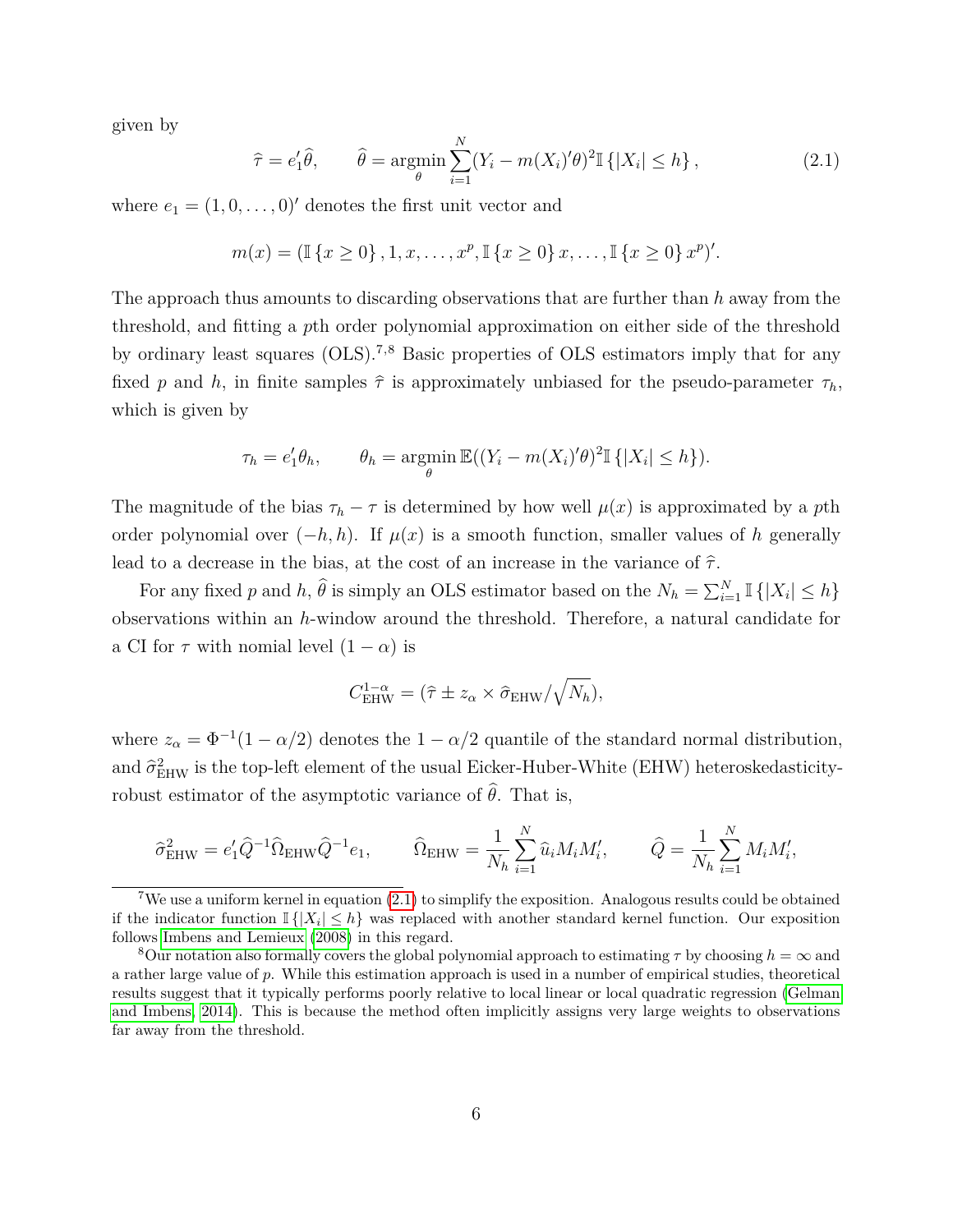with  $M_i = m(X_i) \mathbb{I} \{ |X_i| \leq h \}$  and  $\hat{u}_i = Y_i - m(X_i) \hat{\theta}$  the *i*th regression residual.

Under standard regularity conditions, for any fixed *p*, the quantity  $\sqrt{N_h}(\hat{\tau} - \tau_h)/\hat{\sigma}_{\text{EHW}}$ is normally distributed in large samples irrespective of the magnitude of the bias  $\tau_h - \tau$ . Therefore  $C_{\text{EHW}}^{1-\alpha}$  is an asymptotically valid  $(1-\alpha)$  CI for the pseudo-parameter  $\tau_h$ . If the bias  $\tau_h - \tau$  is asymptotically negligible relative to the standard error  $\hat{\sigma}_{EHW}/\sqrt{N_h}$ , then  $C_{EHW}^{1-\alpha}$ is also an asymptotically valid  $(1 - \alpha)$  CI for  $\tau$ , the parameter of interest. More formally, it holds that  $P(\tau \in C_{\text{EHW}}^{1-\alpha}) \to 1-\alpha$  as  $N \to \infty$  if

<span id="page-8-0"></span>
$$
\sqrt{N_h}(\hat{\tau} - \tau_h)/\hat{\sigma}_{\text{EHW}} \stackrel{d}{\to} \mathcal{N}(0, 1) \quad \text{and} \quad \frac{\tau_h - \tau}{\hat{\sigma}_{\text{EHW}}/\sqrt{N_h}} = o_P(1). \tag{2.2}
$$

The condition [\(2.2\)](#page-8-0) is satisfied for example if the sampling distribution of the running variable  $X_i$  is well-approximated by a continuous distribution with positive, continuous density in the neighborhood of zero,  $\mu(x)$  is at least  $p+1$  times continuously differentiable, and the bandwidth *h* "undersmooths" relative to the mean squared error optimal bandwidth such that, as  $N \to \infty$ ,  $h^{2p+2}N \to 0$  and  $Nh \to \infty$  (see, for example, [Hahn et al., 2001,](#page-39-0) Theorem 4). Such arguments justify the use of  $C_{\text{EHW}}^{1-\alpha}$  as a CI for  $\tau$  in practice when  $X_i$  has rich support and *h* is chosen sufficiently small.

#### 2.2. **Discrete running variables**

Now suppose that the running variable is discrete and only takes on *G*<sup>+</sup> and *G*<sup>−</sup> distinct values above and below the threshold, respectively. The support of  $X_i$  can then be written as

$$
\mathcal{X} = \{x_1, \ldots, x_{G^-}, x_{G^-+1}, \ldots, x_G\}
$$

for constants  $x_1 < \cdots < x_{G^-} < 0 \le x_{G^-+1} < \cdots < x_G$ , where  $G = G^+ + G^-$ . In many respects it is not necessary to distinguish sharply between the case of a discrete and a continuously distributed running variable for the purpose of estimation and inference; and the basic arguments laid out in the previous subsection remain valid in principle when *X<sup>i</sup>* is discrete.<sup>9</sup> However, as aptly pointed out by LC, if either *G*<sup>+</sup> or *G*<sup>−</sup> are small, and the gaps between the support points closest to the threshold are sufficiently wide, justifying the small-bias condition in [\(2.2\)](#page-8-0) is problematic. This is because in such a case the researcher might be forced to choose a bandwidth that she considers to be "too large" in terms of bias in order to guarantee that a reasonable number of data points fall within the corresponding

<sup>9</sup>While most results in the recent literature on local polynomial regression are formulated for settings with continuous covariates, an advantage of some early methods for inference, such as that of [Sacks and](#page-40-7) [Ylvisaker](#page-40-7) [\(1978\)](#page-40-7), is that is is not necessary to distinguish between the discrete and the continuous case.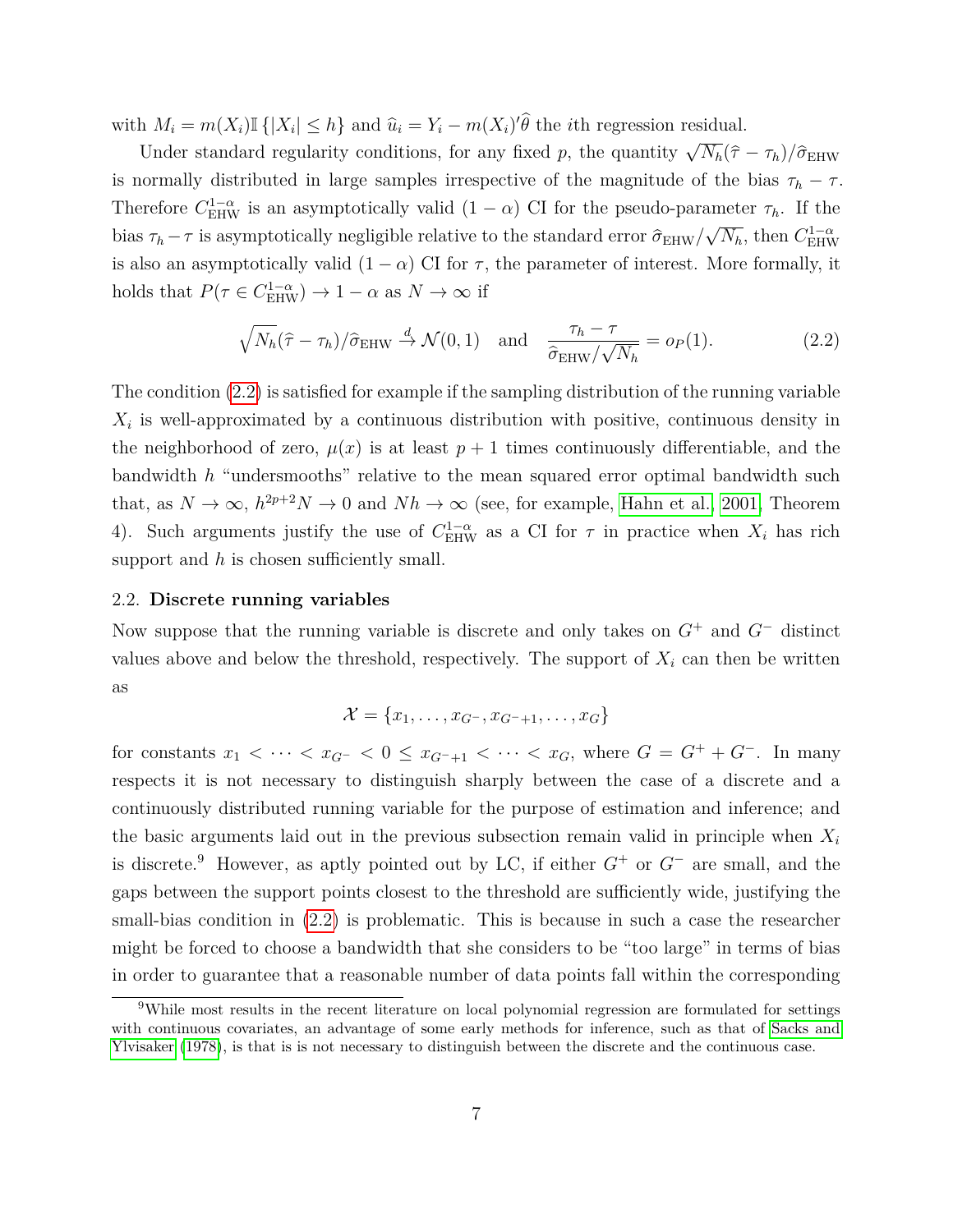window on either side of the threshold. This in turn affects inference, as it implies that  $C_{\text{EHW}}^{1-\alpha}$ may not have good coverage properties due to improper centering.

LC therefore suggest an alternative method for conducting inference on  $\tau$  in RDDs with a discrete running variable, which has subsequently been widely adopted in the empirical literature. Their proposal is to replace the variance estimator  $\hat{\sigma}_{\text{EHW}}^2$  with the estimator

$$
\hat{\sigma}_{\mathrm{CRV}}^2 = e'_1 \hat{Q}^{-1} \hat{\Omega}_{\mathrm{CRV}} \hat{Q}^{-1} e_1, \qquad \hat{\Omega}_{\mathrm{CRV}} = \frac{1}{N_h} \sum_{g=1}^G \mathbf{M}_g' \hat{\mathbf{u}}_g \hat{\mathbf{u}}_g' \mathbf{M}_g,
$$

where  $\mathbf{M}_g$  is the matrix that stacks  $\sum_{i=1}^N \mathbb{I} \{X_i = x_g\}$  copies of  $m_g = m(x_g) \mathbb{I} \{ |x_g| \le h \}$ , and  $\hat{\mathbf{u}}_g$  the vector that stacks those of the regression residuals  $\{\hat{u}_i\}_{i=1}^N$  for which  $X_i = x_g$ . The estimator  $\hat{\sigma}_{\text{CRV}}^2$  is the top-left element of the usual "cluster-robust" estimator of the asymptotic variance of  $\hat{\theta}$  that "clusters by the running variable", i.e. it treats units with the same realization of the running variable as belonging to the same cluster [\(Liang and Zeger,](#page-40-0) [1986\)](#page-40-0). The resulting CI for  $\tau$  with nominal level  $1 - \alpha$  is given by

$$
C_{\text{CRV}}^{1-\alpha} = (\hat{\tau} \pm z_{\alpha} \times \hat{\sigma}_{\text{CRV}}/\sqrt{N_h}).
$$

<span id="page-9-1"></span>Here the subscript CRV stands for "clustered by the running variable"; we refer to  $C_{\text{CRV}}^{1-\alpha}$  as the CRV CI in the following, and to  $\hat{\sigma}_{\mathrm{CRV}}/$ √ *N<sup>h</sup>* as the CRV standard error.

#### 3. PROPERTIES OF CRV CONFIDENCE INTERVALS

In this section, we review LC's motivation for clustering standard errors by the running variable, and derive formal expressions for the asymptotic coverage of CRV CIs.

#### <span id="page-9-0"></span>3.1. **Motivation for clustering by the running variable**

As pointed out in the introduction, the CI proposed by LC has been used in numerous empirical studies in various fields of economics. The rationale they provide for this CI is as follows. Suppose that  $h$  is held fixed as the sample size increases,<sup>10</sup> denote the misspecification bias of the (local) polynomial approximation to the true conditional expectation function by  $\delta(x) = \mu(x) - m(x)\theta_h$ , put  $\delta_i = \delta(X_i)$ , let  $\varepsilon_i = Y_i - \mu(X_i)$  be the deviation of *Yi* from its true conditional expectation given *X<sup>i</sup>* , and write the outcome of the *i*th unit as

<span id="page-9-2"></span>
$$
Y_i = m(X_i)'\theta_h + \eta_i, \qquad \eta_i = \delta_i + \varepsilon_i. \tag{3.1}
$$

<sup>&</sup>lt;sup>10</sup>Formally, there is no bandwidth in the setup considered by LC. However, their setup is equivalent to local polynomial regression when a fixed bandwidth and a uniform kernel function are used.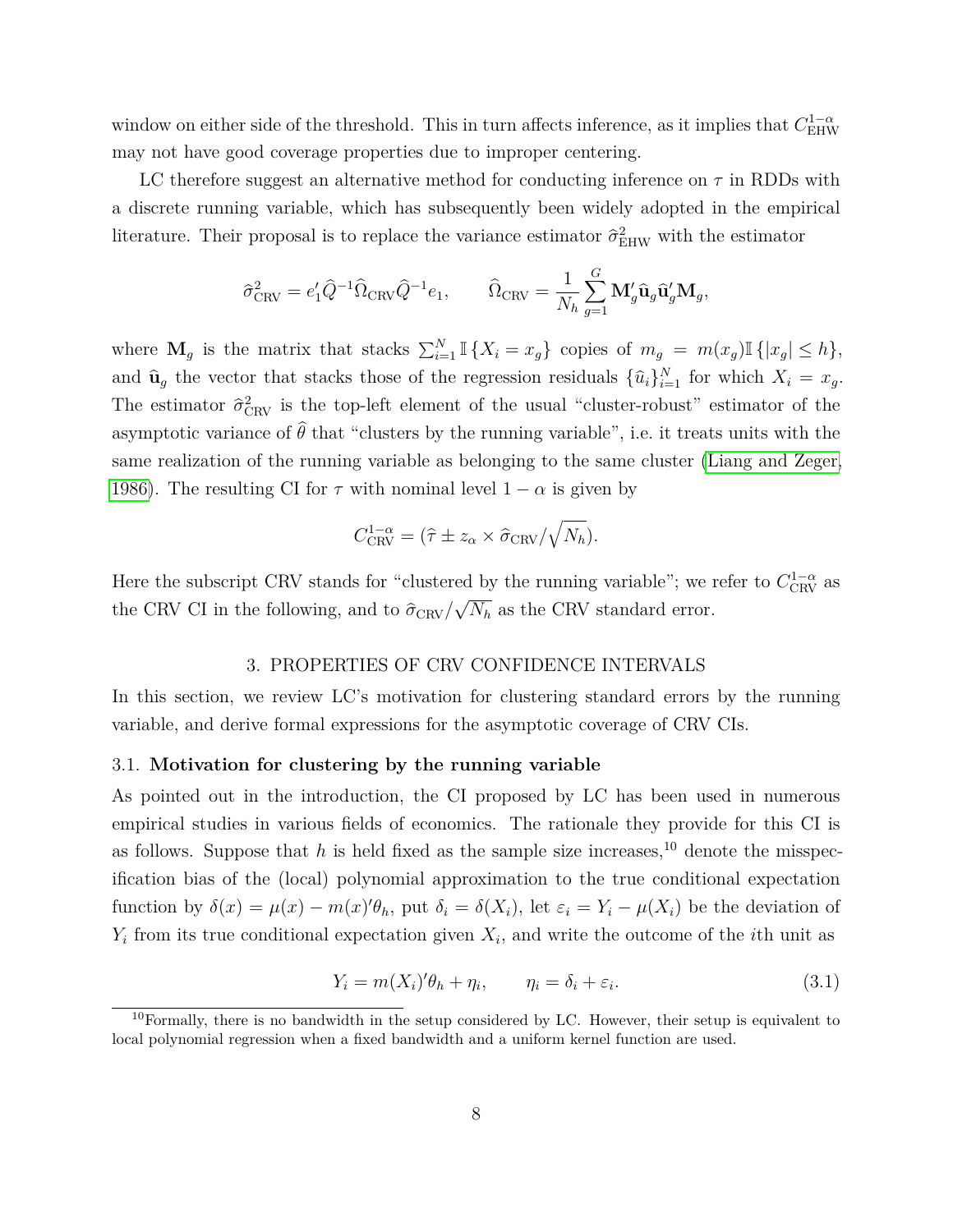LC then treat the misspecification error  $\delta_i$  as a random effect. That is, they assume that conditional on  $X_i$  the term  $\delta_i$  is random with conditional mean zero, and that it is independent for units with different realizations of the running variable, but potentially correlated for units with the same value of the running variable. Under this assumption, equation [\(3.1\)](#page-9-2) is a correctly specified regression model in which the term  $\eta_i = \delta_i + \varepsilon_i$  exhibits within-group correlation at the level of the running variable. That is,  $\eta_i$  and  $\eta_{i'}$  are allowed to be correlated if  $X_i = X_{i'}$ , but the correlation is assumed to be zero if  $X_i \neq X_{i'}$ . Due to this group structure, the variance estimator  $\hat{\sigma}_{\text{CRV}}^2$  is appropriate under LC's assumption.

The rationale put forward by LC is unusual, however, in that their setup is not compatible with the standard assumption that the data  $\{Y_i, X_i\}_{i=1}^N$  are drawn independently from the distribution of some random vector  $(Y, X)$ . Under random sampling,  $\delta_i = \delta(X_i)$  is not random conditional on  $X_i$ , as the function  $\delta(x)$  depends only on the distribution of the vector  $(Y, X)$ , which does not change across repeated samples. Furthermore, if  $\delta(x)$  was random, then the conditional expectation function  $\mu(x) = m(x)\theta_h + \delta(x)$  would have to be random as well; and since  $\tau$  is a functional of  $\mu(x)$ , this would imply that the ATE is not a population quantity but a random variable whose value changes across repeated samples. Finally, while by construction observations in the same cluster (i.e. units with the same value of the running variable) have the same misspecification error  $\delta(X_i)$ , if the true regression function  $\mu(x)$  is smooth, observations with similar values of the running variable also have a similar value of the misspecification error. This violates LC's assumption that the term  $\eta_i$ is independent across the "clusters".

#### 3.2. **Asymptotic properties**

Since the rationale for using CRV standard errors relies on non-standard modeling assumptions, it is interesting to investigate the properties of  $C_{\text{CRV}}^{1-\alpha}$  in the usual RDD setup as outlined in Section [2.1.](#page-6-1) To understand whether  $C_{\text{CRV}}^{1-\alpha}$  is indeed robust to misspecification, first note that, as outlined above, it is clear that  $C_{\text{EHW}}^{1-\alpha}$  is an appropriate CI for the pseudoparameter  $\tau_h$  irrespective of how rich the support of the running variable is. If the bias *τ* − *τh* is non-negligible relative to the EHW standard error  $\hat{\sigma}_{EHW}/$ √  $\overline{N_h}$ , then  $C_{\text{EHW}}^{1-\alpha}$  undercovers as a CI for  $\tau$  as it is not correctly centered. Since  $C_{\text{CRV}}^{1-\alpha}$  is centered at the same point estimate as  $C_{\text{EHW}}^{1-\alpha}$ , any argument for its validity needs to establish that the CRV standard error  $\hat{\sigma}_{CRV}/\sqrt{N_h}$  enlarges the EHW standard error by an appropriate amount so that  $C_{CRV}^{1-\alpha}$ achieves proper coverage of  $\tau$  even if the bias  $\tau - \tau_h$  is non-negligible.

In the following subsections, we show that this is *not* the case, and that  $C_{\text{CRV}}^{1-\alpha}$  (i) undercovers the ATE under correct specification and (ii) can either over- or undercover the ATE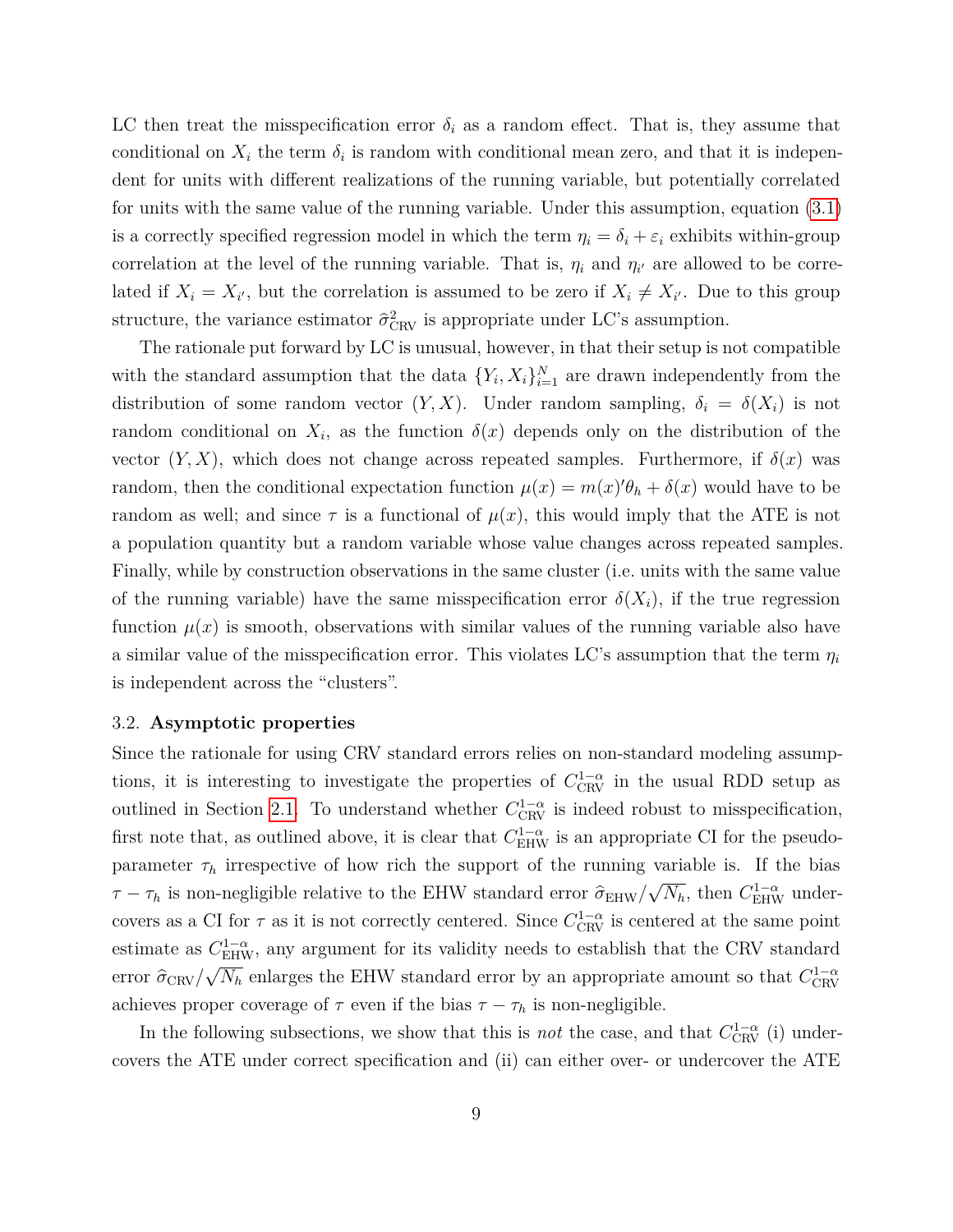under misspecification by essentially arbitrary amounts. We derive large sample approximations to the stochastic properties of  $\hat{\sigma}_{\text{CRV}}^2$ , which then directly translate into statements about the coverage properties of  $C_{\text{CRV}}^{1-\alpha}$ . Our results show that there are two effects at play in general. First, a small number of support points of the running variable on either side of the threshold tends to bias the CRV standard error downward, which is a consequence of the usual downward bias of the cluster-robust variance estimator in cases with a small number of clusters; see [Cameron and Miller](#page-39-2) [\(2014\)](#page-39-2) for a recent survey. Second, the CRV standard errors tend to increase relative to the EHW standard errors with the degree of misspecification. Thus, with a small number of support points and mild degree of misspecification, the CRV standard errors are typically *smaller* than the EHW standard errors. The CRV CI may therefore amplify, rather than solve, the problems for inference caused by misspecification bias. If the number of support points or the degree of misspecification are large the CRV standard errors are indeed larger relative to the EHW standard errors, and therefore lead to an improvement in coverage. However, the coverage of the resulting CI is still not guaranteed to be close to the nominal coverage, as the enlargement of the EHW standard errors may not be sufficient.

To allow us to better capture the finite-sample properties of  $\hat{\sigma}_{CRV}^2$  and  $C_{CRV}^{1-\alpha}$ , we consider different types of triangular array asymptotics in which the distribution of (*Y, X*) may potentially change with the sample size. To simplify the exposition, we leave the dependence of quantities such as  $\mu(x)$ ,  $\delta(x)$ ,  $G^+$ ,  $G^-$ , or X on the sample size implicit in our notation. We denote the number of support points of the running variable that are at most *h* away from the threshold by  $G_h$ , and the number of those points that are above and below the threshold by  $G_h^+$  and  $G_h^ \mathcal{G}_h$ , respectively, and let  $\mathcal{G}_h = \{g : |x_g| \leq h, x_g \in \mathcal{X}\}\$ be the set of indices corresponding to support points within the estimation window. We let  $\pi_g = P(X_i = x_g)$ ,  $\pi = P(|X_i| \leq h)$ , and write  $\sigma_g^2 = \mathbb{V}(Y_i | X_i = x_g)$  for the conditional variance of  $Y_i$ . Finally, we denote the population version of the matrix  $\hat{Q}$  by  $Q = \mathbb{E}[M_i M'_i | |X_i| \leq h]$ , and write  $Q_g = (\pi_g/\pi) m_g m'_g$  and  $\Omega = \mathbb{E}[u_i^2 M_i M_i | |X_i| \leq h]$ . Throughout the section, we also maintain the regularity assumptions that  $\sup_{N \in \mathbb{N}} \max_{g \in \mathcal{G}_h} \mathbb{E}[\varepsilon_i^4 | X_i = x_g] < \infty$ , and  $\sup_{N \in \mathbb{N}} \max_{g \in \mathcal{G}_h} \delta(x_g) < \infty.$ 

For simplicity, we assume that the bandwidth *h* is held fixed. In Appendix [A,](#page-30-1) we present formal results regarding the properties of  $\hat{\sigma}_{\text{CRV}}^2$  that cover a more general framework that allows the bandwidth to change with the sample size. The propositions in the remainder of this section follow from those general results.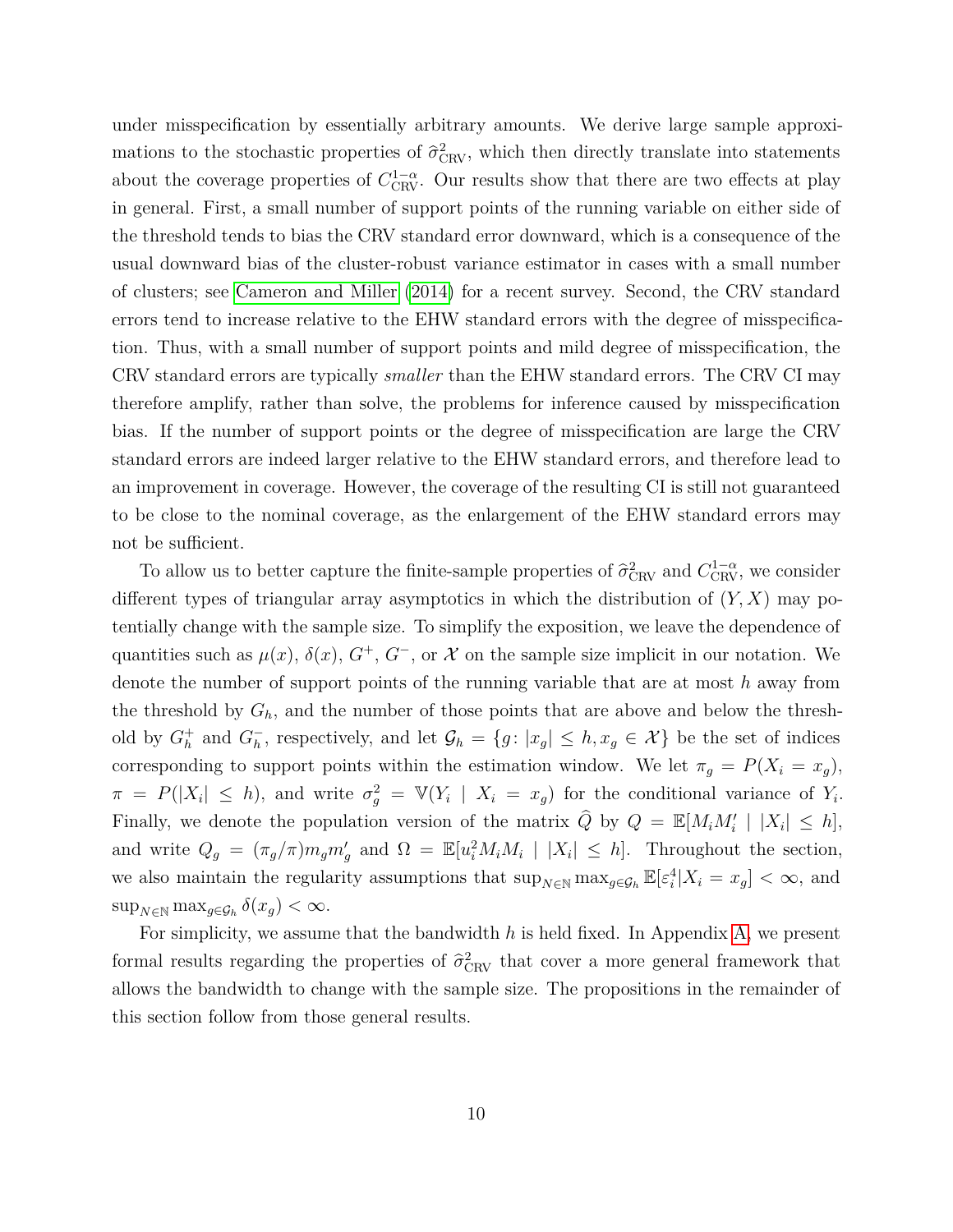#### **Fixed data generating process**

For our first result, we consider the case that the joint distribution of (*Y, X*) does not change with the sample size N, and that the pth order polynomial model for  $\mu(x)$  is misspecified over  $x \in (-h, h)$ , so that  $\delta(x_g) \neq 0$  for at least one  $g \in \mathcal{G}_h$ . We also define

$$
r=\sum_{g=1}^G \frac{\pi_g}{\pi}\delta(x_g)^2e'_1Q^{-1}Q_gQ^{-1}e_1,
$$

and note that *r* is a strictly positive constant in this case.

<span id="page-12-0"></span>**Proposition 1.** *If the conditions above hold, then*

$$
\frac{\widehat{\sigma}_{\text{CRV}}^2}{N_h} = r + o_P(1) \quad \text{and} \quad P(\tau \in C_{\text{CRV}}^{1-\alpha}) = \mathbb{I}\left\{|\tau_h - \tau| \le z_\alpha \sqrt{r}\right\} + o(1).
$$

The proposition shows that under its conditions the CRV standard error does not converge to zero as the sample size increases. This means that  $C_{\text{CRV}}^{1-\alpha}$  does not shrink towards a singleton asymptotically, but instead is equal to some interval with positive length in large samples. Consequently, its asymptotic coverage probability is either zero or one, depending on the magnitude of the bias of  $\hat{\tau}$ .

#### **Local misspecification**

The asymptotic approximation implied by Proposition [1](#page-12-0) might not be very useful in finite samples if the degree to which  $\mu(x)$  differs from a pth order polynomial is moderate or small relative to the overall sampling uncertainty. In order to obtain a better approximation, consider the case that the function  $\mu(x)$  is within a  $N^{-1/2}$  neighborhood of a pth order polynomial specification over  $x \in (-h, h)$ . This implies that

$$
\sqrt{N_h}(\tau_h - \tau) \to b
$$
 and  $\sqrt{N \pi_g} \delta(x_g) \to d_g$ 

for all  $g \in \mathcal{G}_h$  and some constants *b* and  $d_1, \ldots, d_G$ . In this case, the weighted misspecification errors  $\sqrt{\pi_g} \delta(x_g)$  are of the same order of magnitude as the standard deviation of  $\hat{\tau}$ . Now let *B*<sub>1</sub>*,..., B<sub><i>G*</sub> be a collection of independent random variables with  $B_g \sim \mathcal{N}(0, \pi_g \sigma_g^2 / \pi)$ , and note that

$$
\sqrt{N_h}(\hat{\tau} - \tau_h) \stackrel{d}{=} e'_1 S + o_P(1)
$$
, with  $S = Q^{-1} \sum_{g=1}^G m_g B_g$ .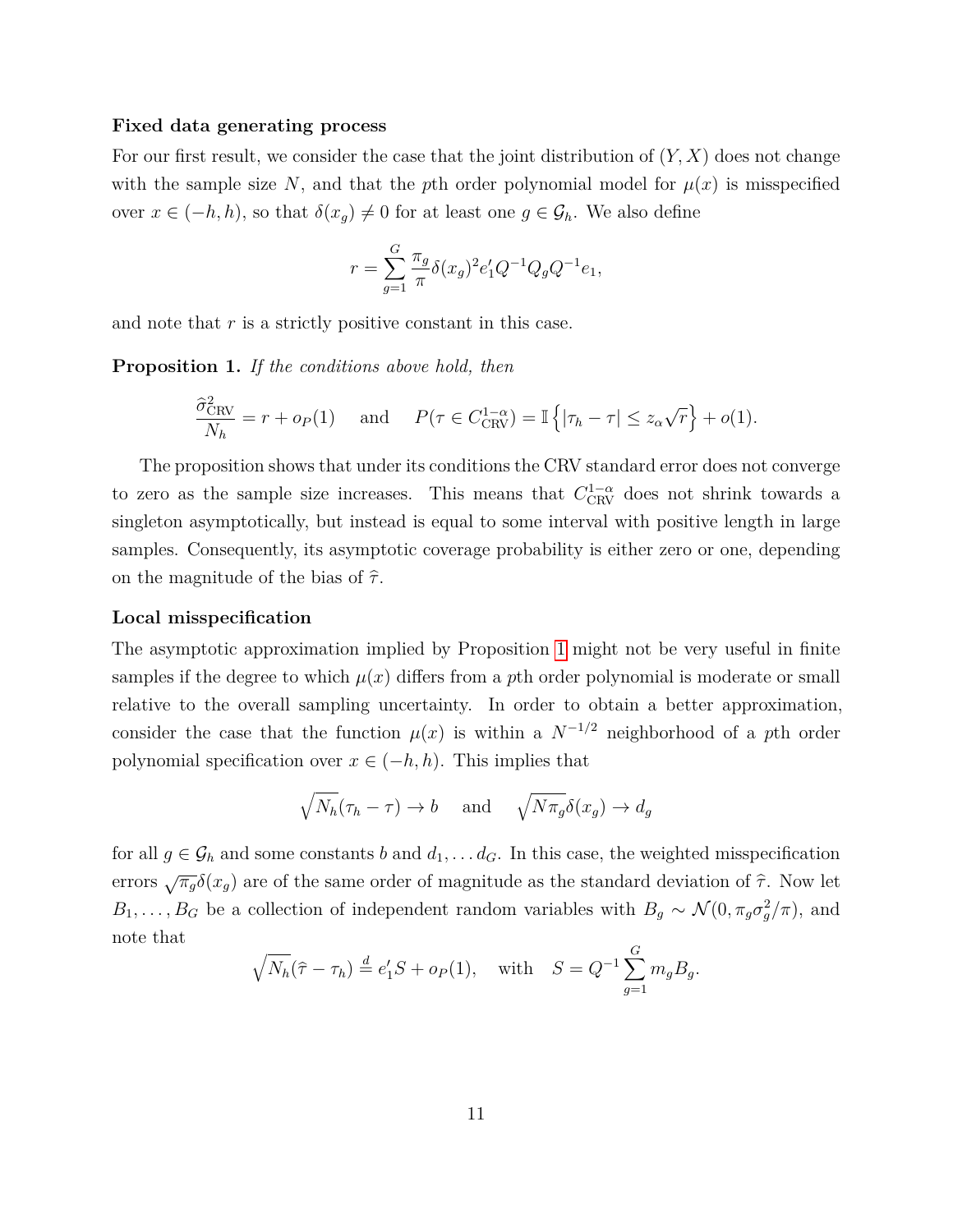For all  $g \in \mathcal{G}$ , we also define the quantity

$$
W_g = e'_1 Q^{-1} m_g \left( B_g - \frac{\pi_g}{\pi} m'_g Q^{-1} \sum_{j=1}^G m_j B_j + \sqrt{\frac{\pi_g}{\pi}} d(x_g) \right).
$$

With this notation, we obtain the following result:

**Proposition 2.** *If the conditions above hold, then*

$$
\hat{\sigma}_{\text{CRV}}^2 \stackrel{d}{=} (1 + o_P(1)) \sum_{g=1}^G W_g^2 \quad \text{and} \quad P(\tau \in C_{\text{CRV}}^{1-\alpha}) = P\left(\frac{|e_1'S + b|}{\sqrt{\sum_{g=1}^G W_g^2}} \le z_\alpha\right) + o(1).
$$

The proposition states that under its conditions the distribution of  $\hat{\sigma}_{\text{CRV}}^2$  converges to a non-degenerate limit as the sample size increases. To better understand the location of this limiting distribution, let  $\sigma_{\tau}^2 = e'_1 Q^{-1} \Omega Q^{-1} e_1$  denote the asymptotic variance of  $\sqrt{N_h}(\hat{\tau} - \tau_h)$ . Treating moments of  $\sum_{g=1}^{G} W_g^2$  as an approximation to the moments of  $\hat{\sigma}_{\text{CRV}}^2$ , the asymptotic bias of  $\hat{\sigma}_{\text{CRV}}^2$  as an estimate of  $\sigma_{\tau}^2$  is given by

<span id="page-13-0"></span>
$$
\sum_{g=1}^{G} \mathbb{E}(W_g^2) - \sigma_\tau^2 = \sum_{g=1}^{G} d_g^2 e_1' \lambda_g + \sum_{g=1}^{G} \left( \lambda_g' \Omega \lambda_g - 2 \sigma_g^2 \lambda_g' Q \lambda_g \right),\tag{3.2}
$$

where  $\lambda_g = Q^{-1}Q_g Q^{-1}e_1$ . The first term on the right-hand side of [\(3.2\)](#page-13-0) is positive, and increasing in the degree of misspecification as measured by the terms  $d_1, \ldots, d_G$ . The second term on the right-hand side of [\(3.2\)](#page-13-0) does not depend on the degree of misspecification, and its sign is difficult to determine in general. Under homoskedasticity, that is  $\sigma_g^2 = \sigma^2$  for all *g*, it holds that

$$
\sum_{g=1}^G \left( \lambda_g' \Omega \lambda_g - 2 \sigma_g^2 \lambda_g' Q \lambda_g \right) = \sigma^2 \sum_{g=1}^G \lambda_g' Q \lambda_g < 0.
$$

We thus expect the second term on the right-hand side of [\(3.2\)](#page-13-0) to be negative for small and moderate levels of heteroskedasticity. In consequence, the limiting distribution of  $\hat{\sigma}_{\text{CRV}}^2$  is centered around arbitrarily large values if the terms  $d_1, \ldots, d_G$  that measure the degree of misspecification are sufficiently large in absolute value; and it is centered below the correct asymptotic variance  $\sigma_{\tau}^2$  under correct specification of  $\mu(x)$ .

The CRV CI is thus generally *narrower* than the EHW CI under moderate misspecification of the conditional expectation function. Since the values of  $d_1, \ldots, d_G$  do not restrict the value of *b*,  $C_{\text{CRV}}^{1-\alpha}$  can also have asymptotic coverage probability anywhere between zero or one, depending the magnitude of the bias  $\tau_h - \tau$  and the extent to which our model for  $\mu(x)$  is misspecified.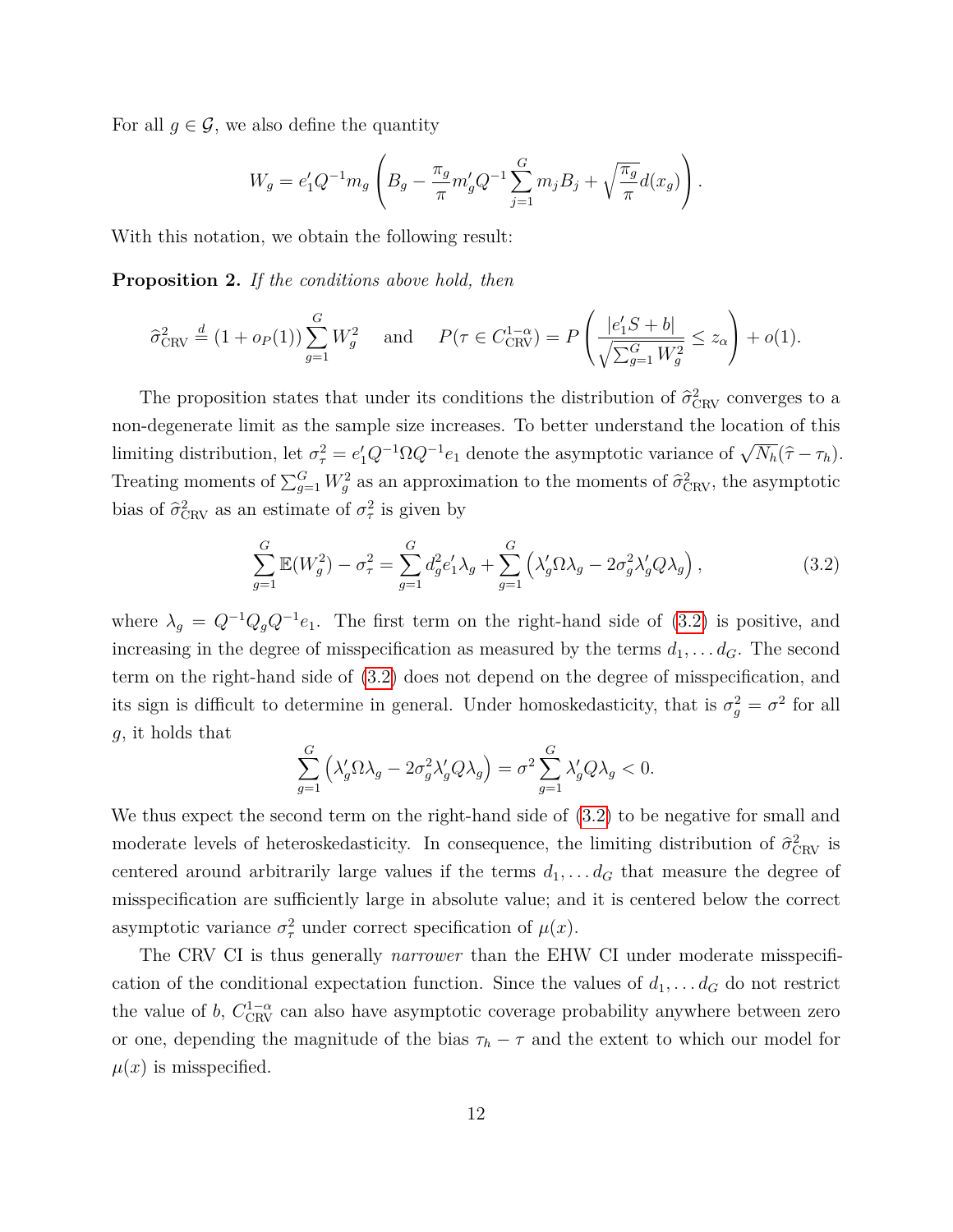#### **Local misspecification with increasing number of support points**

One can show that the second term on the right-hand side of [\(3.2\)](#page-13-0) is decreasing in the number of support points of the running variable within the estimation window. This component of the bias of  $\hat{\sigma}_{\text{CRV}}^2$  is thus analogous to the well-known distortion of clustered variance estimates in settings in which the data have an actual group structure and the number of groups is small. Our last result shows that this component of the bias of  $\hat{\sigma}_{\text{CRV}}^2$  vanishes when the number of support points of the running variable that fall within the interval (−*h, h*) increases with the sample size. Continuing the use of notation introduced in the previous subsection, suppose that the function  $\mu(x)$  is within a  $N^{-1/2}$  neighborhood of a *p*th order polynomial specification over  $x \in (-h, h)$ , and that as  $N \to \infty$  the number of support points increases in such a way that  $G_h \to \infty$ ,  $N\pi \to \infty$ ,  $\max_{g \in \mathcal{G}_h} \pi_g/\pi \to 0$  and  $\max_{g \in \mathcal{G}_h} |d_g| = O(1)$ . We also define the quantity

$$
t = \sigma_{\tau}^2 + \sum_{g=1}^{G} d_g^2 e_1' \lambda_g.
$$

With this notation, we obtain the following result.

**Proposition 3.** *If the conditions above hold, then*

$$
\hat{\sigma}_{\text{CRV}}^2 = t + o_P(1)
$$
 and  $P(\tau \in C_{\text{CRV}}^{1-\alpha}) = P\left(\frac{|e'_1 S + b|}{\sqrt{t}} \le z_\alpha\right) + o(1).$ 

With a large number of support points, the variance estimator used to construct the CRV CI is thus an upward-biased estimate of the asymptotic variance of  $\hat{\tau}$  if  $\mu(x)$  is misspecified, and inference on  $\tau_h$  therefore becomes conservative. Consequently, there is a class  $\mathcal{M}_{\text{CRV}}$  of functions that is strictly larger than the class of all *p*th order linear functions over  $(-h, h)$ , and such that

$$
\lim_{N \to \infty} P_{\mu}(\tau \in C_{\text{CRV}}^{1-\alpha}) \ge 1 - \alpha \text{ if } \mu \in \mathcal{M}_{\text{CRV}}.
$$

This result captures the argument in LC that clustering at the level of the running variable provide robust inference against deviations from *p*th order polynomial specification, in the sense that they achieve correct asymptotic coverage if  $\mu \in \mathcal{M}_{CRV}$ . However, this class  $\mathcal{M}_{CRV}$ is difficult to characterize as it depends on the entire distribution of the running variable in non-obvious ways. As we show in the next section using simulation evidence, even in settings with many support points clustering may therefore not provide a meaningful degree of robustness with respect to the presence of misspecification. Moreover, if a researcher is worried about bias when the number of support points within the estimation window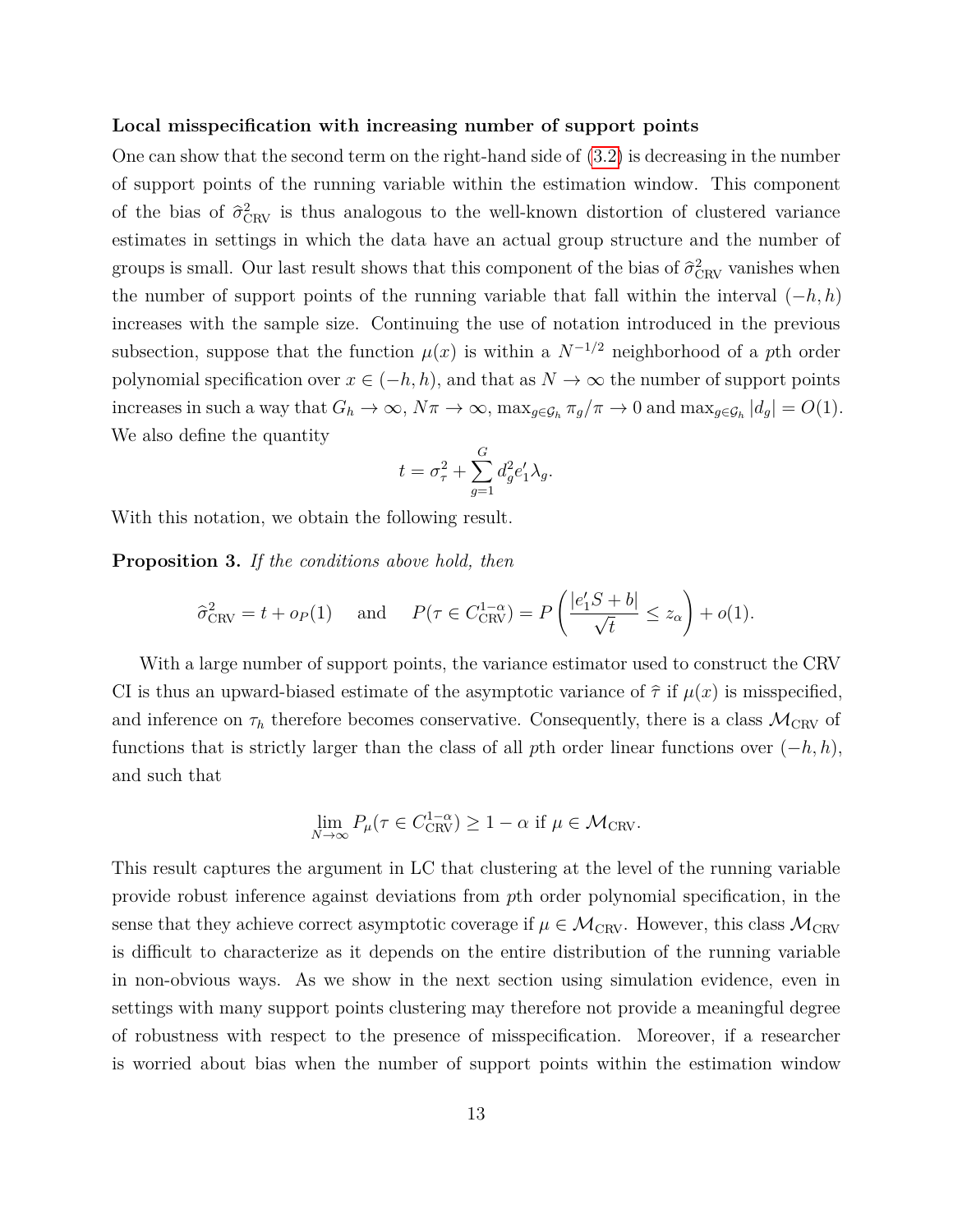is "large", a simpler way to address the problem would be to choose a narrower bandwidth. Alternatively, one can use one of the honest inference procedures that we outline in Section [5,](#page-21-0) which guarantee proper coverage in a precise sense.

#### 4. NUMERICAL EVIDENCE

<span id="page-15-0"></span>In this section, we first present the results of a Monte Carlo study that illustrates practical relevance of the theoretical findings presented above. We then re-analyze data from [Ore](#page-40-3)[opoulos](#page-40-3) [\(2006\)](#page-40-3), who studies the effect of a change in the minimum school-leaving age in the United Kingdom on educational attainment and earnings.

#### 4.1. **Simulations**

To study the accuracy of our asymptotic approximations in finite samples, we conduct a series of simulation experiments. We consider several data generating processes (DGPs) with different conditional expectation functions and different numbers of support points, and also several sample sizes. Each DGP is such that the support of the running variable is the union of an equally spaced grid of  $G^-$  points on  $[-1, 0)$  and an equally spaced grid of  $G^+$  points on  $(0, 1]$ , and we consider values  $(G^-, G^+) \in \{5, 25, 50\}^2$ . The distribution of  $X_i$  is always such that probability mass  $1/2$  is spread equally across the support points on either side of the threshold.<sup>11</sup> The outcome variable is generated as  $Y_i = \mu(X_i) + \varepsilon_i$ , where  $\varepsilon_i$  and  $X_i$  are independent,  $\varepsilon_i \sim \mathcal{N}(0, 1)$ , and

$$
\mu(x) = x + \lambda_1 \cdot \sin(\pi \cdot x) + \lambda_2 \cdot \cos(\pi \cdot x).
$$

Since  $\mu(x)$  is continuous at  $x = 0$  for every  $(\lambda_1, \lambda_2)$ , we have  $\tau = 0$  in our all our DGPs. We consider  $(\lambda_1, \lambda_2) \in \{(0, 0), (0.05, 0), (0, 0.05)\}$  and the sample sizes  $N \in \{10^3, \ldots, 10^6\}$ , estimate the ATE by fitting a linear specification on each side of the threshold (which corresponds to choosing  $p = 1$  and  $h = 1$ ), and set the number of replications to 100,000. We plot the versions of  $\mu(x)$  that we consider together with the corresponding linear fit in Figure [1](#page-16-0) for the case that  $G^- = G^+ = 10$ . As one can see, the departure from linearity is rather modest for  $(\lambda_1, \lambda_2) \in \{(0.05, 0), (0, 0.05)\}.$  In Tables [1](#page-17-0)[–3](#page-19-0) we then report the empirical standard deviation of  $\hat{\tau}$ , the average values of the standard errors  $\hat{\sigma}_{EHW}/\sqrt{N}$  and  $\hat{\sigma}_{CRV}/\sqrt{N}$ , and the empirical coverage probabilities of  $C_{\text{EHW}}^{1-\alpha}$  and  $C_{\text{CRV}}^{1-\alpha}$  for  $\alpha = 0.05$ .

<sup>&</sup>lt;sup>11</sup>That is, in each DGP we put put  $\mathcal{X} = \{x_1, \ldots, x_{G^-+G^+}\}\$  with  $x_g = g/(G^- + 1) - 1$  if  $1 ≤ g ≤ G^$ and  $x_g = (g - G^-)/(G^+ + 1) + 1$  if  $G^- < g \le G$ ; and  $P(X_i = x_g) = 1/(2G^-)$  if  $1 \le g \le G^-$  and *P*(*X*<sub>*i*</sub> = *x*<sub>*g*</sub>) = 1/(2*G*<sup>+</sup>) if *G*<sup>−</sup> < *g* ≤ *G*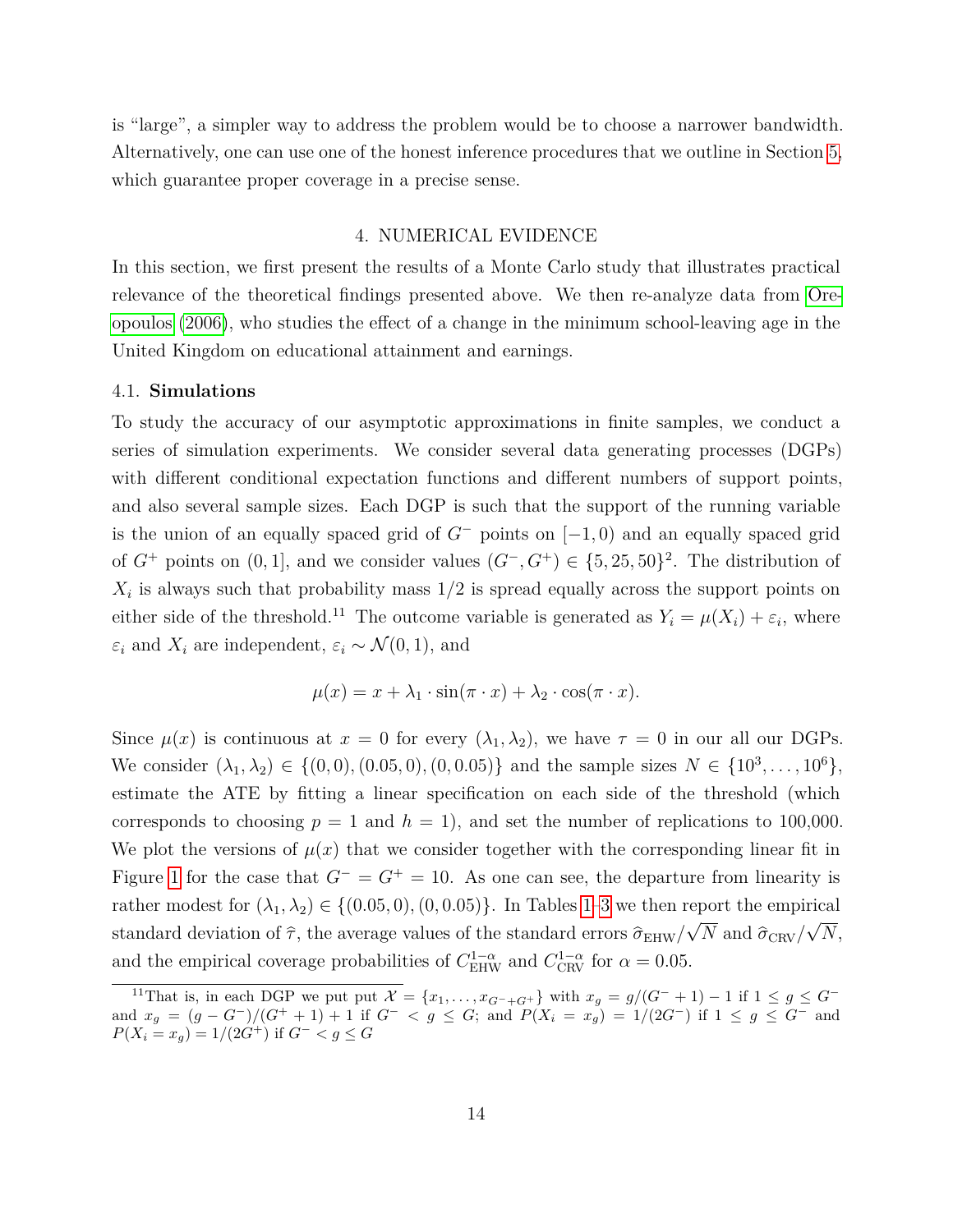

<span id="page-16-0"></span>Figure 1: Plot of  $\mu(x) = x + .05 \cdot \cos(\pi \cdot x)$  (top panel) and  $\mu(x) = x + .05 \cdot \sin(\pi \cdot x)$ (bottom panel) for  $G^- = G^+ = 10$ . Dots indicate the value of the function at the respective support points of the running variable; solid lines correspond to linear fit above and below the threshold; dashed line indicates a line with intercept zero and slope one; and vertical line indicates the threshold.

Table [1](#page-17-0) reports results for the case  $(\lambda_1, \lambda_2) = (0, 0)$ , in which the true conditional expectation function is linear and thus our fitted model is correctly specified. We see that the CRV standard error is a downward-biased estimate of the standard deviation of  $\hat{\tau}$ , and therefore  $C_{\text{CRV}}^{1-\alpha}$  under-covers the ATE. The distortion is most severe for the case with the least number of points on either side of the threshold  $(G<sup>-</sup> = G<sup>+</sup> = 5)$ , where it amounts to a deviation of 20 percentage points from the nominal level. With more support points the distortion becomes less pronounced, but it is still noticeable even for *G*<sup>−</sup> = *G*<sup>+</sup> = 50. Note that these findings are the same for any of the sample sizes we consider.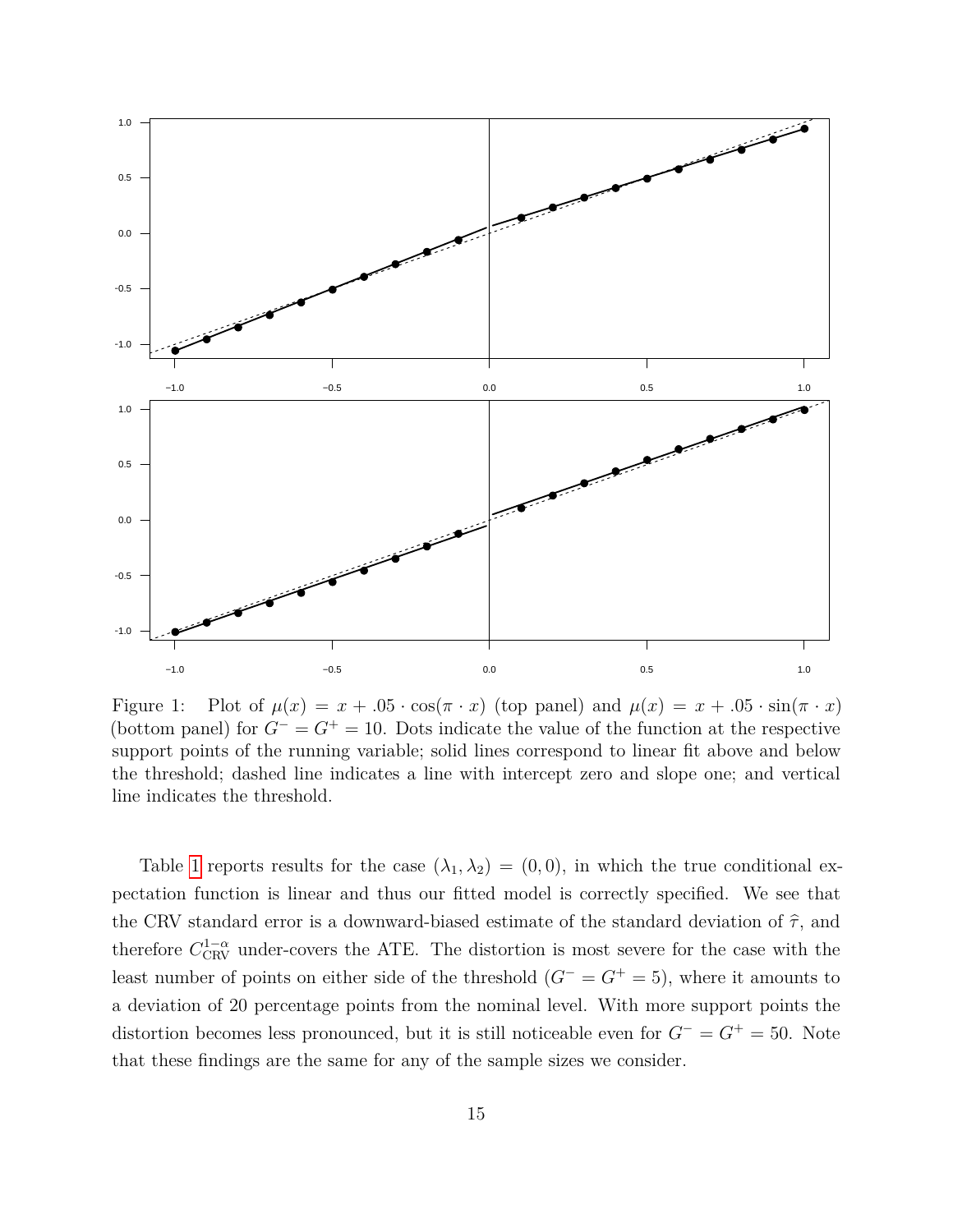|                                  |         |                |                  |                  |                                                    | $\mathcal{L}$                                          |                                  |                                     |
|----------------------------------|---------|----------------|------------------|------------------|----------------------------------------------------|--------------------------------------------------------|----------------------------------|-------------------------------------|
| ${\cal G}^+$                     | $G^{-}$ | $\tau_h$       | $\boldsymbol{N}$ | $sd(\hat{\tau})$ | $\mathbb{E}(\hat{\sigma}_{\mathrm{EHW}}/\sqrt{N})$ | $\mathbb{E}(\widehat{\sigma}_{\mathrm{CRV}}/\sqrt{N})$ | $P(\tau \in C^{0.95}_{\rm EHW})$ | $P(\tau \in C_{\text{CRV}}^{0.95})$ |
| $\overline{5}$<br>$\overline{5}$ |         | $\overline{0}$ | 10 <sup>3</sup>  | 0.1485           | 0.1484                                             | 0.0970                                                 | 0.9500                           | 0.7552                              |
|                                  |         |                | 10 <sup>4</sup>  | 0.0469           | 0.0470                                             | 0.0307                                                 | 0.9493                           | 0.7530                              |
|                                  |         |                | 10 <sup>5</sup>  | 0.0149           | 0.0148                                             | 0.0097                                                 | 0.9492                           | 0.7524                              |
|                                  |         |                | $10^{6}$         | 0.0047           | 0.0047                                             | 0.0031                                                 | 0.9489                           | 0.7559                              |
| $\overline{5}$                   | $25\,$  | $\overline{0}$ | 10 <sup>3</sup>  | 0.1396           | 0.1398                                             | 0.1106                                                 | 0.9497                           | 0.8564                              |
|                                  |         |                | 10 <sup>4</sup>  | 0.0443           | 0.0442                                             | 0.0350                                                 | 0.9491                           | 0.8554                              |
|                                  |         |                | 10 <sup>5</sup>  | 0.0140           | 0.0140                                             | 0.0111                                                 | 0.9489                           | 0.8552                              |
|                                  |         |                | $10^{6}$         | 0.0044           | 0.0044                                             | 0.0035                                                 | 0.9498                           | 0.8555                              |
| $\overline{5}$                   | $50\,$  | $\overline{0}$ | 10 <sup>3</sup>  | 0.1390           | 0.1388                                             | 0.1120                                                 | 0.9493                           | 0.8666                              |
|                                  |         |                | 10 <sup>4</sup>  | 0.0438           | 0.0439                                             | 0.0354                                                 | 0.9501                           | 0.8677                              |
|                                  |         |                | 10 <sup>5</sup>  | 0.0139           | 0.0139                                             | 0.0112                                                 | 0.9495                           | 0.8666                              |
|                                  |         |                | $10^{6}$         | 0.0044           | 0.0044                                             | 0.0035                                                 | 0.9496                           | 0.8678                              |
| 25                               | $25\,$  | $\overline{0}$ | 10 <sup>3</sup>  | 0.1306           | 0.1305                                             | 0.1220                                                 | 0.9495                           | 0.9212                              |
|                                  |         |                | 10 <sup>4</sup>  | 0.0413           | 0.0413                                             | 0.0386                                                 | 0.9490                           | 0.9219                              |
|                                  |         |                | 10 <sup>5</sup>  | 0.0131           | 0.0130                                             | 0.0122                                                 | 0.9496                           | 0.9214                              |
|                                  |         |                | $10^{6}$         | 0.0041           | 0.0041                                             | 0.0039                                                 | 0.9500                           | 0.9236                              |
| 25                               | $50\,$  | $\overline{0}$ | 10 <sup>3</sup>  | 0.1298           | 0.1295                                             | 0.1230                                                 | 0.9496                           | 0.9292                              |
|                                  |         |                | 10 <sup>4</sup>  | 0.0410           | 0.0409                                             | 0.0389                                                 | 0.9489                           | 0.9289                              |
|                                  |         |                | 10 <sup>5</sup>  | 0.0130           | 0.0130                                             | 0.0123                                                 | 0.9504                           | 0.9313                              |
|                                  |         |                | $10^{6}$         | 0.0041           | 0.0041                                             | 0.0039                                                 | 0.9488                           | 0.9284                              |
| 50                               | $50\,$  | $\overline{0}$ | $10^{3}$         | 0.1289           | 0.1285                                             | 0.1242                                                 | 0.9481                           | 0.9351                              |
|                                  |         |                | 10 <sup>4</sup>  | 0.0407           | 0.0406                                             | 0.0393                                                 | 0.9493                           | 0.9360                              |
|                                  |         |                | $10^{5}$         | 0.0129           | 0.0129                                             | 0.0124                                                 | 0.9492                           | 0.9365                              |
|                                  |         |                | 10 <sup>6</sup>  | 0.0041           | 0.0041                                             | 0.0039                                                 | 0.9499                           | 0.9364                              |

<span id="page-17-0"></span>Table 1: Simulation results for  $\mu(x) = x$ .

Note: Table reports standard deviation of  $\hat{\tau}$  (sd( $\hat{\tau}$ )), average value of the robust and cluster-robust standard error estimators  $(\mathbb{E}(\hat{\sigma}_{EHW}/\sqrt{N})$  and  $\mathbb{E}(\hat{\sigma}_{CRW}/\sqrt{N}))$ , and empirical coverage of associated confidence intervals  $(P(\tau \in C_{\text{EHW}}^{0.95})$  and  $P(\tau \in C_{\text{CRV}}^{0.95})$ .

Table [2](#page-18-0) reports results for the case  $(\lambda_1, \lambda_2) = (0, .05)$ . Here  $\mu(x)$  is nonlinear, but due to the symmetry properties of the cosine function  $\tau_h = 0$ . This setup mimics applications in which the bias of  $\hat{\tau}$  is small even though the functional form of  $\mu(x)$  is misspecified. In line with our asymptotic approximations, the CRV standard error is downward biased for smaller values of *N*, and upward biased for larger sample sizes. Simulation results for the case that  $N = 10<sup>7</sup>$ , which are not reported here, also confirm that the CRV standard error does not converge to zero. Correspondingly,  $C_{\text{CRV}}^{0.95}$  under-covers the ATE for smaller values of *N*, and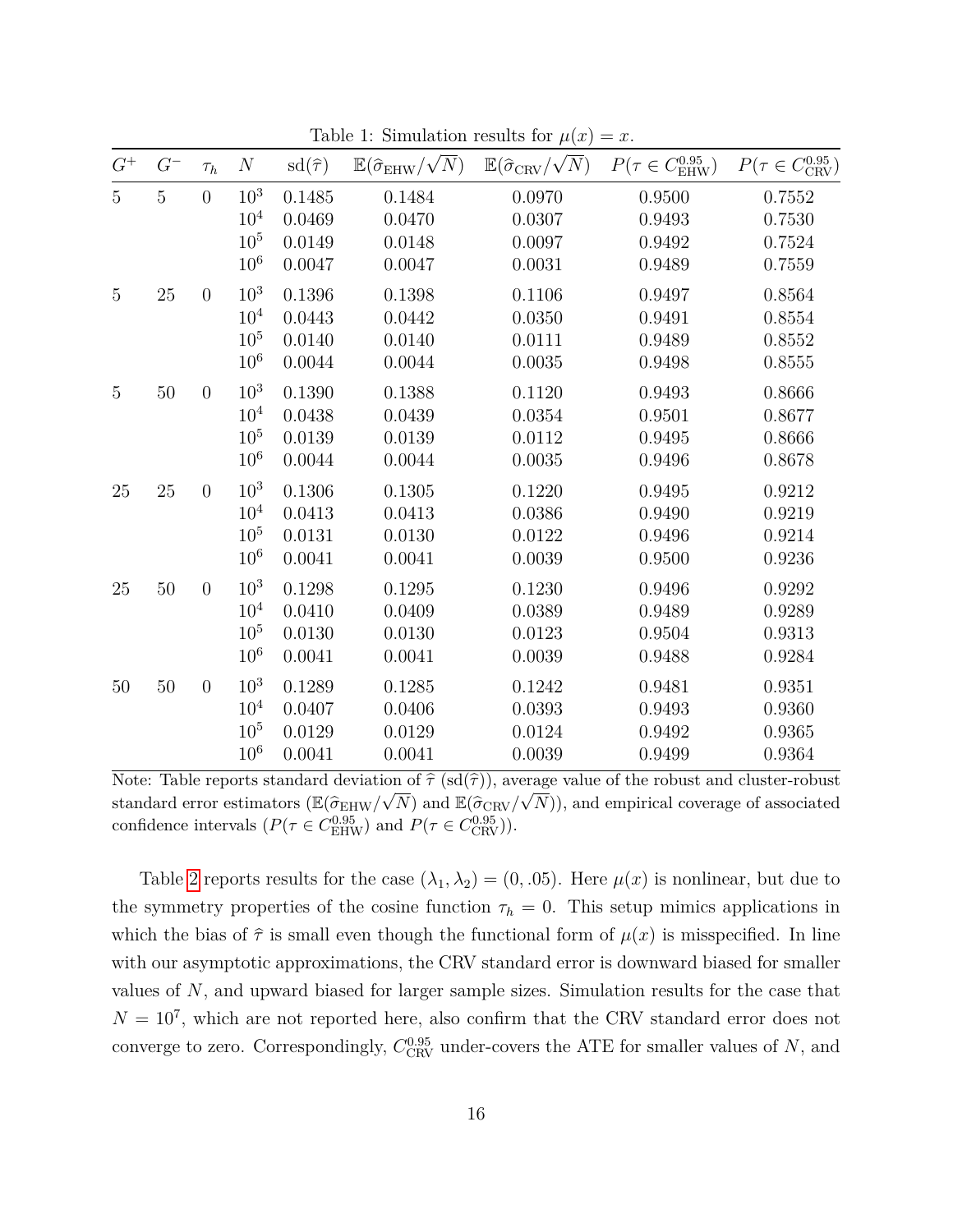| ${\cal G}^+$   | $G^{-}$     | $\tau_h$         | $\boldsymbol{N}$ | $sd(\hat{\tau})$ | $\mathbb{E}(\hat{\sigma}_{\mathrm{EHW}}/\sqrt{N})$ | $E(\widehat{\sigma}_{\mathrm{CRV}}/\sqrt{N})$ | $P(\tau \in C_{\text{EHW}}^{0.95})$ | $P(\tau \in C_{\text{CRV}}^{0.95})$ |
|----------------|-------------|------------------|------------------|------------------|----------------------------------------------------|-----------------------------------------------|-------------------------------------|-------------------------------------|
| $\overline{5}$ | $\mathbf 5$ | $\overline{0}$   | $10^{3}$         | 0.1486           | 0.1484                                             | 0.0969                                        | 0.9500                              | 0.7529                              |
|                |             |                  | 10 <sup>4</sup>  | 0.0471           | 0.0470                                             | 0.0312                                        | 0.9495                              | 0.7602                              |
|                |             |                  | 10 <sup>5</sup>  | 0.0149           | 0.0149                                             | 0.0113                                        | 0.9488                              | 0.8184                              |
|                |             |                  | $10^{6}$         | 0.0047           | 0.0047                                             | 0.0066                                        | 0.9498                              | 0.9854                              |
| $\mathbf 5$    | $25\,$      | $\overline{0}$   | $10^{3}$         | 0.1397           | 0.1398                                             | 0.1106                                        | 0.9501                              | 0.8562                              |
|                |             |                  | $10^{4}$         | 0.0443           | 0.0442                                             | 0.0353                                        | 0.9492                              | 0.8575                              |
|                |             |                  | 10 <sup>5</sup>  | 0.0140           | 0.0140                                             | 0.0119                                        | 0.9506                              | 0.8821                              |
|                |             |                  | $10^{6}$         | 0.0045           | 0.0045                                             | 0.0057                                        | 0.9488                              | 0.9768                              |
| $\mathbf 5$    | $50\,$      | $\boldsymbol{0}$ | $10^{3}$         | 0.1386           | 0.1388                                             | 0.1121                                        | 0.9492                              | 0.8680                              |
|                |             |                  | 10 <sup>4</sup>  | 0.0440           | 0.0439                                             | 0.0357                                        | 0.9486                              | 0.8679                              |
|                |             |                  | 10 <sup>5</sup>  | 0.0139           | 0.0139                                             | 0.0120                                        | 0.9501                              | 0.8903                              |
|                |             |                  | $10^{6}$         | 0.0044           | 0.0044                                             | 0.0056                                        | 0.9496                              | 0.9756                              |
| 25             | $25\,$      | $\boldsymbol{0}$ | $10^{3}$         | 0.1307           | 0.1305                                             | 0.1220                                        | 0.9492                              | 0.9222                              |
|                |             |                  | 10 <sup>4</sup>  | 0.0414           | 0.0413                                             | 0.0386                                        | 0.9488                              | 0.9216                              |
|                |             |                  | $10^{5}$         | 0.0131           | 0.0131                                             | 0.0125                                        | 0.9493                              | 0.9270                              |
|                |             |                  | 10 <sup>6</sup>  | 0.0042           | 0.0042                                             | 0.0046                                        | 0.9478                              | 0.9620                              |
| 25             | $50\,$      | $\boldsymbol{0}$ | $10^{3}$         | 0.1293           | 0.1295                                             | 0.1231                                        | 0.9498                              | 0.9299                              |
|                |             |                  | $10^{4}$         | 0.0410           | 0.0410                                             | 0.0390                                        | 0.9497                              | 0.9302                              |
|                |             |                  | $10^{5}$         | 0.0129           | 0.0130                                             | 0.0125                                        | 0.9496                              | 0.9338                              |
|                |             |                  | $10^{6}$         | 0.0041           | 0.0041                                             | 0.0045                                        | 0.9494                              | 0.9609                              |
| 50             | $50\,$      | $\boldsymbol{0}$ | $10^{3}$         | 0.1286           | 0.1285                                             | 0.1243                                        | 0.9488                              | 0.9351                              |
|                |             |                  | 10 <sup>4</sup>  | 0.0407           | 0.0406                                             | 0.0393                                        | 0.9493                              | 0.9362                              |
|                |             |                  | $10^{5}$         | 0.0129           | 0.0129                                             | 0.0126                                        | 0.9478                              | 0.9376                              |
|                |             |                  | $10^{6}$         | 0.0041           | 0.0041                                             | 0.0044                                        | 0.9493                              | 0.9588                              |

<span id="page-18-0"></span>Table 2: Simulation results for  $\mu(x) = x + .05 \cdot \cos(\pi \cdot x)$ .

Note: Table reports standard deviation of  $\hat{\tau}$  (sd( $\hat{\tau}$ )), average value of the robust and cluster-robust standard error estimators  $(\mathbb{E}(\hat{\sigma}_{EHW}/\sqrt{N})$  and  $\mathbb{E}(\hat{\sigma}_{CRW}/\sqrt{N}))$ , and empirical coverage of associated confidence intervals  $(P(\tau \in C_{\text{EHW}}^{0.95})$  and  $P(\tau \in C_{\text{CRV}}^{0.95})$ .

over-covers for larger values. The distortions are again more pronounced for smaller values of *G*<sup>+</sup> and *G*<sup>−</sup>.

Table [3](#page-19-0) reports results for the case  $(\lambda_1, \lambda_2) = (.05, 0)$ . Here the linear model is misspecified as well, but in such a way that  $\tau_h$  is substantially different from zero; with its exact value depending on *G*<sup>+</sup> and *G*<sup>−</sup>. As with the previous sets of results, the CRV standard error is downward biased for smaller values of *N*, and upward biased for larger sample sizes. However, since  $\tau_h \neq 0$  here, the coverage probability of  $C_{\text{CRV}}^{0.95}$  is below the nominal level for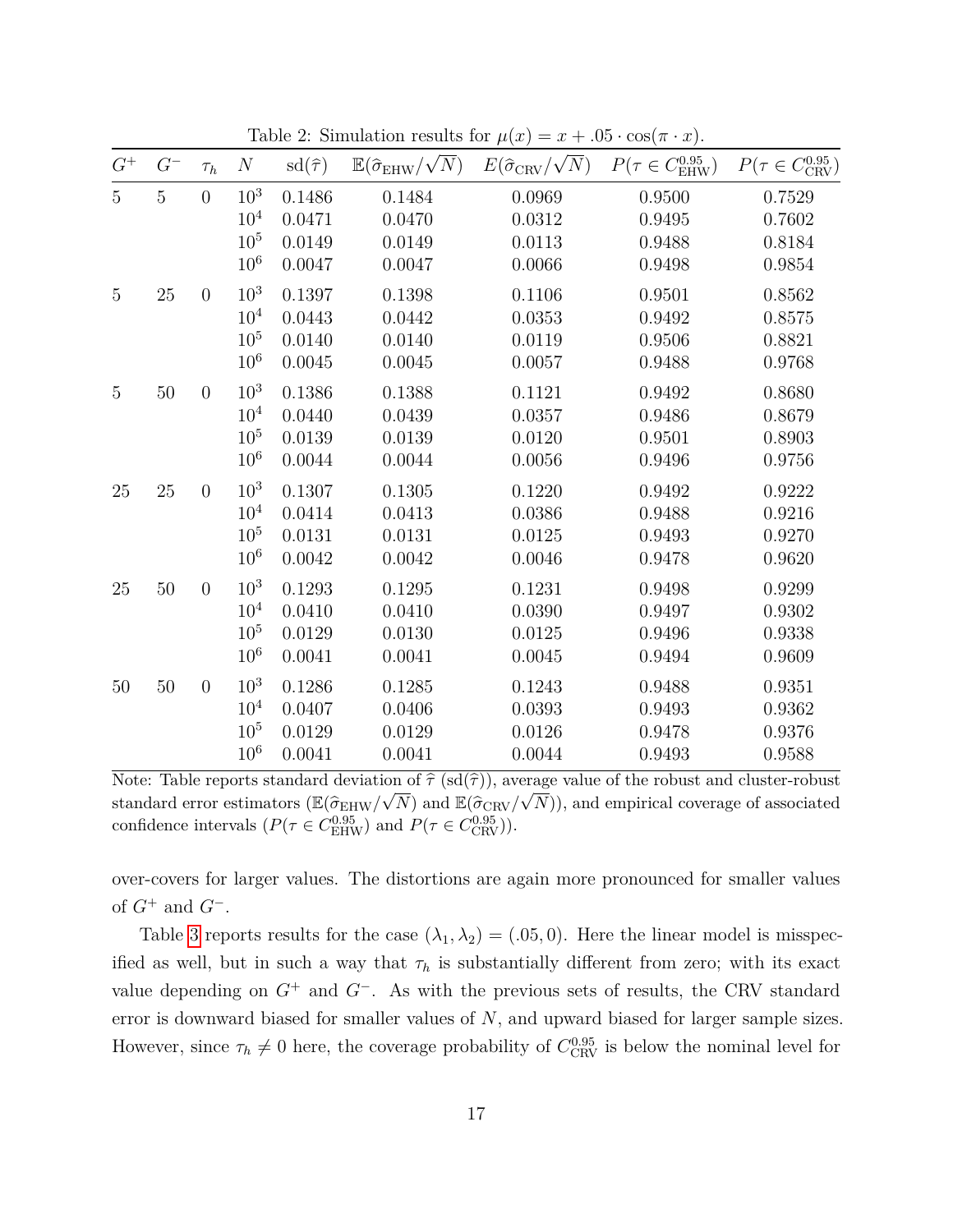| $G^{-}$        | $\tau_h$ | $\cal N$        | $sd(\hat{\tau})$ | $\mathbb{E}(\hat{\sigma}_{\mathrm{EHW}}/\sqrt{N})$ | $\mathbb{E}(\widehat{\sigma}_{\mathrm{CRV}}/\sqrt{N})$ | $P(\tau \in C_{\text{EHW}}^{0.95})$ | $P(\tau \in C_{\text{CRV}}^{0.95})$ |
|----------------|----------|-----------------|------------------|----------------------------------------------------|--------------------------------------------------------|-------------------------------------|-------------------------------------|
| $\overline{5}$ | $0.07\,$ | 10 <sup>3</sup> | 0.1488           | 0.1485                                             | 0.0990                                                 | 0.8867                              | 0.6641                              |
|                |          | $10^{4}$        | 0.0472           | 0.0470                                             | 0.0371                                                 | 0.3703                              | 0.2566                              |
|                |          | $10^{5}$        | 0.0150           | 0.0150                                             | 0.0239                                                 | 0.0000                              | 0.0005                              |
|                |          | $10^{6}$        | 0.0052           | 0.0052                                             | 0.0225                                                 | 0.0000                              | 0.0000                              |
| $25\,$         | $0.03\,$ | 10 <sup>3</sup> | 0.1397           | 0.1398                                             | 0.1118                                                 | 0.9014                              | 0.7885                              |
|                |          | $10^{4}$        | 0.0442           | 0.0443                                             | 0.0387                                                 | 0.4714                              | 0.3815                              |
|                |          | $10^{5}$        | 0.0142           | $0.0142\,$                                         | 0.0204                                                 | 0.0000                              | $0.0020\,$                          |
|                |          | $10^{6}$        | 0.0050           | 0.0050                                             | 0.0178                                                 | 0.0000                              | 0.0000                              |
| $50\,$         | 0.03     | $10^{3}$        | 0.1387           | 0.1388                                             | 0.1132                                                 | 0.9038                              | 0.8033                              |
|                |          | 10 <sup>4</sup> | 0.0440           | 0.0440                                             | 0.0388                                                 | 0.4851                              | 0.3977                              |
|                |          | 10 <sup>5</sup> | 0.0141           | 0.0141                                             | 0.0197                                                 | 0.0000                              | 0.0019                              |
|                |          | $10^{6}$        | 0.0050           | 0.0050                                             | 0.0170                                                 | 0.0000                              | 0.0000                              |
| $25\,$         | $0.07\,$ | 10 <sup>3</sup> | 0.1307           | 0.1305                                             | 0.1224                                                 | 0.9130                              | 0.8807                              |
|                |          | $10^{4}$        | 0.0415           | 0.0413                                             | 0.0399                                                 | 0.5901                              | 0.5617                              |
|                |          | $10^{5}$        | 0.0133           | 0.0133                                             | 0.0161                                                 | 0.0002                              | 0.0020                              |
|                |          | $10^{6}$        | 0.0048           | 0.0048                                             | 0.0113                                                 | 0.0000                              | 0.0000                              |
| 50             | 0.04     | $10^{3}$        | 0.1293           | 0.1295                                             | 0.1235                                                 | 0.9162                              | 0.8915                              |
|                |          | 10 <sup>4</sup> | 0.0411           | 0.0410                                             | 0.0400                                                 | 0.6025                              | 0.5815                              |
|                |          | 10 <sup>5</sup> | 0.0131           | 0.0132                                             | 0.0154                                                 | 0.0004                              | 0.0019                              |
|                |          | $10^{6}$        | 0.0047           | 0.0047                                             | 0.0100                                                 | 0.0000                              | 0.0000                              |
| $50\,$         | 0.06     | $10^{3}$        | 0.1286           | 0.1285                                             | 0.1245                                                 | 0.9176                              | 0.9017                              |
|                |          | $10^{4}$        | 0.0408           | 0.0407                                             | 0.0400                                                 | 0.6166                              | 0.6008                              |
|                |          | $10^{5}$        | 0.0131           | 0.0131                                             | 0.0145                                                 | 0.0006                              | 0.0016                              |
|                |          | 10 <sup>6</sup> | 0.0047           | 0.0047                                             | 0.0086                                                 | 0.0000                              | 0.0000                              |
|                |          |                 |                  |                                                    |                                                        |                                     |                                     |

<span id="page-19-0"></span>Table 3: Simulation results for  $\mu(x) = x + .05 \cdot \sin(\pi \cdot x)$ .

Note: Table reports standard deviation of  $\hat{\tau}$  (sd( $\hat{\tau}$ )), average value of the robust and cluster-robust standard error estimators  $(\mathbb{E}(\hat{\sigma}_{EHW}/\sqrt{N})$  and  $\mathbb{E}(\hat{\sigma}_{CRW}/\sqrt{N}))$ , and empirical coverage of associated confidence intervals  $(P(\tau \in C_{\text{EHW}}^{0.95})$  and  $P(\tau \in C_{\text{CRV}}^{0.95})$ .

<span id="page-19-1"></span>all *N*, and tends to zero as the sample size increases. For smaller, somewhat more realistic values of *N* the coverage properties of  $C_{\text{CRV}}^{0.95}$  are also worse than those of the standard CI  $C_{\text{EHW}}^{0.95}$ . The CRV CI only performs better in a relative sense than  $C_{\text{EHW}}^{0.95}$  when *N* is very large, but for these cases both CIs are heavily distorted and have coverage probability very close to zero. So in absolute terms the performance of  $C_{\text{CRV}}^{0.95}$  is still poor.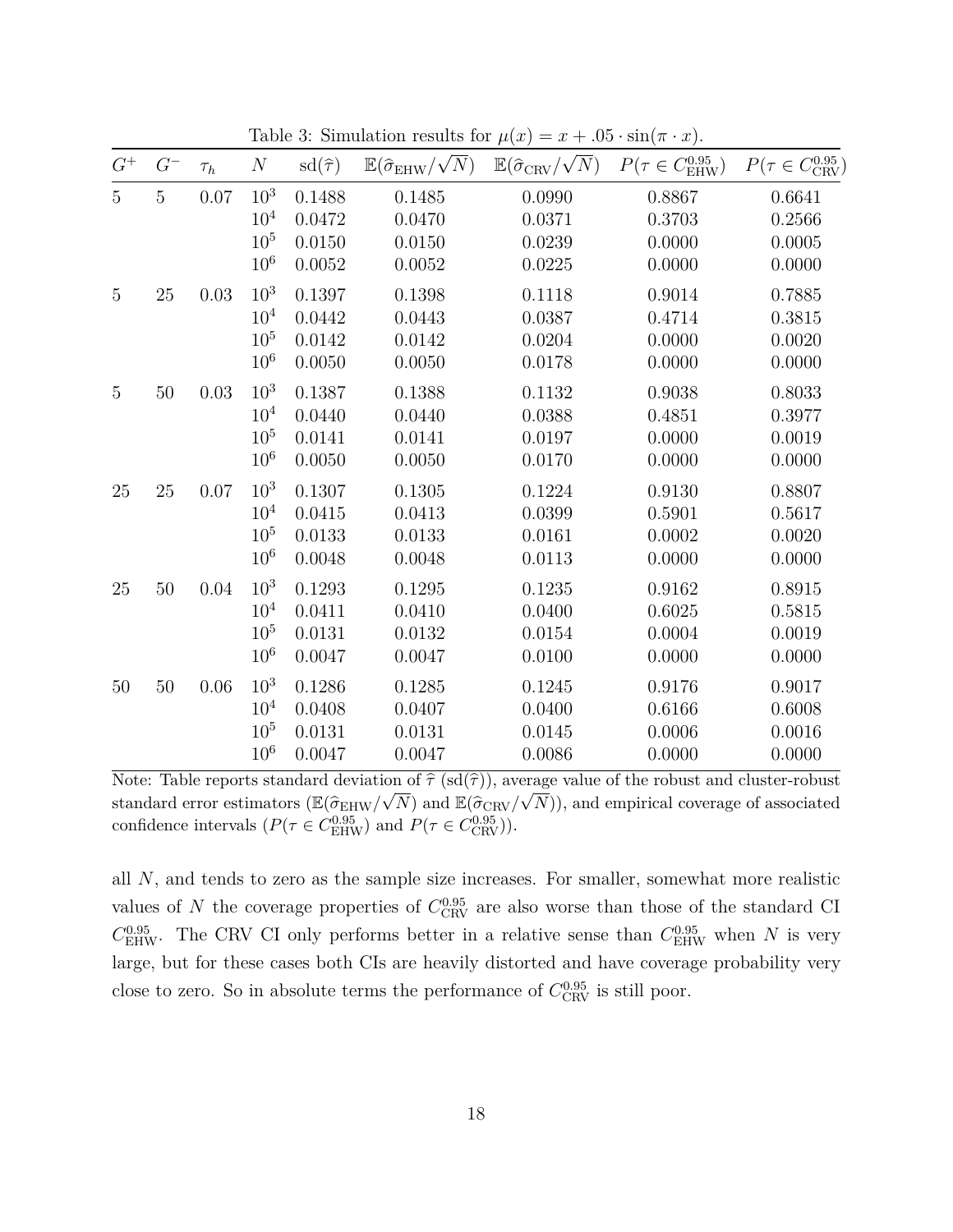

<span id="page-20-0"></span>Figure 2: Average of natural logarithm of annual earnings by year aged 14. Vertical line indicates the year 1947, in which the minimum school-leaving age changed from 14 to 15.

#### 4.2. **Empirical illustration**

Here we illustrate the impact of clustering on the running variable using data from [Ore](#page-40-3)[opoulos](#page-40-3) [\(2006\)](#page-40-3), who studies the effect of a change in the minimum school-leaving age in the United Kingdom from 14 to 15 on schooling attainment and annual earnings in 1998. The change occurred in 1947 in Great Britain (England, Scotland and Wales), and in 1957 in Northern Ireland. The data are a random sample of UK workers who turned 14 between 1935 and 1965; see [Oreopoulos](#page-40-3) [\(2006\)](#page-40-3) for details.

For simplicity, we focus on the sub-sample of British workers, and restrict attention to the effect of being "treated" with a higher minimum school-leaving age on (the natural logarithm of) wages in 1998.<sup>12</sup> [Oreopoulos](#page-40-3) [\(2006\)](#page-40-3) uses a discrete RDD to estimate this parameter. The running variable is the year in which the worker turned 14, and the treatment threshold is 1947. The running variable thus has  $G = 31$  support points, of which  $G^+ = 19$  are above

 $12$ Our aim is not to provide a full replication of every result in [Oreopoulos](#page-40-3) [\(2006\)](#page-40-3), or to single out this particular study in any way. Instead, the findings in this section are meant as a simple illustration of the implications of our theoretical results in a setting with real data.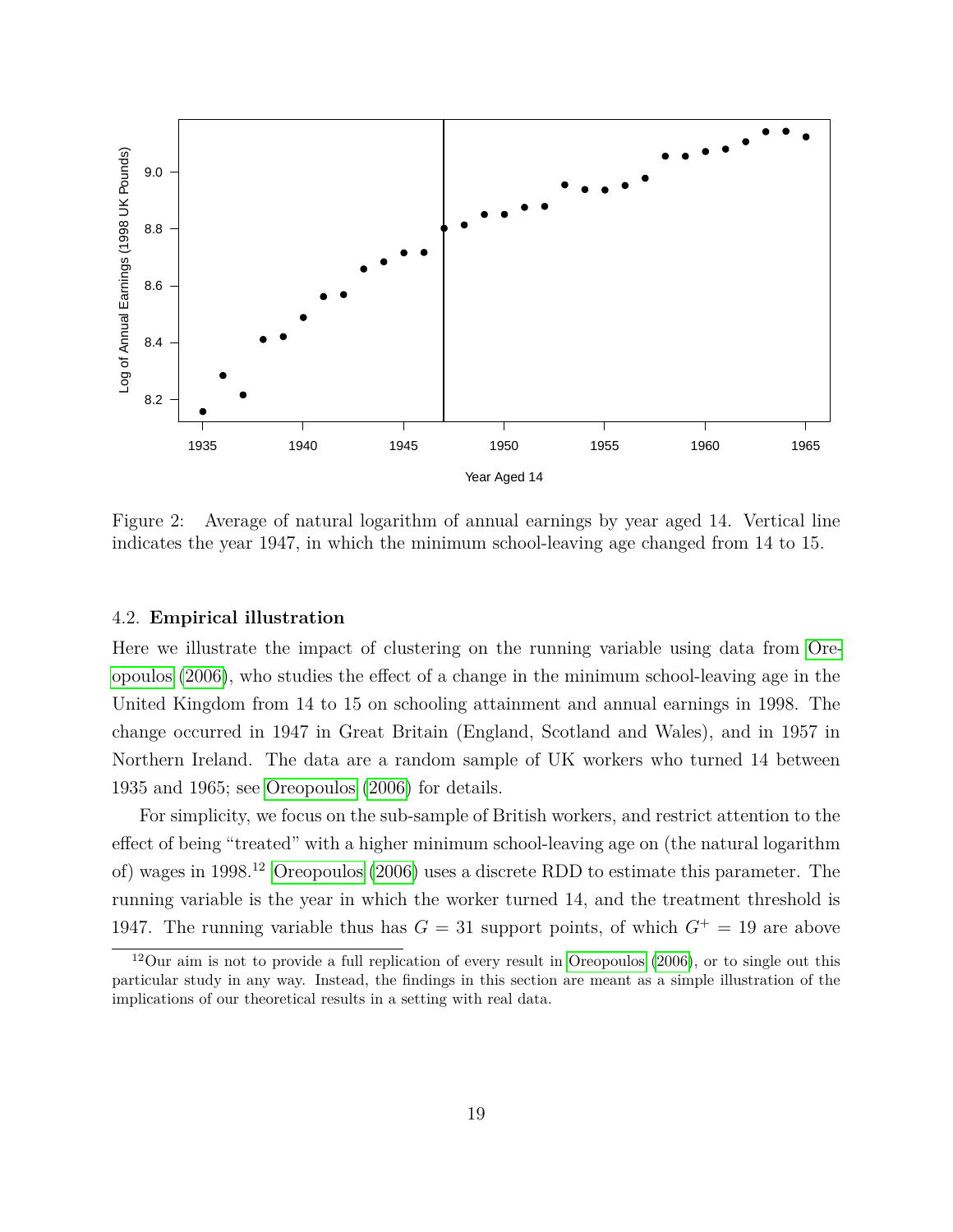the threshold, and *G*<sup>−</sup> = 12 ones are below. [Oreopoulos](#page-40-3) [\(2006\)](#page-40-3) uses the global specification

$$
\log(EARN_i) = \gamma_0 + \sum_{k=1}^{4} \gamma_k \cdot YEAR14_i^k + \tau \cdot \mathbb{I} \{YEAR14_i \ge 1947\} + \varepsilon_i.
$$
 (4.1)

He obtains an ATE point estimate of 0.055 with a CRV standard error of 0.015, which corresponds to the 95\% CRV CI  $(0.026, 0.084)^{13}$ .

In Table [4](#page-22-0) we report point estimates along with CRV and conventional EHW standard errors and CIs for the original specification (column  $(1)$ ), and for linear and quadratic specifications fitted separately on each side of the threshold using either the full data set (columns  $(2)$ –(3)), all data points within a bandwidth of  $h = 6$  years around the threshold (columns  $(4)$ –(5)), or all data points within a bandwidth of  $h = 3$  years (columns  $(6)$ –(7)).<sup>14</sup>

For Oreopoulos' original specification in column (1), the EHW standard error is twice as large as CRV standard error; and the corresponding 95% EHW CI covers zero, whereas the 95% CRV CI does not. For the linear specification using the full data in column (2), the point estimate is negative, and EHW standard errors are slightly smaller than CRV ones. Given Figure [2,](#page-20-0) the former finding seems to be due to substantial misspecification of a global linear model below the threshold, while the latter finding seems to be due to random variation in standard errors.

For the remaining specifications in Table [4,](#page-22-0) all EHW standard errors are larger than the CRV standard errors, by a factor between 1.7 and 31.7. For both linear and quadratic specifications, the factor generally increases as the bandwidth (and thus the number of support points that are being used for estimation) decreases. Moreover, the factor is larger for quadratic specifications than it is for the linear specifications. None of the EHW CIs in Table [4](#page-22-0) contain zero, which implies that for the specifications in columns  $(1)$ ,  $(3)$  and  $(5)-(7)$ , LC's approach leads to incorrect claims about the statistical significance of the estimated treatment effect.<sup>15</sup>

<span id="page-21-0"></span><sup>&</sup>lt;sup>13</sup>See the revised version of Table 1 in the online data archive of [Oreopoulos](#page-40-3) [\(2006\)](#page-40-3), available at http://www.aeaweb.org/articles.php?doi=10.1257/000282806776157641. Note that he uses STATA's formula for computing cluster-robust variance estimates,  $\Omega_{\text{STATA}} = G/(G-1) \times (N-1)/(N-k) \cdot \Omega_{\text{CRV}}$ , where  $k$  is the number of regressors. To maintain comparability, we also use this formula for our calculations in this subsection.

<sup>&</sup>lt;sup>14</sup>We consider different specifications in order to illustrate how these affect the relative magnitude of CRV and EHW standard errors. The question whether or not the estimated effect is significantly different from zero is secondary for our purposes. See e.g. [Devereux and Hart](#page-39-12) [\(2010\)](#page-39-12) for a discussion of the sensitivity of the point estimates in [Oreopoulos](#page-40-3) [\(2006\)](#page-40-3) with respect to model specification.

<sup>&</sup>lt;sup>15</sup>While our analysis does not imply that EHW CIs have correct coverage in this setting, it does imply that any CI with correct coverage must be at least as wide as the EHW CI.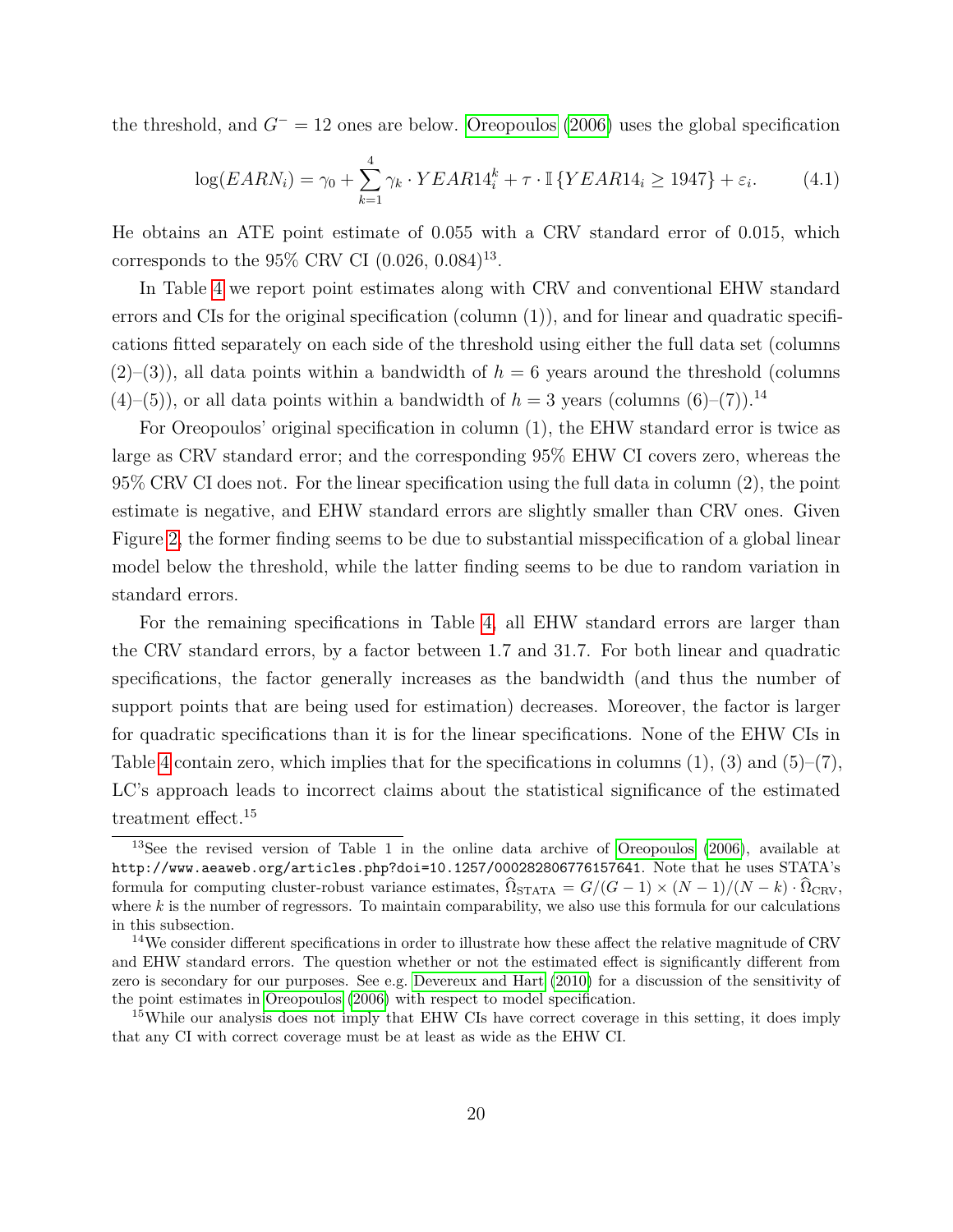|                         |                         | (2)                     | $\left( 3\right)$       | $\left( 4\right)$       | (5)                     | (6)                     | (7)                     |
|-------------------------|-------------------------|-------------------------|-------------------------|-------------------------|-------------------------|-------------------------|-------------------------|
| Estimate                | .055                    | $-.011$                 | .042                    | .021                    | .085                    | .065                    | .110                    |
| CRV SE<br>CRV CI        | .015<br>(.026, .084)    | .026<br>$(-.062, .041)$ | .019<br>(.005, .078)    | .019<br>$(-.016, .059)$ | .016<br>(.054, .117)    | .008<br>(0.049, 0.081)  | .004<br>(.102, .119)    |
| <b>EHW SE</b><br>EHW CI | .030<br>$(-.003, .113)$ | .023<br>$(-.056, .035)$ | .038<br>$(-.032, .115)$ | .033<br>$(-.043, .085)$ | .058<br>$(-.029, .199)$ | .049<br>$(-.031, .161)$ | .127<br>$(-.138, .359)$ |
| Polyn. order            | 4                       |                         | $\overline{2}$          |                         | $\overline{2}$          |                         | $\overline{2}$          |
| Separate fit            | $\rm No$                | Yes                     | Yes                     | Yes                     | Yes                     | Yes                     | Yes                     |
| Localization            | No                      | $\rm No$                | No                      | $h=6$                   | $h=6$                   | $h=3$                   | $h=3$                   |
| Eff. sample size        | 73,954                  | 73,954                  | 73,954                  | 20,883                  | 20,883                  | 10,533                  | 10,533                  |

<span id="page-22-1"></span><span id="page-22-0"></span>Table 4: Estimated effect of being subject to increases minimum school-leaving age on natural logarithm of annual earnings.

*Note:* Estimates use data for Great Britain only. See [Oreopoulos](#page-40-8) ([2006\)](#page-40-8) for further details.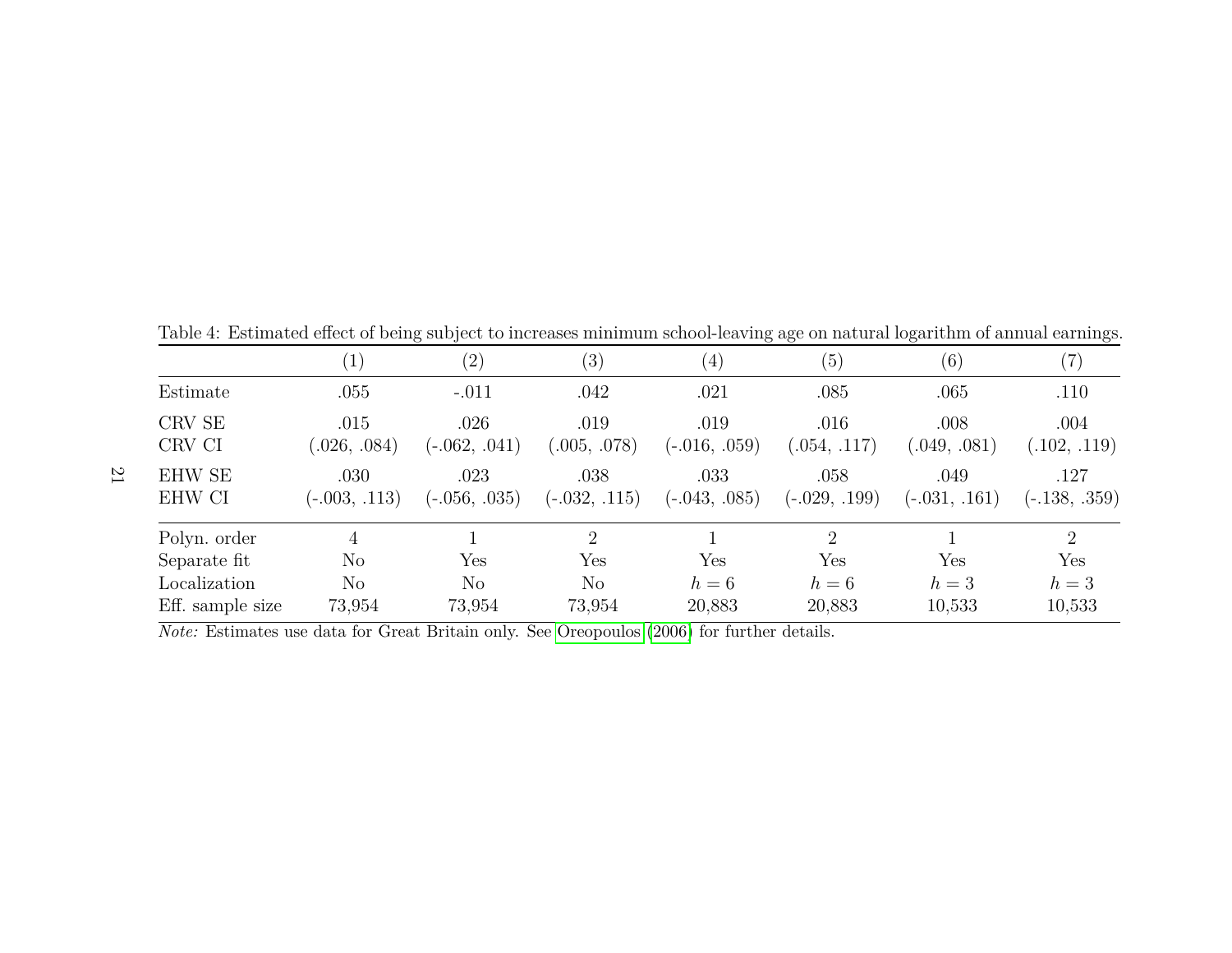#### 5. HONEST CONFIDENCE INTERVALS

The results in the previous sections caution against clustering standard errors by the running variable in empirical applications, in spite of the great popularity of the approach. In this section, we present alternative approaches to conduct inference in RDDs with a discrete running variable.

It is important to realize that if the regression function  $\mu(x)$  is allowed to vary arbitrarily between the two support points of the running variable closest to the threshold, no method for inference on the ATE can be both valid and informative, because even in large samples any point on the real line remains a feasible candidate for the value of  $\tau$ . To make progress, one therefore needs to place restrictions on  $\mu(x)$ . We formalize these restrictions by requiring that  $\mu \in \mathcal{M}$  for some class of functions  $\mathcal{M}$ , and seek to construct CIs  $C^{1-\alpha}$  that satisfy

<span id="page-23-0"></span>
$$
\lim_{N \to \infty} \inf_{\mu^* \in \mathcal{M}} P_{\mu^*}(\tau \in C^{1-\alpha}) \ge 1 - \alpha,
$$
\n(5.1)

where  $P_{\mu^*}$  denotes probability under  $\mu(x) = \mu^*(x)$ . Such a CI is guaranteed to have good coverage properties uniformly over all regression functions in  $M$ . Following [Li](#page-40-6) [\(1989\)](#page-40-6), we refer these CIs as *honest with respect to* M. It is desirable for a CI to be honest with respect to some meaningful and interpretable function class. In the following subsections, we discuss two examples of such function classes, outline how honest CIs can be constructed in each case, and illustrate their use in the context of the empirical application from Section [4.2.](#page-19-1) Both function classes can be interpreted as classes of functions which can be well-approximated by *p*th-order polynomials, but they differ in how this notion is formalized.

#### 5.1. **Bounds on misspecification errors at the threshold**

One way to restrict  $\mu(x)$  is to impose that the magnitude of the left limit of the misspecification bias at the threshold is no larger than the magnitude of the misspecification bias at any point in the support of the running variable below the threshold, and similarly for the right limit. That is, one could assume that  $\mu(x)$  takes values in

$$
\mathcal{M}_h = \{ \mu^* : |\lim_{x \downarrow 0} \delta(x)| \le \max_{x \in \mathcal{X}_h^+} |\delta(x)| \text{ and } |\lim_{x \uparrow 0} \delta(x)| \le \max_{x \in \mathcal{X}_h^-} |\delta(x)| \},
$$

where  $\delta(x) \equiv \delta_{\mu^*}(x) = \mu^*(x) - m(x)'\theta_{h,\mu^*}$ , with

$$
\theta_{h,\mu^*} = \underset{\theta}{\operatorname{argmin}} \mathbb{E}_{\mu^*}((\mu^*(X_i) - m(X_i)'\theta)^2 \mathbb{I}\{|X_i| \leq h\}),
$$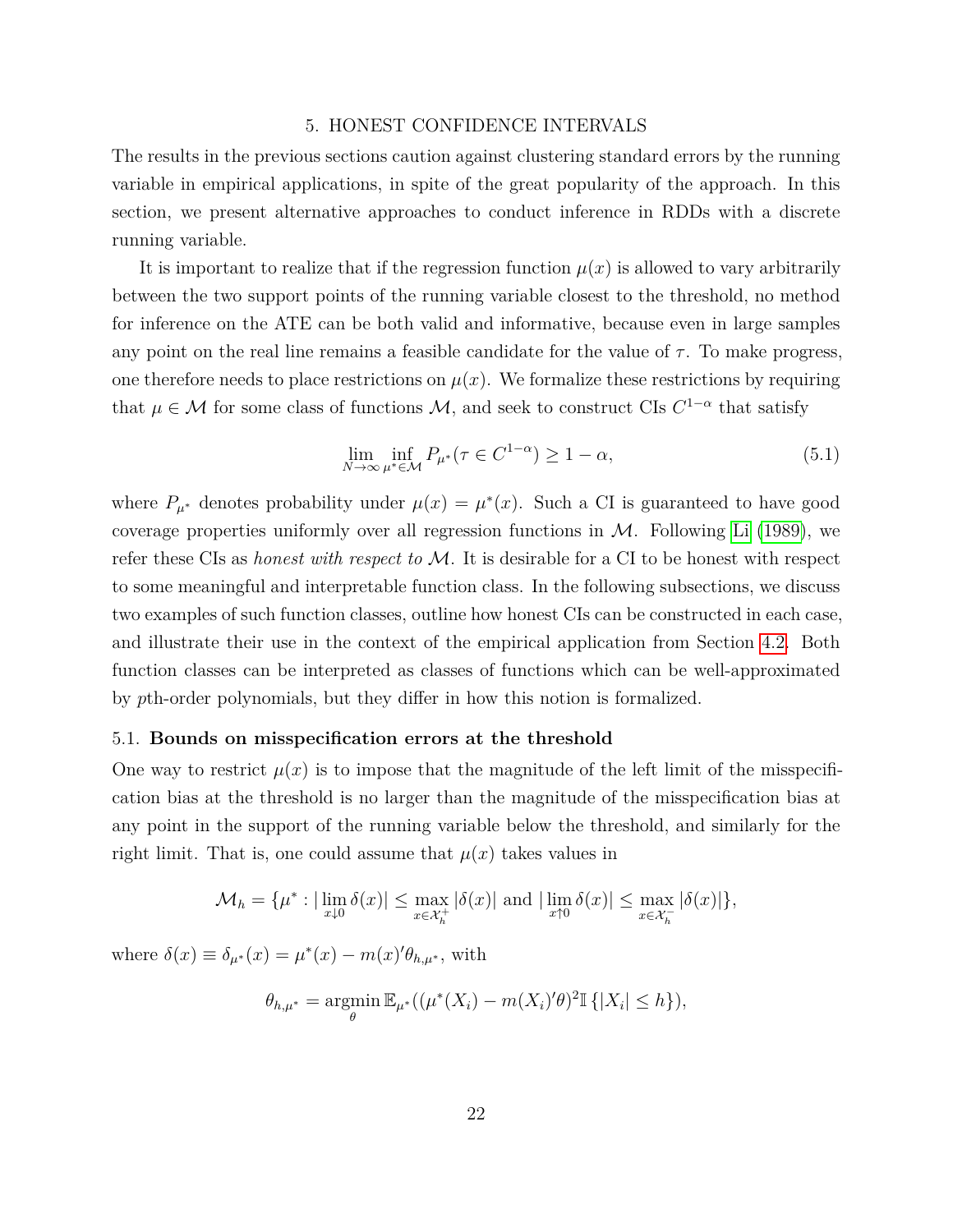is the difference between  $\mu^*(x)$  and its best polynomial approximation  $m(x)'\theta_{h,\mu^*}$  over  $(-h,h)$ , and h is taken to be fixed. Elements of  $\mathcal{M}_h$  are thus approximately pth order polynomials in the sense that that the misspecification error is bounded.

The assumption that  $\mu \in \mathcal{M}_h$  implies that  $\tau$  is partially identified, in the sense that we can deduce from the population distribution of the observables (*Y, X*) that

$$
\tau \in \mathcal{T} = (\tau_h - \max_{x \in \mathcal{X}_h^+} |\delta(x)| - \max_{x \in \mathcal{X}_h^-} |\delta(x)|, \tau_h + \max_{x \in \mathcal{X}_h^+} |\delta(x)| + \max_{x \in \mathcal{X}_h^-} |\delta(x)|),
$$

where  $\mathcal T$  is called the identified set. Note that a disadvantage of working with  $\mathcal M_h$  is that the class depends on the distribution of the running variable through the definition of the best polynomial approximation  $\theta_{h,\mu^*}$ .

To develop a honest CI in this setup, let  $\hat{\delta}(x_g) = \hat{\mu}(x_g) - m(x_g)\hat{\theta}$ , with  $\hat{\mu}(x_g) =$  $\sum_{i=1}^N Y_i \mathbb{I} \{X_i = x_g\}/n_g$  and  $n_g = \sum_{i=1}^N \mathbb{I} \{X_i = x_g\}$ , be the an estimate of  $\delta(x_g)$ , and let  $\hat{\sigma}_g^2 = \sum_{i=1}^N (Y_i - \hat{\mu}(x_g))^2 \mathbb{I}_{\{X_i = x_g\}}/n_g$  and  $\hat{\pi}_g = n_g/N$  be estimates of  $\sigma_g^2 = \mathbb{V}(Y_i | X_i = x_g)$ and  $\pi_g = P(X_i = x_g)$ , respectively. It is also useful to write the identified set as

$$
\mathcal{T} = \bigcup_{\psi \in \Psi} \mathcal{T}_{\psi}, \quad \text{where} \quad \mathcal{T}_{\psi} = (\tau_h - s^+ \delta(x^+) - s^- \delta(x^-), \tau_h + s^+ \delta(x^+) + s^- \delta(x^-)),
$$

 $\Psi = G_h^- \times G_h^+ \times \{-1,1\}^2$  and  $\psi = (x^-, x^+, s^-, s^+)$  is a generic element of  $\Psi$ , in order to avoid the occurrences of the absolute value operators. Note that some  $\mathcal{T}_{\psi}$  are generally empty.

Now suppose for a moment we knew that  $\tau \in \mathcal{T}_{\psi}$  for one particular value of  $\psi \in \Psi$ , and consider the simpler problem of constructing a  $(1 - \alpha)$  left-sided CI  $[c_{l,\psi}^{\alpha},\infty)$  for  $\tau$  in this case. A natural choice for  $c_{l,\psi}^{\alpha}$  in this context would be  $\hat{\tau} - s^+ \hat{\delta}(x^+) - s^- \hat{\delta}(x^-) + p_{l,\psi}^{\alpha}/l$ √ *N*, where  $p_{l,\psi}^{\alpha}$  is an appropriate critical value. Since we assumed that  $\tau \in \mathcal{T}_{\psi}$  for some known value of  $\psi \in \Psi$ , it holds that

$$
P\left(\tau \leq \hat{\tau} - s^+ \hat{\delta}(x_{g^+}) - s^- \hat{\delta}(x_{g^-}) + p_{l,\psi}^{\alpha}/\sqrt{N}\right)
$$
  
\$\leq P\left(\sqrt{N}\left(s^+ (\hat{\delta}(x\_{g^+}) - \delta(x\_{g^+})) + s^-(\hat{\delta}(x\_{g^-}) - \delta(x\_{g^-})) - (\hat{\tau} - \tau\_h)\right) \leq p\_{l,\psi}^{\alpha}\right)\$,

and since  $(\hat{\mu}(x_1), \ldots, \hat{\mu}(x_G))'$  and  $\hat{\theta}$  are jointly asymptotically normal, a somewhat tedious application of the delta method outlined in Appendix [B](#page-36-0) yields that

$$
\sqrt{N}\left(s^+\big(\widehat{\delta}(x_{g^+})-\delta(x_{g^+})\big)+s^-\big(\widehat{\delta}(x_{g^-})-\delta(x_{g^-})\big)-(\widehat{\tau}-\tau_h)\right)\overset{d}{\to}\mathcal{N}(0,V_\psi),
$$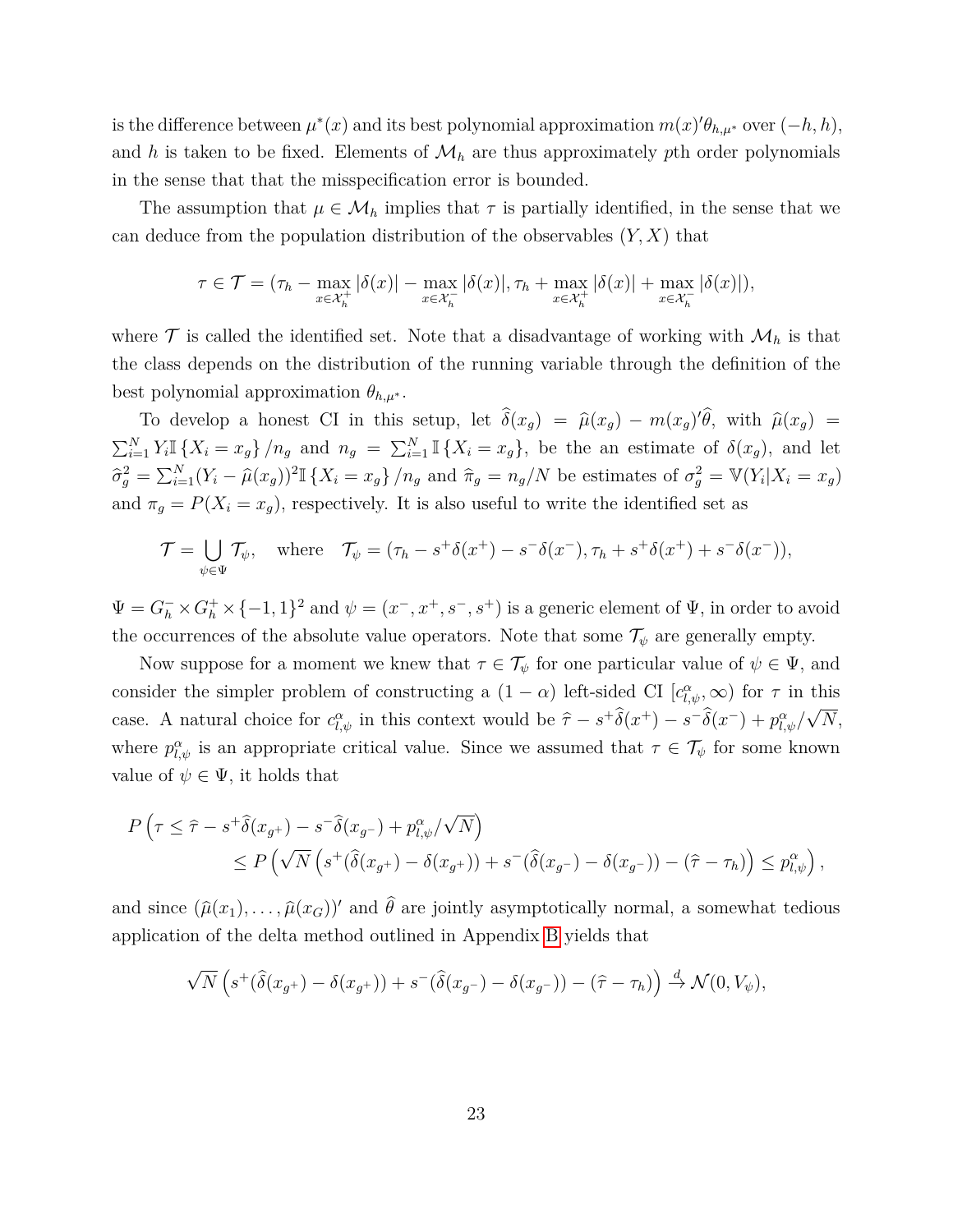where the asymptotic variance is given by

$$
V_{\psi} = \frac{\sigma_{g^-}^2}{\pi_{g^-}} + \frac{\sigma_{g^+}^2}{\pi_{g^+}} + a_{\psi}'Q^{-1}\Omega Q^{-1}a_{\psi} - 2(s^+\sigma_{g^+}^2m_{g^+} + s^-\sigma_{g^-}^2m_{g^-})'Q^{-1}a_{\psi},
$$

with  $a_{\psi} = (s^+ m_{g^+} + s^- m_{g^-} + e_1)'$ . A feasible choice for the critical value is thus

$$
p_{l,\psi}^{\alpha} = \Phi^{-1}(\alpha) \widehat{V}_{\psi}^{1/2} / \sqrt{N},
$$

where  $\Phi^{-1}(\alpha)$  denotes the  $\alpha$  quantile of the standard normal distribution and

$$
\widehat{V}_{\psi} = \frac{\widehat{\sigma}_{g^-}^2}{\widehat{\pi}_{g^-}} + \frac{\widehat{\sigma}_{g^+}^2}{\widehat{\pi}_{g^+}} + a_{\psi}' \widehat{Q}^{-1} \widehat{\Omega} \widehat{Q}^{-1} a_{\psi} - 2(s^+ \widehat{\sigma}_{g^+}^2 m_{g^+} + s^- \widehat{\sigma}_{g^-}^2 m_{g^-})' \widehat{Q}^{-1} a_{\psi},
$$

is the natural estimate of  $V_{\psi}$ .

Because we do not know which of the sets  $\mathcal{T}_{\psi}$  contains  $\tau$ , we consider the union of the sets  $[c_{l,\psi}^{\alpha}, \infty)$  over  $\psi \in \Psi$ , which we denote by

$$
C_l^{1-\alpha} = \bigcup_{\psi \in \Psi} [\hat{\tau} - s^+ \hat{\delta}(x^+) - s^- \hat{\delta}(x^-) + p_{l,\psi}^{\alpha}/\sqrt{N}, \infty).
$$

Following arguments in [Berger](#page-38-2) [\(1982\)](#page-38-2),  $C_l^{1-\alpha}$  is indeed a valid left-sided (1 – *α*) CI for  $\tau$ . [Berger](#page-38-2) [\(1982\)](#page-38-2) also shows that this type of CI can be interpreted as being based on inverting the decision of a hypothesis with strong optimality properties. Note that we can write  $C_l^{1-\alpha}$ in a somewhat more intuitive form:

$$
C_l^{1-\alpha} = [c_l^{\alpha}, \infty) \quad \text{with} \quad c_l^{\alpha} = \hat{\tau} - \max_{\psi \in \Psi} \left( s^+ \hat{\delta}(x^+) + s^- \hat{\delta}(x^-) + \Phi^{-1} (1 - \alpha) \hat{V}_{\psi}^{1/2} / \sqrt{N} \right).
$$

Through similar reasoning, we can also obtain a right-sided  $(1 - \alpha)$  CI for  $\tau$ :

$$
C_r^{1-\alpha} = (\infty, c_r^{\alpha}] \quad \text{with} \quad c_r^{\alpha} = \hat{\tau} + \max_{\psi \in \Psi} \left( s^+ \hat{\delta}(x^+) + s^- \hat{\delta}(x^-) + \Phi^{-1} (1-\alpha) \hat{V}_{\psi}^{1/2} / \sqrt{N} \right).
$$

Finally, an intersection of the right- and left-sided CIs with an appropriately adjusted nominal level yields a two-sided  $(1 - \alpha)$  CI for  $\tau$ :

$$
C_t^{1-\alpha} = (c_l^{\alpha/2}, c_r^{\alpha/2}).
$$

<span id="page-25-0"></span>**Proposition 4.** *The CIs*  $C_s^{1-\alpha}$ *, s*  $\in \{l, r, t\}$ *, are honest with respect to*  $\mathcal{M}_h$ *:* 

$$
\lim_{N \to \infty} \inf_{\mu \in \mathcal{M}_h} P_{\mu}(\tau \in C_s^{1-\alpha}) \ge 1 - \alpha \text{ for } s \in \{l, r, t\}.
$$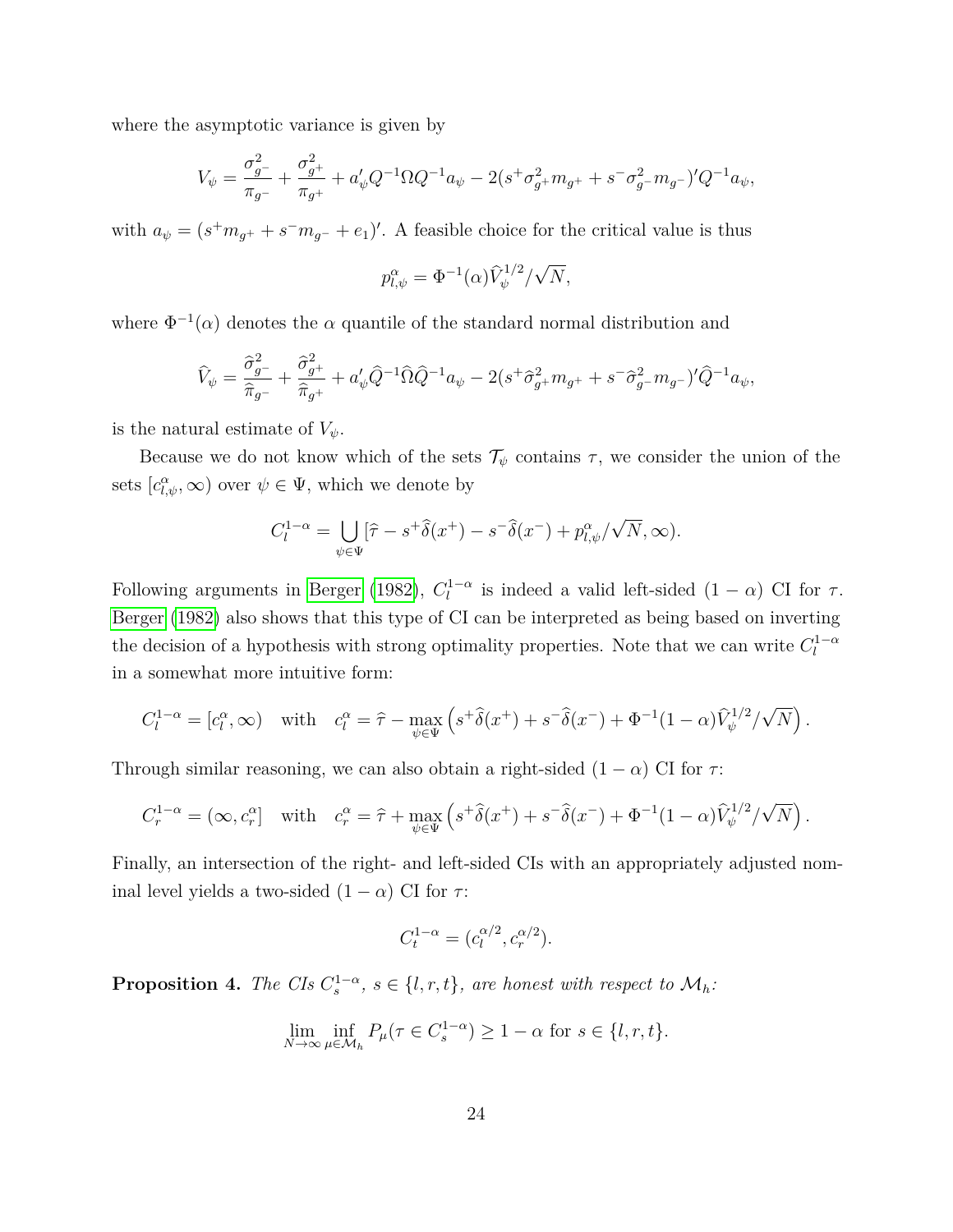We remark that these confidence intervals are explicitly tailored to settings where *X<sup>i</sup>* is discrete, and at least a moderate number of observations is available for every support point within the estimation window. This is because the approach is built on the asymptotic normality of the estimators  $(\hat{\mu}(x_1), \dots, \hat{\mu}(x_G))'$ . This construction has no analogue in settings where  $X_i$  exhibits near-continuous variation.

#### 5.2. **Bound on the second derivative**

Another way of restricting  $\mu(x)$  is through smoothness assumptions. Perhaps the most natural way of imposing smoothness is to assume that  $\mu$  is twice differentiable on either side of the cutoff, with a bounded second derivative. For technical reasons, we consider a closure of this family (i.e. only require  $\mu$  to be twice differentiable almost everywhere). Let  $\mu_{+}(x) = \mu(x) \mathbb{I} \{x \geq 0\}$  and  $\mu_{-}(x) = \mu(x) \mathbb{I} \{x < 0\}$  denote the parts of  $\mu$  above and below the cutoff. We put

$$
\mathcal{M} = \mathcal{M}(K) = \{ \mu_+ - \mu_- : \mu_+ \in \mathcal{M}(K, \mathbb{R}_+), \ \mu_- \in \mathcal{M}(K, \mathbb{R}_-) \},
$$

where  $\mathcal{M}(K,\mathcal{X})$  is a second-order Hölder class,

$$
\mathcal{M}(K,\mathcal{X}) = \{\mu \colon |\mu'(x) - \mu'(y)| \le K|x - y| \ x, y \in \mathcal{X}\}.
$$

In other words,  $\mathcal{M}(K)$  consists of functions that are continuous on either side of the cutoff, twice-differentiable almost everywhere, and the second derivative is bounded in absolute value by a known constant *K*.

We want to construct CIs that are honest with respect to  $\mathcal{M}(K)$ , and that are based on a local polynomial estimator  $\hat{\tau}$  defined in Section [2.](#page-6-0) This problem was considered in [Armstrong and Kolesár](#page-38-1) [\(2016b\)](#page-38-1).<sup>16</sup> We outline the solution specialized to the case  $p = 1$ , so that  $\hat{\tau}$  is a local linear estimator. It turns out that it is easier to construct CIs that satisfy a slightly stronger condition than [\(5.1\)](#page-23-0) in that they are honest conditional on the running variables  $X_i$ . Let  $\tilde{\tau}_h = \mathbb{E}(\hat{\tau} \mid X_1, \ldots, X_N)$  denote conditional expectation of the estimator, and let  $\hat{\sigma}^2/N_h$  denote an estimator of  $\nabla(\hat{\tau} | X_1, \ldots, X_N)$ , the conditional variance of  $\hat{\tau}$ . When the conditional expectation function is non-linear, so that  $\tilde{\tau}_h \neq \tau$ , [Abadie et al.](#page-38-3) [\(2014\)](#page-38-3) show that the EHW estimator  $\hat{\sigma}_{\text{EHW}}^2/N_h$  is conservative (i.e. it overestimates the conditional variance), and they propose a nearest-neighbor variance estimator that is consistent under mild regularity conditions. For the honest CI that we describe below, one can use either

<sup>&</sup>lt;sup>16</sup>The related problem of honest testing for a jump in the density of the running variable at the threshold has been considered in [Frandsen](#page-39-13) [\(2016\)](#page-39-13), who uses a bound on the second derivative of the density that yields a class of densities similar to  $\mathcal{M}(K)$ .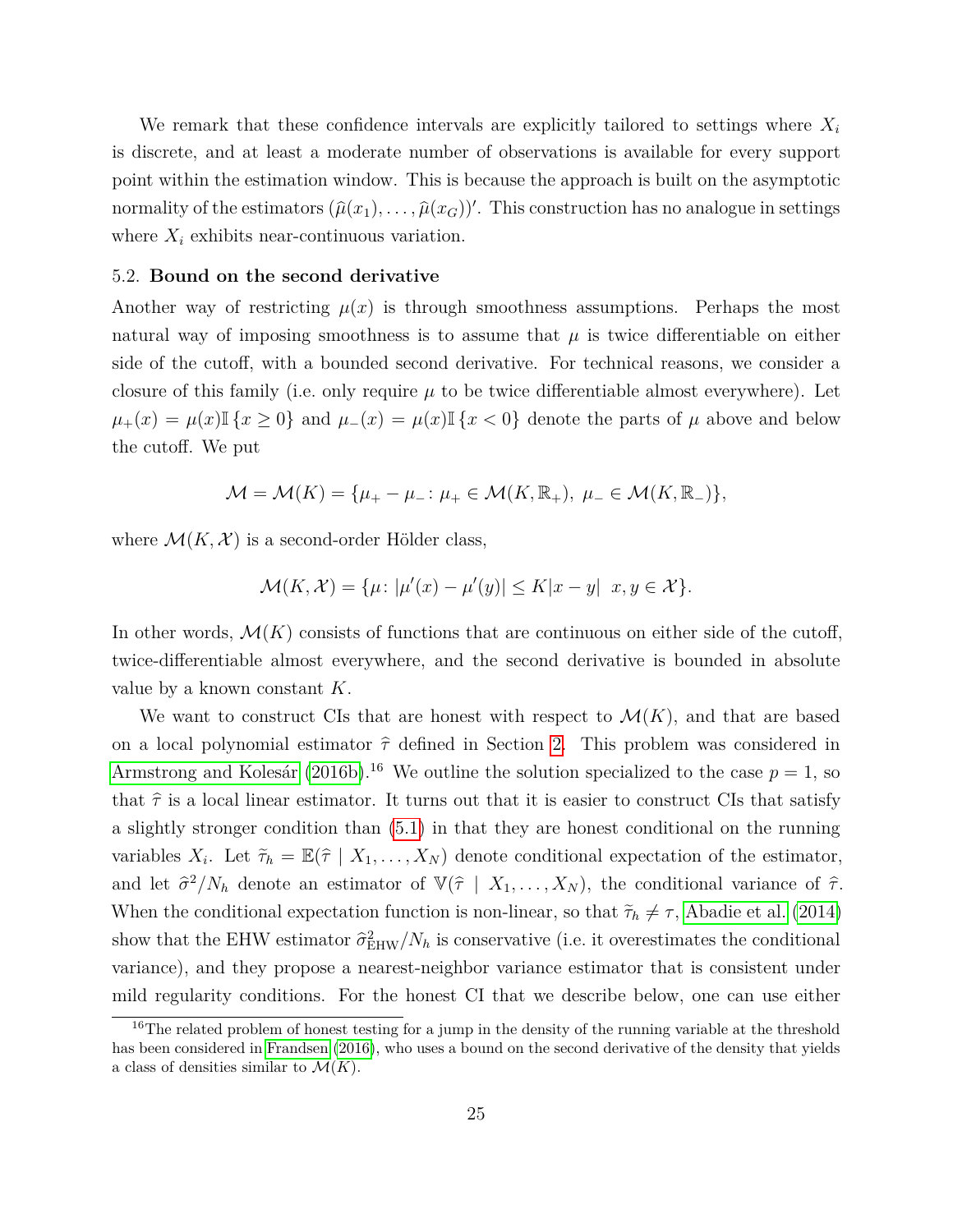variance estimator as we only require that as  $N \to \infty$ ,

<span id="page-27-1"></span>
$$
\frac{\widehat{\sigma}^2/N_h}{\mathbb{V}(\widehat{\tau} \mid X_1, \dots, X_N)} \ge 1 + o_P(1),\tag{5.2}
$$

where the  $o_P(1)$  term is uniform over  $\mathcal{M}(K)$ . To derive the form of the honest CI, decompose the *t*-statistic based on  $\hat{\tau}$  as

$$
\frac{\widehat{\tau} - \tau}{\widehat{\sigma}/\sqrt{N_h}} = \frac{\widehat{\tau} - \widetilde{\tau}_h}{\widehat{\sigma}/\sqrt{N_h}} + \frac{\widetilde{\tau}_h - \tau}{\widehat{\sigma}/\sqrt{N_h}}.
$$

Under mild regularity conditions, the first term is normally distributed in large samples with mean zero, and variance at most one (the variance is equal to one if equation [\(5.2\)](#page-27-1) holds with equality). The second term is bounded in absolute value by

$$
b(\hat{\tau}) = \frac{\sup_{\mu \in \mathcal{M}(K)} |\tau - \tilde{\tau}_h|}{\hat{\sigma}/\sqrt{N_h}}.
$$

Therefore, the appropriate critical value is  $cv_{1-\alpha}(b(\hat{\tau}))$ , where  $cv_{1-\alpha}(b)$  is the  $1-\alpha$  quantile of the  $|\mathcal{N}(b, 1)|$  distribution (instead of the usual  $z_\alpha$  critical value which is the  $1-\alpha$  quantile of the  $|\mathcal{N}(0,1)|$  distribution). Thus, a honest CI is given by

$$
C_{\mathcal{M}(K)}^{1-\alpha} = \left(\widehat{\tau} \pm \text{cv}_{1-\alpha}(b(\widehat{\tau}))\widehat{\sigma}/\sqrt{N_h}\right).
$$

The next proposition summarizes these results and gives an explicit expression for  $b(\hat{\tau})$ . To state the result, note that the estimator can be written as a linear estimator,  $\hat{\tau}$  $\sum_{i=1}^{N} w(X_i)Y_i$ , with weights

$$
w(x) = \mathbb{I}\left\{h \geq x \geq 0\right\} \frac{\sum_{i:\ h \geq X_i \geq 0} X_i^2 - x \sum_{i:\ h \geq X_i \geq 0} X_i}{N_{h,+} \sum_{i:\ h \geq X_i \geq 0} X_i^2 - (\sum_{i:\ h \geq X_i \geq 0} X_i)^2} - \mathbb{I}\left\{h \geq -x > 0\right\} \frac{\sum_{i:\ h \geq -X_i > 0} X_i^2 - x \sum_{i:\ h \geq -X_i > 0} X_i}{N_{h,-} \sum_{i:\ h \geq -X_i > 0} X_i^2 - (\sum_{i:\ h \geq -X_i > 0} X_i)^2},
$$

where  $N_{h,+} = \sum_{i=1}^{N} \mathbb{I} \{h \ge X_i \ge 0\}$ , and  $N_{h,-} = \sum_{i=1}^{N} \mathbb{I} \{h \ge -X_i > 0\}$ .

<span id="page-27-0"></span>**Proposition 5.** *Consider a local linear estimator*  $\hat{\tau}$ *, and let*  $\hat{\sigma}^2/N_h$  *be an estimator of its asymptotic variance. Then*

$$
b(\widehat{\tau}) = -\frac{K}{2} \frac{\sum_{i \colon X_i \ge 0} w(X_i) (\mathbb{I}\left\{X_i \ge 0\right\} - \mathbb{I}\left\{X_i < 0\right\})}{\widehat{\sigma}/N_h}.
$$

*Furthermore, if, as*  $N \to \infty$ ,  $(\hat{\tau} - \tau_h)/\mathbb{V}(\hat{\tau} | X_1, \dots, X_N)$  *converges, uniformly over*  $\mathcal{M}(K)$ *,*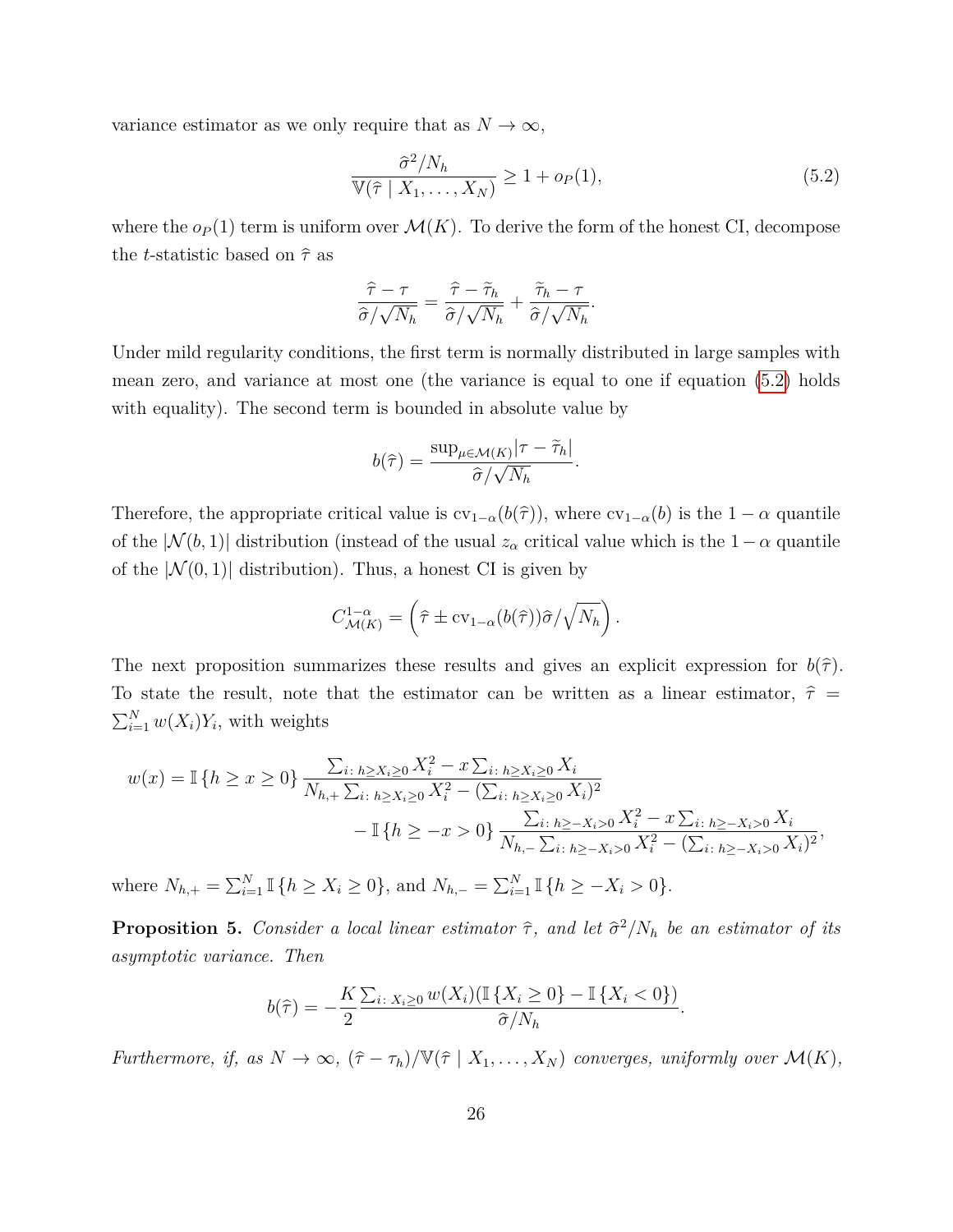*to a standard normal random variable and* [\(5.2\)](#page-27-1) *holds, then*  $C_{\mathcal{M}\{F}}^{1-\alpha}$  $\mathcal{M}(K)$  is a honest CI with respect to  $\mathcal{M}(K)$ .

As can be seen from the proof given in in Appendix [B,](#page-36-0) the proposition obtains essentially as a special case of a more general setup considered in [Armstrong and Kolesár](#page-38-1) [\(2016b\)](#page-38-1). This CI has several attractive features. First, as can be seen from the proof, the same construction can be used whether the running variable is discrete or continuous: one need not make a distinction between these two cases. Second,  $C_{MIP}^{1-\alpha}$  $\mathcal{M}(K)$  takes into account the exact finite-sample bias of the estimator, and does not rely on asymptotic promises about what the bandwidth would have been had the sample size been larger. In particular, the CI remains valid even if the bandwidth is fixed. In contrast, the usual CIs in RDDs rely on the bandwidth to shrink sufficiently fast relative to the sample size so that equation [\(2.2\)](#page-8-0) holds, and consequently shrink at a slower rate than  $C_{M(F)}^{1-\alpha}$  $\mathcal{M}(K)$ . Third, to achieve the tightest possible CI, one can simply choose the bandwidth that minimizes the value of  $cv_{1-\alpha}(b(\hat{\tau}))\hat{\sigma}$ .

While the CIs considered in Proposition [4](#page-25-0) use the fit of the polynomial approximation  $m(x)$ <sup>*'* $\hat{\theta}$ </sup> away from the threshold point to bound the bias at the threshold,  $C_{\mathcal{M}(P)}^{1-\alpha}$  $\mathcal{M}(K)$  uses the bound on the second derivative *K*. In practice, the researcher must therefore choose an appropriate bound  $K$ ; it it not possible to use a data-driven method without additional assumptions. In particular, it follows from the results in [Low](#page-40-9) [\(1997\)](#page-40-9), [Cai and Low](#page-38-4) [\(2004\)](#page-38-4) and [Armstrong and Kolesár](#page-38-5) [\(2016a\)](#page-38-5) that it is not possible to form honest CIs that are tighter using data-dependent tuning parameters, and maintain coverage over the whole function class  $\mathcal{M}(K)$ , for some conservative upper bound K, relative to the CI in Proposition [5.](#page-27-0)

#### 5.3. **Empirical illustration**

For illustration, we compute the CIs proposed in the previous two subsections for the empirical application to returns to schooling in Section [4.2.](#page-19-1) Table [5](#page-29-0) shows that the procedure proposed in Section 5.1 leads to CIs that are wider than the EHW CIs. The difference is most pronounced for Oreopoulos' original specification in column (1) and the specifications that use the full data in column  $(2)$ – $(3)$ . For the cases  $h = 6$  and  $h = 3$ , the honest CI is only slightly wider than the EHW CIs. All honest CIs cover the value zero, which confirms the finding from Section [4.2](#page-19-1) that no statistically significant effect can be detected.

Table [5](#page-29-0) also shows honest CIs based on the construction in Section 5.2. We consider the values  $K = 0.003$  and  $K = 0.03$ . The former corresponds to a very optimistic bound on the smoothness of the conditional expectation function, while the latter value is more conservative. For  $K = 0.003$ , the bandwidth that leads to the tightest possible CI is given by  $h = 6$ , which corresponds to the specification in column (4). The resulting CI is given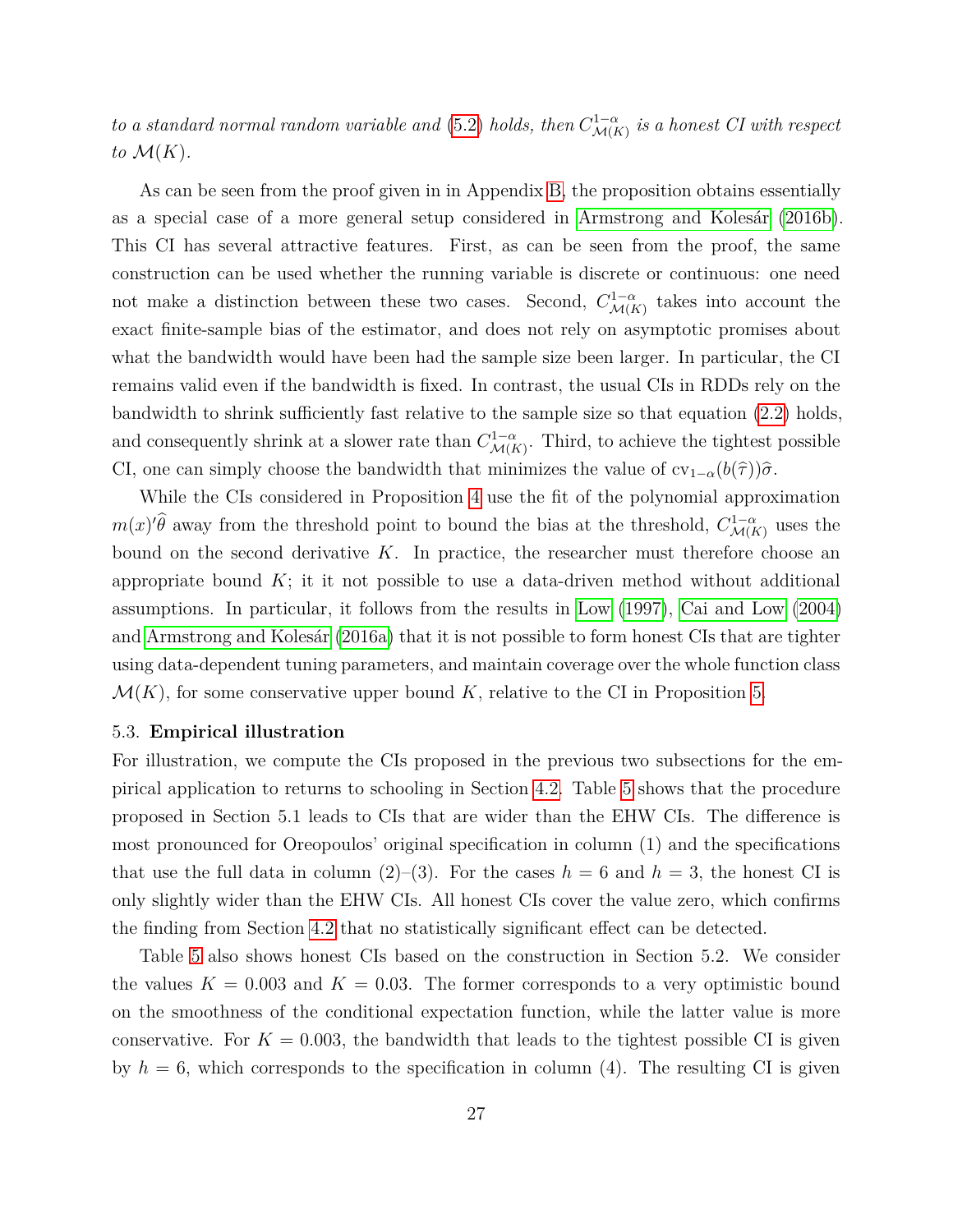<span id="page-29-0"></span>Table 5: Alternative confidence intervals for effect of being subject to increases minimum school-leaving age on naturallogarithm of annual earnings.

|                     |                 | $\left( 2\right)$ | $\left( 3\right)$    | $\left( 4\right)$                                               | (5)                         | (6)             | (7)             |
|---------------------|-----------------|-------------------|----------------------|-----------------------------------------------------------------|-----------------------------|-----------------|-----------------|
| Estimate            | .055            | $-.011$           | .042                 | .021                                                            | .085                        | .065            | .110            |
| BME CI              | $(-.245, .354)$ |                   |                      | $(-.334, .313)$ $(-.220, .303)$ $(-.132, .175)$ $(-.105, .275)$ |                             | $(-.072, .202)$ | $(-.150, .371)$ |
| BSD CI $(K = .003)$ |                 |                   |                      | $(-.055, .097)$                                                 |                             |                 |                 |
| BSD CI $(K=.03)$    |                 |                   |                      |                                                                 |                             | $(-.082, .211)$ |                 |
| Polyn. order        |                 |                   | $\overline{2}$       |                                                                 | $\mathcal{D}_{\mathcal{L}}$ |                 | $\overline{2}$  |
| Separate fit        | $\rm No$        | Yes               | $\operatorname{Yes}$ | Yes                                                             | Yes                         | Yes             | Yes             |
| Localization        | No              | N <sub>o</sub>    | $\rm No$             | $h=6$                                                           | $h=6$                       | $h=3$           | $h=3$           |
| Eff. sample size    | 73,954          | 73,954            | 73,954               | 20,883                                                          | 20,883                      | 10,533          | 10,533          |

*Note:* Table reports CI assuming bounded misspecification errors at the threshold (BME; see Proposition 4) and CIs assumingbounds on the second derivative of*µ* (BSD; see Proposition 5), for the same specifications considered in Table [4](#page-22-1) above.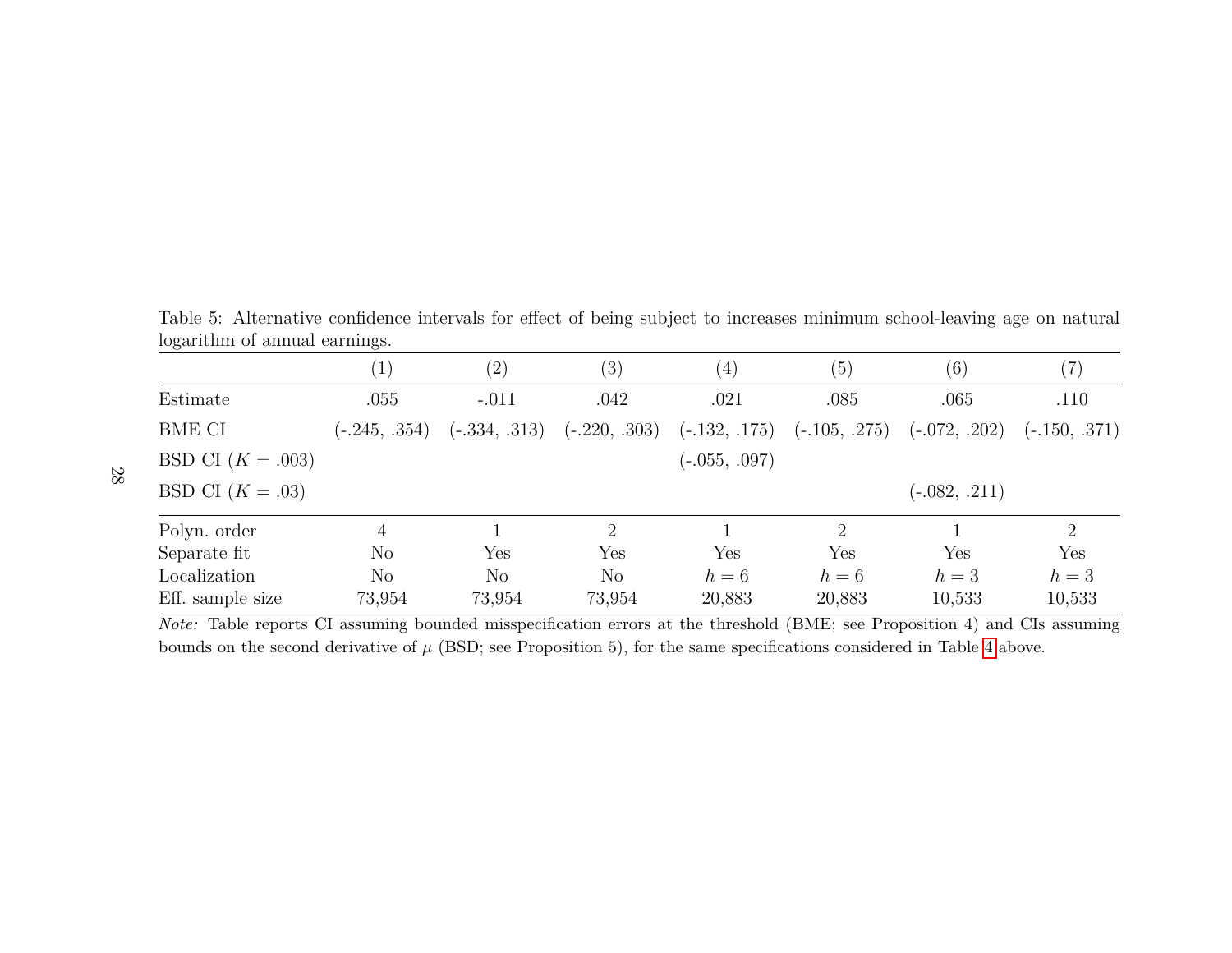by (−0*.*055*,* 0*.*097), which takes into account that the estimator may be biased, with the bias equal to at most 0.022 in absolute value. For  $K = 0.03$ , the optimal bandwidth is given by  $h = 3$ , which corresponds to the specification in column  $(6)$ . The bias of the estimator is bounded by 0*.*066, and the resulting CI is given by (−0*.*082*,* 0*.*211). In line with the conclusions in Section [4.2,](#page-19-1) these results again indicate that the effect of an increase in minimum schooling age on earnings is not significant.

#### 6. CONCLUSIONS

<span id="page-30-0"></span>RDDs with a discrete running variable are ubiquitous in empirical practice. In this paper, we show that the commonly used CIs based on standard errors that are clustered by the running variable have poor coverage properties, and therefore recommend that they should not be used in practice. We suggest a more attractive approach to inference that is based on formalizing the notion that the conditional expectation function can be well-approximated by a polynomial. We discuss two such restrictions on the conditional expectation function that are easily interpretable, and construct CIs with guaranteed coverage properties under these restrictions. To bound the bias of the estimator, the first method uses the fit of the polynomial approximation to the conditional expectation function away from the threshold to, and the second method uses a bound on the second derivative of the conditional expectation function. The second method has the advantage that the resulting CI is valid whether the running variable is discrete or continuous.

### A. PROOFS OF RESULTS IN SECTION [3](#page-9-1)

<span id="page-30-1"></span>The proof of the propositions in Section [3](#page-9-1) follows directly from general results on the properties of  $\hat{\sigma}_{\text{CRV}}^2$  that are given in the following subsection. The proofs of these results are given in turn in Sections A.2–A.4. To state these results, we use the notation diag ${a_g}$  to denote a diagonal matrix with diagonal elements given by  $a_1, \ldots, a_G$ , and  $\text{vec}\{a_g\} = (a'_1, \ldots, a'_G)'$ .

## A.1. **Properties of**  $\hat{\sigma}_{\text{CRV}}^2$  under General Conditions

In this subsection, we consider a setup that is slightly more general than that in Section 3, in that it also allows the bandwidth *h* to change with the sample size. For convenience, the following assumption summarizes this more general setup.

<span id="page-30-2"></span>**Assumption 1** (Model). For each *N*, the data  $\{Y_i, X_i\}_{i=1}^N$  are i.i.d., distributed according to *a law*  $P_N$ . Under  $P_N$ , the marginal distribution of  $X_i$  is discrete with  $G = G_+ + G_+$  support points denoted  $x_1 < \cdots < x_{G^-} < 0 \le x_{G^-+1} < \cdots < x_G$ . Let  $\mu(x) = \mathbb{E}_N(Y_i \mid X_i = x)$  denote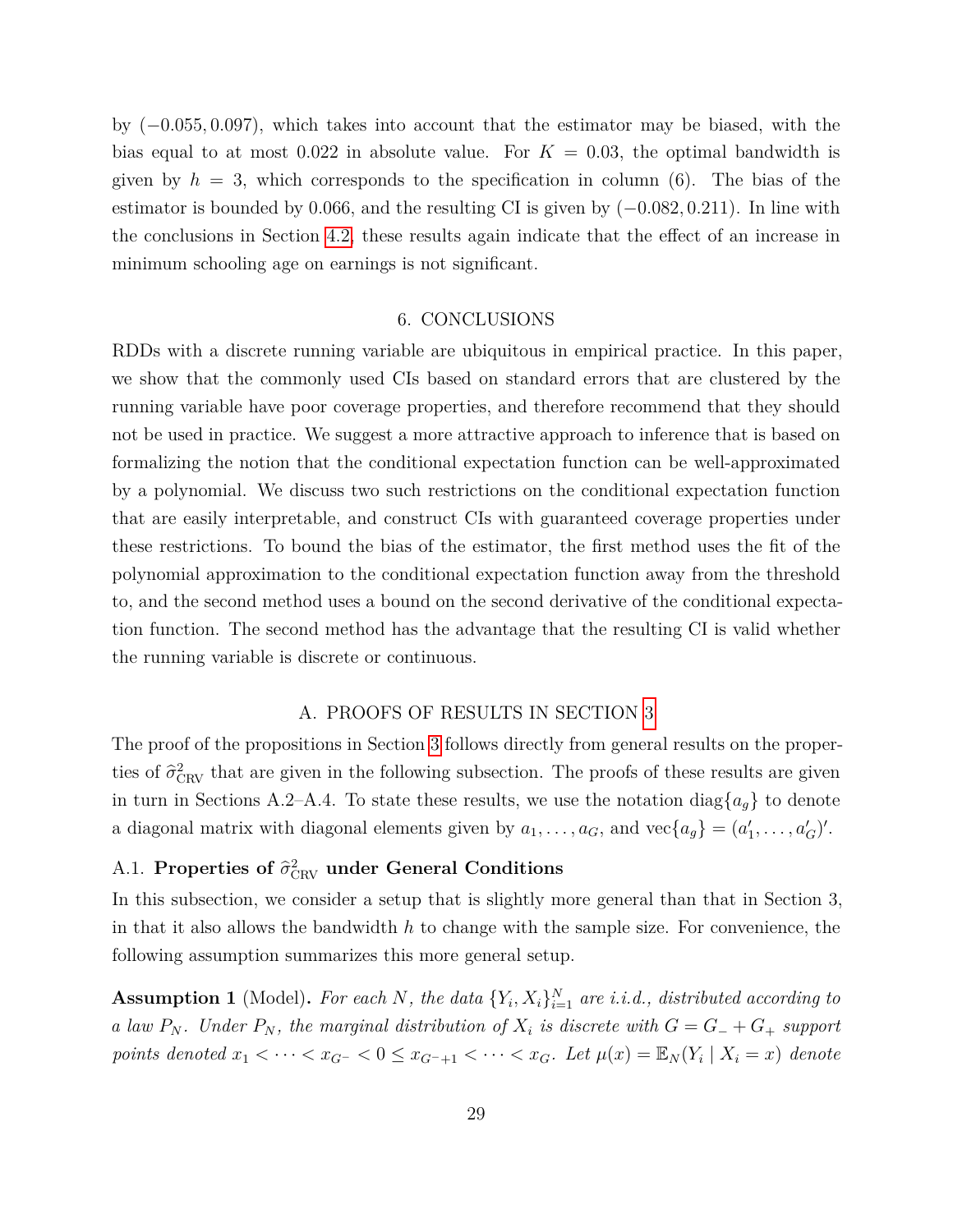the conditional expectation under  $P_N$ . Let  $\varepsilon_i = Y_i - \mu(X_i)$ , and let  $\sigma_g^2 = \mathbb{V}_N(\varepsilon_i \mid X_i = x_g)$ *denote its conditional variance. Let*  $h = h_N$  *denote a non-random bandwidth sequence, and let*  $\mathcal{G}_h \subseteq \{1, \ldots, G\}$  *denote the indices for which*  $|x_g| \leq h$ *. Let*  $\pi_g = P_N(X_i = x_g)$ *,*  $\pi =$  $P_N(|X_i| \leq h)$ *, and*  $N_h = \sum_{i=1}^N \mathbb{I}\{|X_i| \leq h\}$ *. For a fixed p, define* 

$$
m(x) = (\mathbb{I}\{x \ge 0\}, 1, x, \dots, x^p, \mathbb{I}\{x \ge 0\} x, \dots, \mathbb{I}\{x \ge 0\} x^p)'
$$

 $M_i = \mathbb{I}\{|X_i| \leq h\} \, m(X_i)$ , and  $m_g = \mathbb{I}\{|x_g| \leq h\} \, m(x_g)$ . Let  $\widehat{Q} = N_h^{-1} \sum_{i=1}^n M_i M'_i$  and  $Q_N = \mathbb{E}_N(M_iM_i')/\pi$ . Let  $\theta_h = Q_N^{-1}\mathbb{E}_N(m(X_i)Y_i \mid |X_i| \leq h)$ , and let  $\hat{\theta} = \hat{Q}^{-1}\frac{1}{N_h}\sum_{i=1}^N M_iY_i$ . Define  $\delta(x) = \mu(x) - m(x)\theta_h$ , and  $u_i = Y_i - X_i'\theta_h = \delta(X_i) + \epsilon_i$ . Define  $\Omega = \mathbb{E}_N[u_i^2 M_i M_i']$  $|X_i| \leq h$ ] =  $\sum_{g=1}^G (\sigma_g^2 + \delta^2(x_g))Q_g$ , where  $Q_g = \frac{\pi_g}{\pi} m_g m'_g$ , and suppose that  $N\pi \to \infty$ .

Note that the setup allows the various quantities that depend on  $P<sub>N</sub>$  and  $h$  to change with *N*, such as the number of support points *G*, their locations  $x_g$ , the conditional expectation function  $\mu(x)$ , or the specification errors  $\delta(X_i)$ .

<span id="page-31-0"></span>**Assumption 2** (Regularity conditions). *(i)*  $\sup_N \max_{g \in \mathcal{G}_h} \mathbb{E}_N(\epsilon_i^4 \mid X_i = x_g) < \infty$ , and  $\sup_N \max_{g \in \mathcal{G}_h} \delta(x_g) < \infty$ ; and (ii)  $\det(H^{-1}Q_N H^{-1}) = \det(\sum_{g \in \mathcal{G}_N} g_g)$  $\frac{\pi_g}{\pi} m(x_g/h) m(x_g/h)$ <sup>'</sup>) > *C for some*  $C > 0$  *that doesn't depend on N, where*  $H = \text{diag}\{m(h)\}$ *, and the limits*  $\lim_{N\to\infty} H^{-1}\Omega H^{-1}$  *and*  $\lim_{N\to\infty} H^{-1}Q_N H^{-1}$  *exist.* 

The first part of the assumption corresponds to the regularity assumptions in Section [3.](#page-9-1) The second part of the assumption ensures that the parameter  $\theta_h$  and the asymptotic variance of  $\hat{\theta}$  remain well-defined as the bandwidth shrinks to zero.<sup>17</sup>

Our first result is an asymptotic approximation in which  $G_h^+$  and  $G_h^ \bar{h}$  are fixed as the sample size increases. Let *B*<sub>1</sub>*,...*, *B*<sub>*G*</sub> be a collection of random vectors such that vec{*B*<sub>*g*</sub>} ∼  $\mathcal{N}(0, V)$ , with

$$
V = \frac{1}{\pi} \operatorname{diag} \{ \pi_g(\sigma_g^2 + \delta(x_g)) \} - \frac{1}{\pi} \operatorname{vec} \{ \pi_g \delta(x_g) \} \operatorname{vec} \{ \pi_g \delta(x_g) \}'.
$$

Note that if  $|x_g| > h$ , then  $B_g = 0$  and  $Q_g = 0$ , and that the limiting distribution of the statistic  $\sqrt{N_h}(\hat{\tau} - \tau_h)$  coincides with the distribution of  $e'_1 Q_N^{-1} \sum_{g=1}^G m_g B_g$ . Finally, define

$$
W_g = e'_1 Q_N^{-1} m_g \left( B_g - \frac{\pi_g}{\pi} m'_g Q_N^{-1} \sum_{j=1}^G m_j B_j + \sqrt{\frac{N}{\pi}} \pi_g \delta(x_g) \right).
$$

With this notation, we obtain the following generic result.

<sup>&</sup>lt;sup>17</sup>It is necessary to normalize the quantities by the inverse of *H* since if  $h \to 0$ , elements of  $\widehat{Q}$  and  $\widehat{\theta}$ converge at different rates.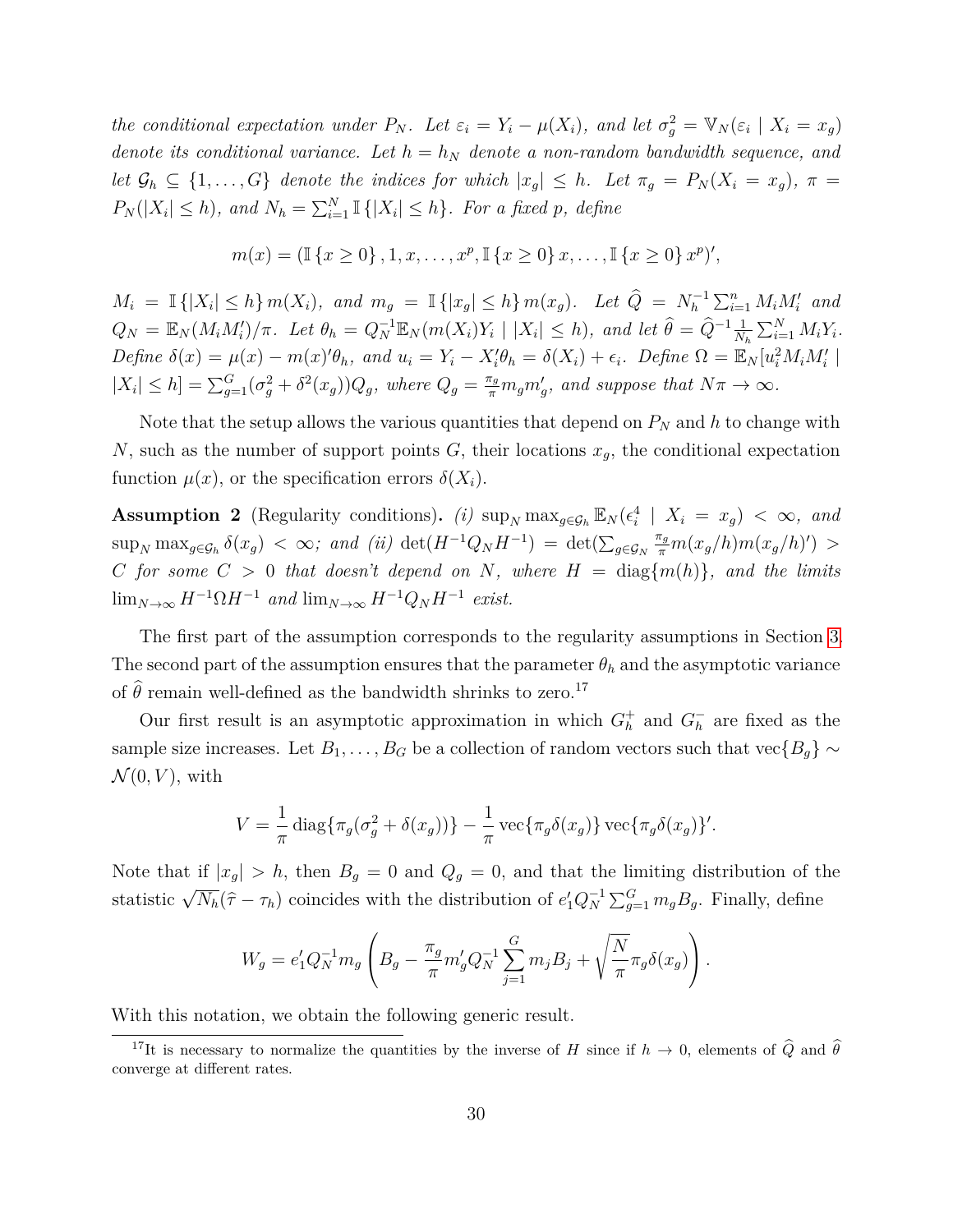<span id="page-32-2"></span>**Theorem [1](#page-30-2).** *Suppose that Assumptions* 1 *and* [2](#page-31-0) *hold. Suppose also that, as*  $N \to \infty$ *, (i)*  $G_h^+$  and  $G_h^$ *h are fixed; and (iii) the limit of V exists. Then*

$$
\hat{\sigma}_{\text{CRV}}^2 \stackrel{d}{=} (1 + o_{P_N}(1)) \sum_{g=1}^G W_g^2.
$$

Our second result is an asymptotic approximation in which the number of support points of the running variable (or, equivalently, the number of "clusters") that are less than *h* away from the threshold increases with the sample size.

<span id="page-32-5"></span>**Theorem [2](#page-31-0).** Suppose that Assumptions [1](#page-30-2) and 2 hold. Suppose also that, as  $N \to \infty$ ,  $G_h \to \infty$  *and*  $\max_{g \in \mathcal{G}_h} \pi_g / \pi \to 0$ *. Then* 

$$
\hat{\sigma}_{\text{CRV}}^2 = (1 + o_{P_N}(1))e'_1 Q_N^{-1} \left( \Omega + (N - 1) \sum_{g=1}^G Q_g \cdot \pi_g \delta(x_g)^2 \right) Q_N^{-1} e_1.
$$

The assumption that  $\max_{g \in \mathcal{G}_h} \pi_g / \pi \to 0$  ensures that each "cluster" comprises a vanishing fraction of the effective sample size.

#### A.2. **Auxiliary lemma**

Here we state an intermediate result that is used in the proofs of Theorem 1 and 2 below.

<span id="page-32-3"></span>**Lemma 1.** *Suppose that Assumption [1](#page-30-2) holds. Then*

<span id="page-32-1"></span><span id="page-32-0"></span>
$$
\frac{N_h/N}{\pi} = 1 + o_{P_N}(1),\tag{A.1}
$$

$$
H^{-1}\hat{Q}H^{-1} - H^{-1}Q_NH^{-1} = o_{P_N}(1). \tag{A.2}
$$

*Suppose, in addition, that Assumption [2](#page-31-0) holds. Then*

$$
\sqrt{N_h}H(\hat{\theta}-\theta_h) \stackrel{d}{=} HQ_N^{-1}S + o_{P_N}(1),
$$

where  $S \sim \mathcal{N}(0, \Omega)$ . Let  $n_g = \sum_{i=1}^N \mathbb{I}\{X_i = x_g\}$ ,  $\widehat{q}_g = H\widehat{Q}^{-1}Hm(x_g/h)\mathbb{I}\{|x_g| \leq h\}$ , and  $A_g =$  $\frac{\mathbb{I}\{|x_g|\leq h\}}{\sqrt{N_h}} \sum_{i=1}^N (\mathbb{I}\{X_i = x_g\} \varepsilon_i + (\mathbb{I}\{X_i = x_g\} - \pi_g)\delta(x_g)).$  Then  $\sum_{g=1}^G m_g A_g \stackrel{d}{=} H^{-1}S + o_{P_N}(1)$ , *and*

<span id="page-32-4"></span>
$$
\hat{\sigma}_{\text{CRV}}^2 = \sum_{g=1}^G (e'_1 \hat{q}_g)^2 \left( A_g + \frac{N}{\sqrt{N_h}} \pi_g \delta(x_g) - \frac{n_g}{N_h} \hat{q}'_g \sum_{j=1}^G m(x_j/h) A_j \right)^2.
$$
 (A.3)

*Proof.* We have  $\mathbb{V}_N(N_h/N) = \pi(1-\pi)/N \leq \pi/N$ . Therefore, by Markov inequality,  $N\pi \to$  $\infty$  implies  $\frac{N_h/N}{\pi} = \mathbb{E}_N(N_h/(N\pi)) + o_{P_N}(1) = 1 + o_{P_N}(1)$ , which proves [\(A.1\)](#page-32-0). Secondly, since elements of  $H^{-1}M_i$  are bounded by  $\mathbb{I}\{|X_i| \leq h\}$ , the variance of any element of  $\frac{N_h}{N\pi}\widehat{Q}$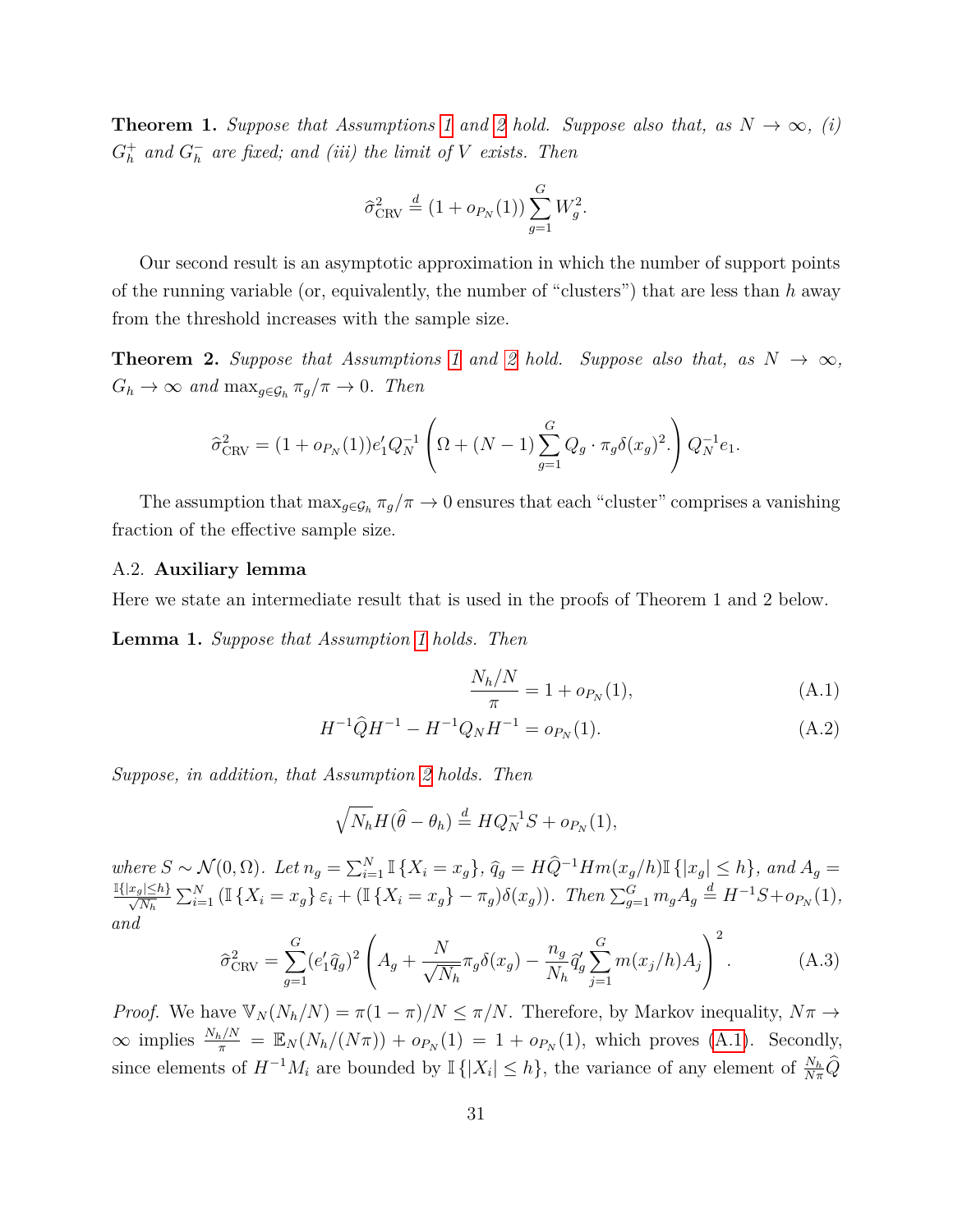is bounded by  $(1 - \pi)/(N\pi)$ , which converges to 0 as  $N\pi \to \infty$ . Combining this result with [\(A.1\)](#page-32-0) and Markov inequality yields [\(A.2\)](#page-32-1).

Next note that  $\sum_{i=1}^{G} m_g A_g = \frac{1}{\sqrt{2}}$  $\frac{1}{N} \sum_{i=1}^{N} \frac{1}{\sqrt{\pi}} H^{-1} M_i u_i$ , and that by the central limit theorem,  $\frac{1}{\sqrt{2}}$  $\frac{1}{N} \sum_{i=1}^{N} \frac{1}{\sqrt{\pi}} H^{-1} M_i u_i \stackrel{d}{=} H^{-1}S + o_{P_N}(1)$ . Therefore,

$$
\sqrt{N_h}H(\hat{\theta}-\theta_h) = \sqrt{\frac{\pi N}{N_h}}(H^{-1}\hat{Q}H^{-1})^{-1}\frac{1}{\sqrt{N}}\sum_{i=1}^N\frac{1}{\sqrt{\pi}}H^{-1}M_i u_i \stackrel{d}{=} HQ_N^{-1}S + o_{P_N}(1),
$$

as claimed. Next, the cluster-robust variance estimator can be written as

$$
\hat{\sigma}_{\text{CRV}}^2 = e'_1 \hat{Q}^{-1} \frac{1}{N_h} \sum_{g=1}^G \mathbf{M}'_g \hat{\mathbf{u}}_g \hat{\mathbf{u}}'_g \mathbf{M}_g \hat{Q}^{-1} e_1 = \sum_{g=1}^G \left( \frac{1}{\sqrt{N_h}} e'_1 \hat{Q}^{-1} \mathbf{M}'_g \hat{\mathbf{u}}_g \right)^2.
$$

We now decompose the expression in parentheses. Since

$$
H\sqrt{N_h}(\hat{\theta} - \theta_h) = H\hat{Q}^{-1}H\sum_{g=1}^G m(x_g/h)A_g,
$$

we have

$$
\frac{1}{\sqrt{N_h}} e'_1 \hat{Q}^{-1} \mathbf{M}_g' \hat{\mathbf{u}}_g = e'_1 \hat{q}_g \frac{1}{\sqrt{N_h}} \sum_{i=1}^N \mathbb{I} \{ X_i = x_g \} \hat{u}_i
$$
  
\n
$$
= e'_1 \hat{q}_g \left( \frac{1}{\sqrt{N_h}} \sum_{i=1}^N \mathbb{I} \{ X_i = x_g \} u_i + \frac{n_g}{\sqrt{N_h}} m(x_g/h) H(\theta_h - \hat{\theta}) \right)
$$
  
\n
$$
= e'_1 \hat{q}_g \left( A_g + \frac{N}{\sqrt{N_h}} \pi_g \delta(x_g) - \frac{n_g}{N_h} \hat{q}_g' \sum_{j=1}^G m(x_j/h) A_j \right),
$$

 $\Box$ 

which yields the result.

#### A.3. **Proof of Theorem [1](#page-32-2)**

Let  $q_g = HQ_N^{-1}Hm(x_g/h)$  I { $|x_g| \leq h$ }, and define  $\hat{q}_g$ ,  $A_g$ , and  $n_g$  as in the statement of Lemma [1.](#page-32-3) By Lemma [1,](#page-32-3)  $\hat{q}_g = q_g(1 + o_{P_N}(1))$ , and by Markov inequality,  $\pi_g/(N\pi) = \pi_g/\pi +$  $o_{P_N}(1)$  for  $g \in \mathcal{G}_h$ . Since  $G_h$  is fixed, combining these results with Equations [\(A.1\)](#page-32-0) and [\(A.3\)](#page-32-4), it follows that cluster-robust variance estimator satisfies

$$
\hat{\sigma}_{\text{CRV}}^2 = (1 + o_{P_N}(1)) \sum_{g=1}^G (e'_1 q_g)^2 \left( A_g + \sqrt{N \pi} \frac{\pi_g}{\pi} \delta(x_g) - \frac{\pi_g}{\pi} q'_g \sum_{j=1}^G m(x_j/h) A_j \right)^2,
$$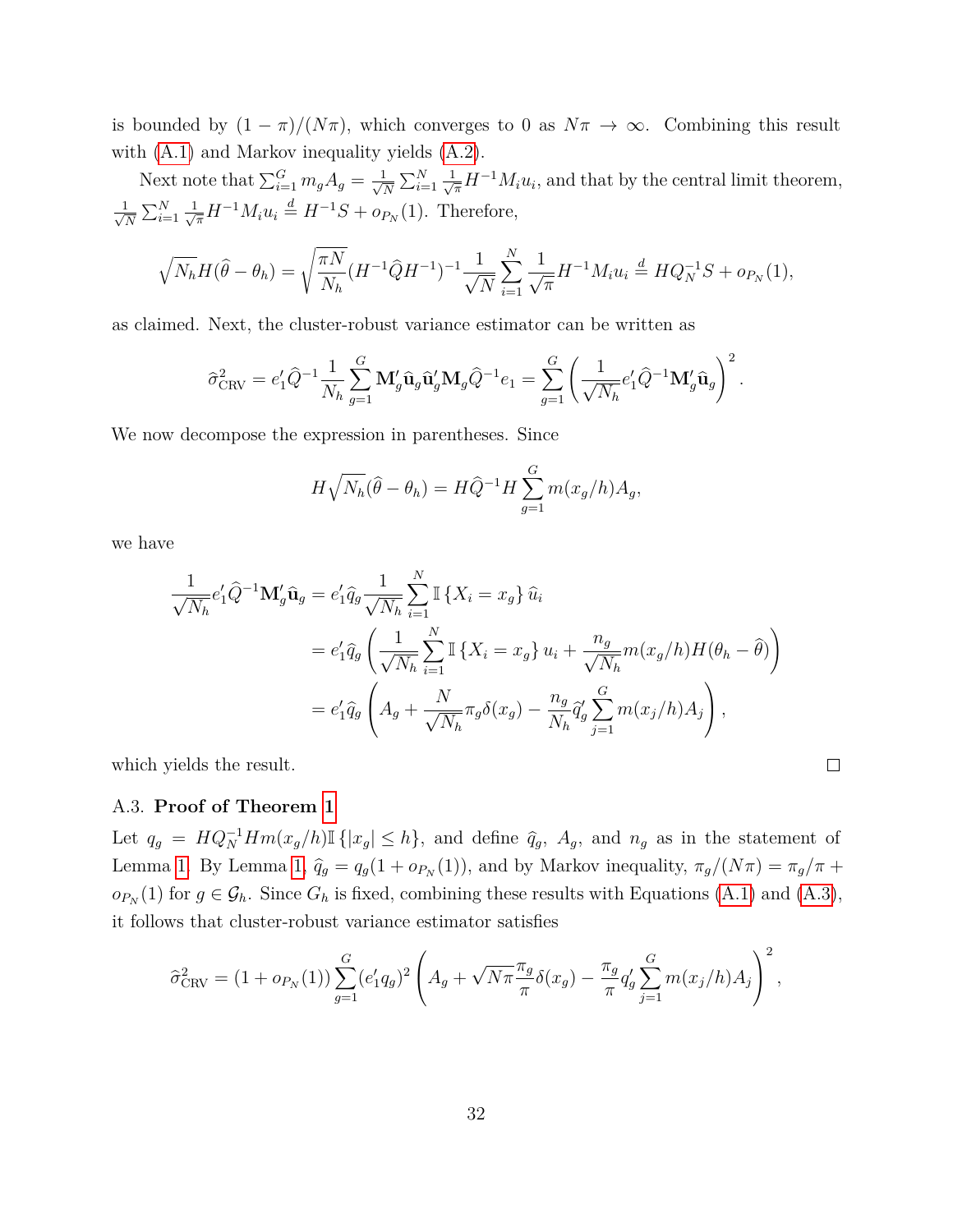To prove the theorem, it therefore suffices to show that

$$
e'_1 q_g \left( A_g - \frac{\pi_g}{\pi} q'_g \sum_{j=1}^G m(x_j/h) A_j + \sqrt{N\pi} \frac{\pi_g}{\pi} \delta(x_g) \right) = W_g(1 + o_{P_N}(1)) \tag{A.4}
$$

In turn, this expression follows from Slutsky's lemma if we can show that

$$
\text{vec}\{A_g\} \stackrel{d}{=} \text{vec}\{B_g\}(1 + o_{P_N}(1)),\tag{A.5}
$$

This in turn follows by  $N\pi \to \infty$  and the central limit theorem.

#### A.4. **Proof of Theorem [2](#page-32-5)**

Throughout the proof, write  $a \preceq b$  to denote  $a < Cb$  for some constant *C* that does not depend on *N*. By Lemma [1,](#page-32-3) we can write the cluster-robust estimator as

$$
\hat{\sigma}_{\text{CRV}}^2 = \sum_{g=1}^G (e'_1 \hat{q}_g)^2 \left( A_g + \frac{N}{\sqrt{N_h}} \pi_g \delta(x_g) \right)^2 + \hat{S}' H^{-1} \sum_{g=1}^G (\hat{q}'_g e_1)^2 \frac{n_g^2}{N_h^2} \hat{q}_g \hat{q}'_g \cdot H^{-1} \hat{S} \n- 2 \sum_{g=1}^G (e'_1 \hat{q}_g)^2 \left( A_g + \frac{N}{\sqrt{N_h}} \pi_g \delta(x_g) \right) \frac{n_g}{N_h} \hat{q}'_g H^{-1} \hat{S},
$$

where  $\hat{S} = H \sum_{j=1}^{G} m(x_j/h)' A_j$ , and  $n_g$ ,  $A_g$  and  $\hat{q}_g$  are defined in the statement of the Lemma. Denote the three summands by  $C_1, C_2$ , and  $C_3$ , respectively.

We first show that  $C_2 = o_{P_N}(1)$ . Since  $H^{-1}\hat{S} = O_{P_N}(1)$  by Lemma [1,](#page-32-3) it suffices to show that

$$
\sum_{g=1}^{G} (\hat{q}'_g e_1)^2 \frac{n_g^2}{N_h^2} \hat{q}_g \hat{q}'_g = o_{P_N}(1).
$$

To this end, note that since elements of  $m(x_g/h)$  are bounded by 1, for any *j*, by Cauchy-Schwarz inequality,  $|\hat{q}_g'e_j| \leq ||e'_jH\hat{Q}^{-1}H||_2 2(p+1)$ , where  $||v||_2$  denotes the Euclidean norm of a vector *v*. Since  $||e'_j H \hat{Q}^{-1} H||_2 = O_{P_N}(1)$  and  $N_h / \pi N = 1 + o_{P_N}(1)$  by Lemma [1,](#page-32-3)

$$
\left| \sum_{g=1}^{G} (\hat{q}'_g e_1)^2 \frac{n_g^2}{N_h^2} e_j \hat{q}_g \hat{q}'_g e_k \right| \leq O_{P_N}(1) \sum_{g \in \mathcal{G}_h} \frac{n_g^2}{N_h^2} = O_{P_N}(1) \sum_{g \in \mathcal{G}_h} \frac{n_g^2}{\pi^2 N^2}
$$

Now, since  $\mathbb{E}_N(n_g^2) = N\pi_g(1-\pi_g) + N^2\pi_g^2$ , and  $\sum_{g \in \mathcal{G}_h} \pi_g = \pi$ ,

$$
\mathbb{E}_N \sum_{g \in \mathcal{G}_h} \frac{n_g^2}{N^2 \pi^2} = \sum_{g \in \mathcal{G}_h} \frac{\pi_g (1 - \pi_g)}{N \pi^2} + \sum_{g \in \mathcal{G}_h} \frac{\pi_g^2}{\pi^2} \le \left(\frac{1}{N \pi} + \frac{\max_{g \in \mathcal{G}_h} \pi_g}{\pi}\right) \sum_{g \in \mathcal{G}_h} \frac{\pi_g}{\pi} \to 0.
$$

Therefore, by Markov inequality,  $\sum_{g \in \mathcal{G}_h}$  $\frac{n_g^2}{\pi^2 N^2} = o_{P_N}(1)$ , so that  $C_2 = o_{P_N}(1)$  as claimed.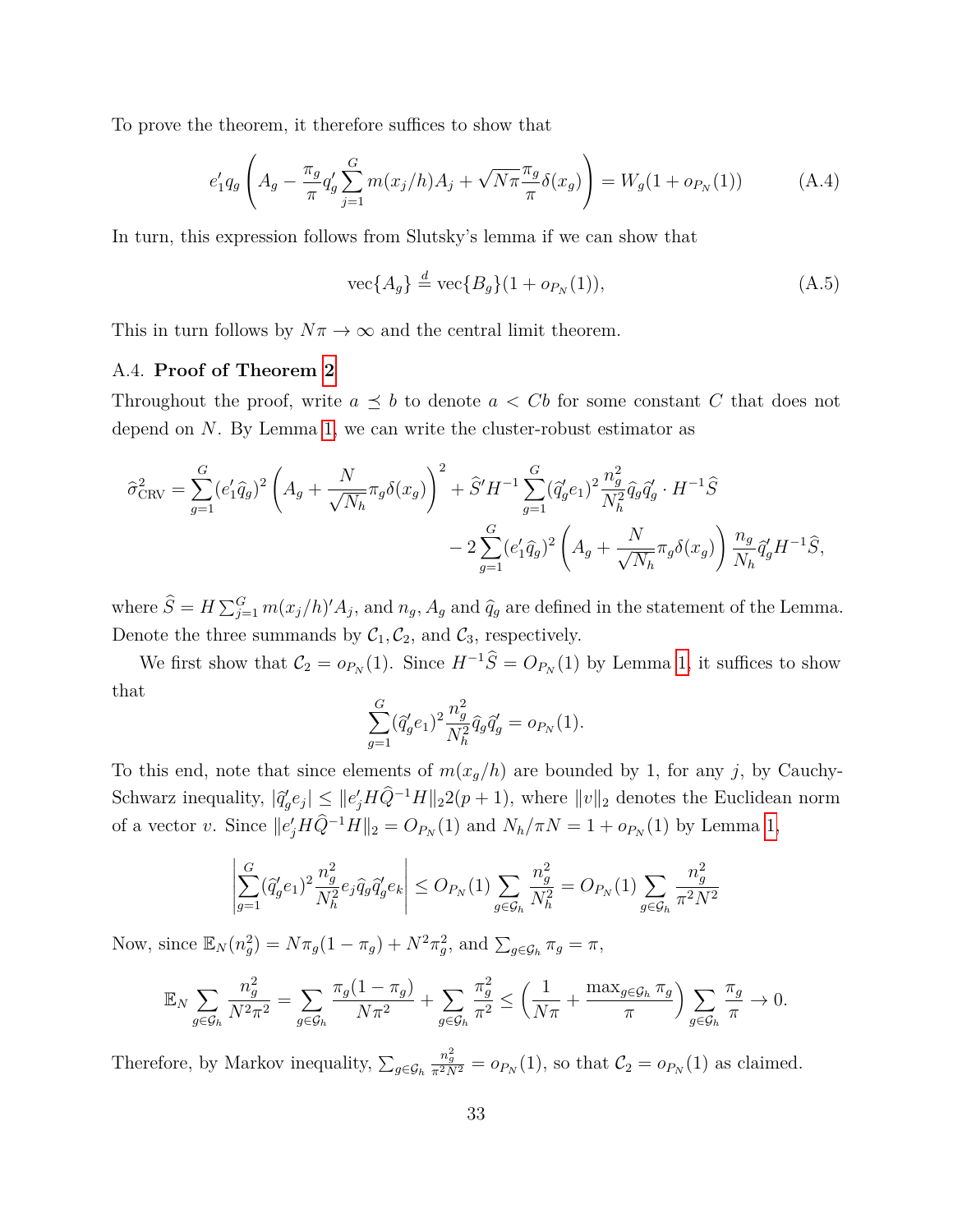Now consider  $C_1$ . Let  $q_g = HQ_N^{-1}Hm(x_g/h) \mathbb{I}\{|x_g| \leq h\}$ . We have

$$
\mathcal{C}_1 = \frac{1}{N_h} \sum_{i=1}^N \sum_{j=1}^N \sum_{g=1}^G (e'_1 \hat{q}_g)^2 \mathbb{I} \{X_i = x_g\} \mathbb{I} \{X_j = x_g\} (\varepsilon_i + \delta(x_g)) (\varepsilon_j + \delta(x_g))
$$
  
=  $(1 + o_{P_N}(1)) \frac{1}{N\pi} \sum_{i=1}^N \sum_{j=1}^N \sum_{g=1}^G (e'_1 q_g)^2 \mathbb{I} \{X_i = x_g\} \mathbb{I} \{X_j = x_g\} (\varepsilon_i + \delta(x_g)) (\varepsilon_j + \delta(x_g))$   
=  $(1 + o_{P_N}(1)) (\mathcal{C}_{11} + 2(\mathcal{C}_{12} + \mathcal{C}_{13} + \mathcal{C}_{14} + \mathcal{C}_{15} + \mathcal{C}_{16})),$ 

where

$$
\mathcal{C}_{11} = \frac{1}{N\pi} \sum_{i=1}^{N} \sum_{g=1}^{G} (e'_1 q_g)^2 \mathbb{I} \{ X_i = x_g \} (\varepsilon_i + \delta(x_g))^2,
$$
  
\n
$$
\mathcal{C}_{12} = \frac{1}{N\pi} \sum_{i=1}^{N} \sum_{j=1}^{i-1} \sum_{g=1}^{G} (e'_1 q_g)^2 \mathbb{I} \{ X_i = x_g \} \mathbb{I} \{ X_j = x_g \} \varepsilon_i \varepsilon_j,
$$
  
\n
$$
\mathcal{C}_{13} = \frac{1}{N\pi} \sum_{i=1}^{N} \sum_{j=1}^{i-1} \sum_{g=1}^{G} (e'_1 q_g)^2 \mathbb{I} \{ X_i = x_g \} \mathbb{I} \{ X_j = x_g \} \varepsilon_j \delta(x_g),
$$
  
\n
$$
\mathcal{C}_{14} = \frac{1}{N\pi} \sum_{i=1}^{N} \sum_{j=1}^{i-1} \sum_{g=1}^{G} (e'_1 q_g)^2 \mathbb{I} \{ X_i = x_g \} \mathbb{I} \{ X_j = x_g \} \varepsilon_i \delta(x_g),
$$
  
\n
$$
\mathcal{C}_{15} = \frac{1}{N\pi} \sum_{i=1}^{N} \sum_{j=1}^{i-1} \sum_{g=1}^{G} (e'_1 q_g)^2 \mathbb{I} \{ X_i = x_g \} \left( \mathbb{I} \{ X_j = x_g \} - \pi_g \right) \delta(x_g)^2
$$
  
\n
$$
\mathcal{C}_{16} = \frac{1}{N\pi} \sum_{g=1}^{G} \sum_{i=1}^{N} (i-1) (e'_1 q_g)^2 \mathbb{I} \{ X_i = x_g \} \pi_g \delta(x_g)^2.
$$

We have

$$
\mathbb{E}_N(\mathcal{C}_{11}) = \frac{1}{\pi} \sum_{g=1}^G (e'_1 q_g)^2 \pi_g (\sigma_g^2 + \delta(x_g)^2) = e'_1 Q_N^{-1} \Omega Q_N^{-1} e_1,
$$

and

$$
\mathbb{V}(\mathcal{C}_{11}^2) \le \frac{1}{N\pi^2} \sum_{g=1}^G (e'_1 q_g)^4 \pi_g \mathbb{E}_N [(\varepsilon_i + \delta(x_g))^4 \mid X_i = x_g] \le \frac{\sum_{g \in \mathcal{G}_h} \pi_g}{N\pi^2} = \frac{1}{N\pi} \to 0.
$$

Next,  $\mathbb{E}_N(\mathcal{C}_{12}) = 0$ , and

$$
\mathbb{V}(\mathcal{C}_{12}) = \frac{N-1}{2N\pi^2} \sum_{g=1}^{G} (e'_1 q_g)^2 \pi_g^2 \sigma_g^2 \sigma_g^2 \preceq \frac{\max_g \pi_g \sum_{g=1}^{G} \pi_g}{\pi^2} = \frac{\max_g \pi_g}{\pi} \to 0.
$$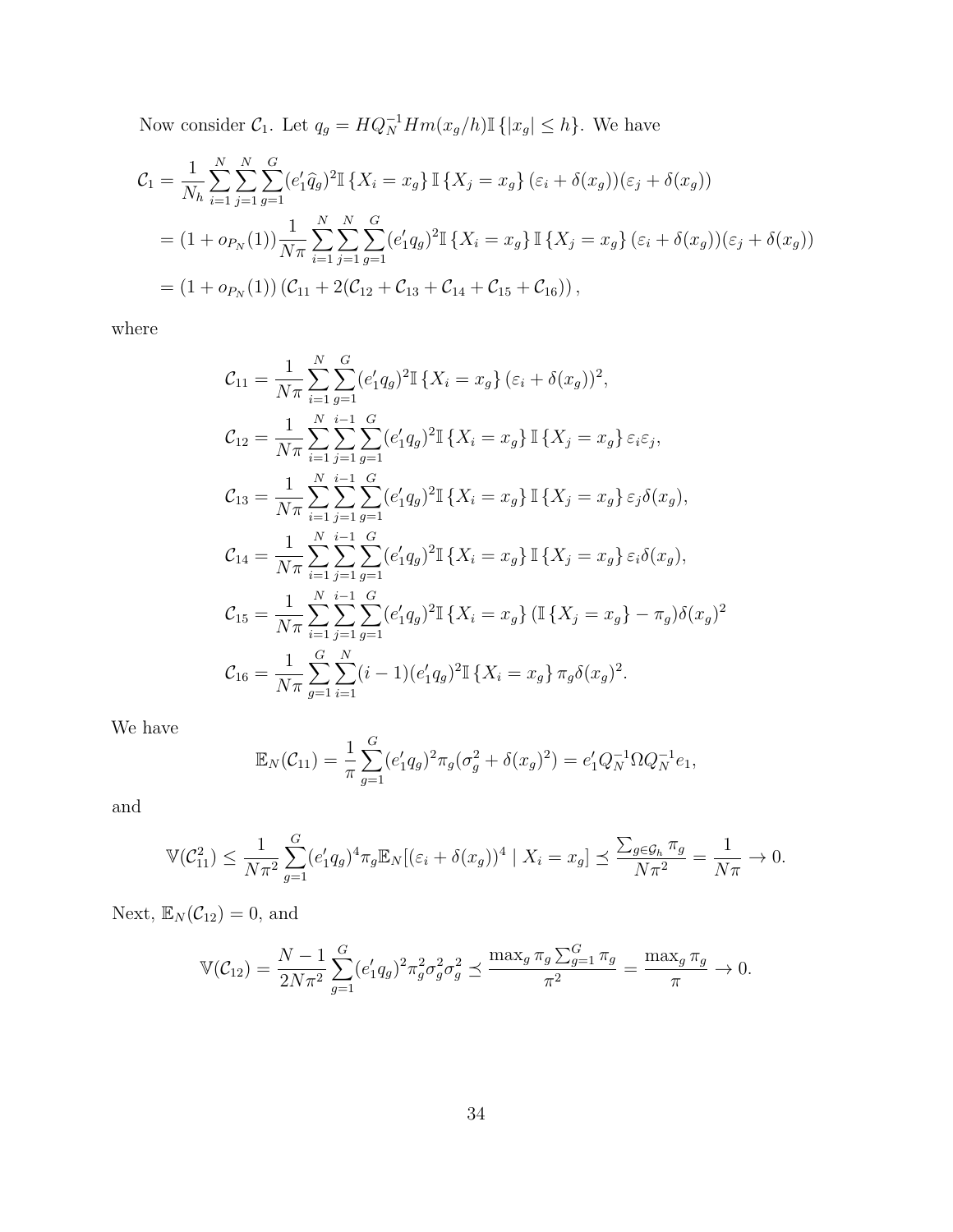The expectations for the remaining terms satisfy  $\mathbb{E}_N(\mathcal{C}_{13}) = \mathbb{E}_N(\mathcal{C}_{14}) = \mathbb{E}_N(\mathcal{C}_{15}) = 0$ , and

$$
\mathbb{E}_N(\mathcal{C}_{16}) = \frac{N-1}{2\pi} \sum_{g=1}^G (e'_1 q_g)^2 \pi_g^2 \delta(x_g)^2.
$$

The variances of  $C_{13}, \ldots, C_{16}$  are all of smaller order than this expectation:

$$
\mathbb{V}(\mathcal{C}_{13}) = \frac{1}{N^2 \pi^2} \sum_{g}^{G} \sum_{i,k=1}^{N} \sum_{j=1}^{\min\{i,k\}-1} (e'_1 q_g)^4 \pi_g^3 \sigma_g^2 \delta(x_g)^2 \preceq \frac{N \max_g \pi_g}{\pi^2} \sum_{g}^{G} (e'_1 q_g)^2 \pi_g^2 \delta(x_g)^2
$$
  
\n
$$
= o(\mathbb{E}_N(\mathcal{C}_{16}))
$$
  
\n
$$
\mathbb{V}(\mathcal{C}_{14}) = \frac{1}{N^2 \pi^2} \sum_{i=1}^{N} \sum_{j=1}^{i-1} \sum_{k=1}^{G} \sum_{g=1}^{G} (e'_1 q_g)^4 \pi_g^3 \sigma_g^2 \delta(x_g)^2 = o(\mathbb{E}_N(\mathcal{C}_{16}))
$$
  
\n
$$
\mathbb{V}(\mathcal{C}_{15}) = \frac{1}{N^2 \pi^2} \sum_{i=1}^{N} \sum_{k=1}^{N} \sum_{j=1}^{\min\{i,k\}-1} \sum_{g,f=1}^{G} (\mathbb{I}\{g=f\} \pi_g - \pi_g \pi_f) \pi_g \pi_f (e'_1 q_g)^2 (e'_1 q_f)^2 \delta(x_f)^2 \delta(x_g)^2
$$
  
\n
$$
\leq \frac{1}{N^2 \pi^2} \sum_{i=1}^{N} \sum_{k=1}^{N} \sum_{j=1}^{\min\{i,k\}-1} \sum_{g=1}^{G} \pi_g^3 (e'_1 q_g)^4 \delta(x_g)^4 = o(\mathbb{E}_N(\mathcal{C}_{16})),
$$

and

$$
\mathbb{V}(\mathcal{C}_{16}^2) = \frac{1}{N^2 \pi^2} \sum_{g=1}^G \sum_{f=1}^G \sum_{i=1}^N (i-1)^2 (\mathbb{I} \{ g = f \} \pi_g - \pi_g \pi_f) \pi_g \pi_f \delta(x_g)^2 \delta(x_f)^2 (e'_1 q_g)^2
$$
  

$$
\leq \frac{N}{\pi^2} \sum_{g=1}^G \pi_g^3 \delta(x_g)^4 (e'_1 q_g)^4 = o(\mathbb{E}_N(\mathcal{C}_{16})).
$$

It therefore follows that

$$
C_1 = (1 + o_{P_N}(1)) \mathbb{E}_N(C_1) = (1 + o_{P_N}(1)) \left( e'_1 Q_N^{-1} \Omega Q_N^{-1} e_1 + \frac{N-1}{\pi} \sum_{g=1}^G (e'_1 q_g)^2 \pi_g^2 \delta(x_g)^2 \right).
$$

<span id="page-36-0"></span>Finally, the cross-term  $C_3$  is  $o(\mathbb{E}_N(C_1)^{1/2})$  by Cauchy-Schwarz inequality, so that  $\hat{\sigma}_{\text{CRV}}^2$  =  $(1 + o_{P_N}(1))\mathbb{E}_N(\mathcal{C}_1)$ , which yields the result.

#### B. PROOFS OF RESULTS IN SECTION [5](#page-21-0)

### B.1. **Proof of Proposition [4](#page-25-0)**

Under the conditions of the proposition, it holds that

$$
\sqrt{N}\left(\frac{\text{vec}(\widehat{\delta}(x_g) - \delta(x_g))}{\widehat{\tau}_h - \tau_h}\right) \stackrel{d}{\to} \mathcal{N}(0, \Sigma),
$$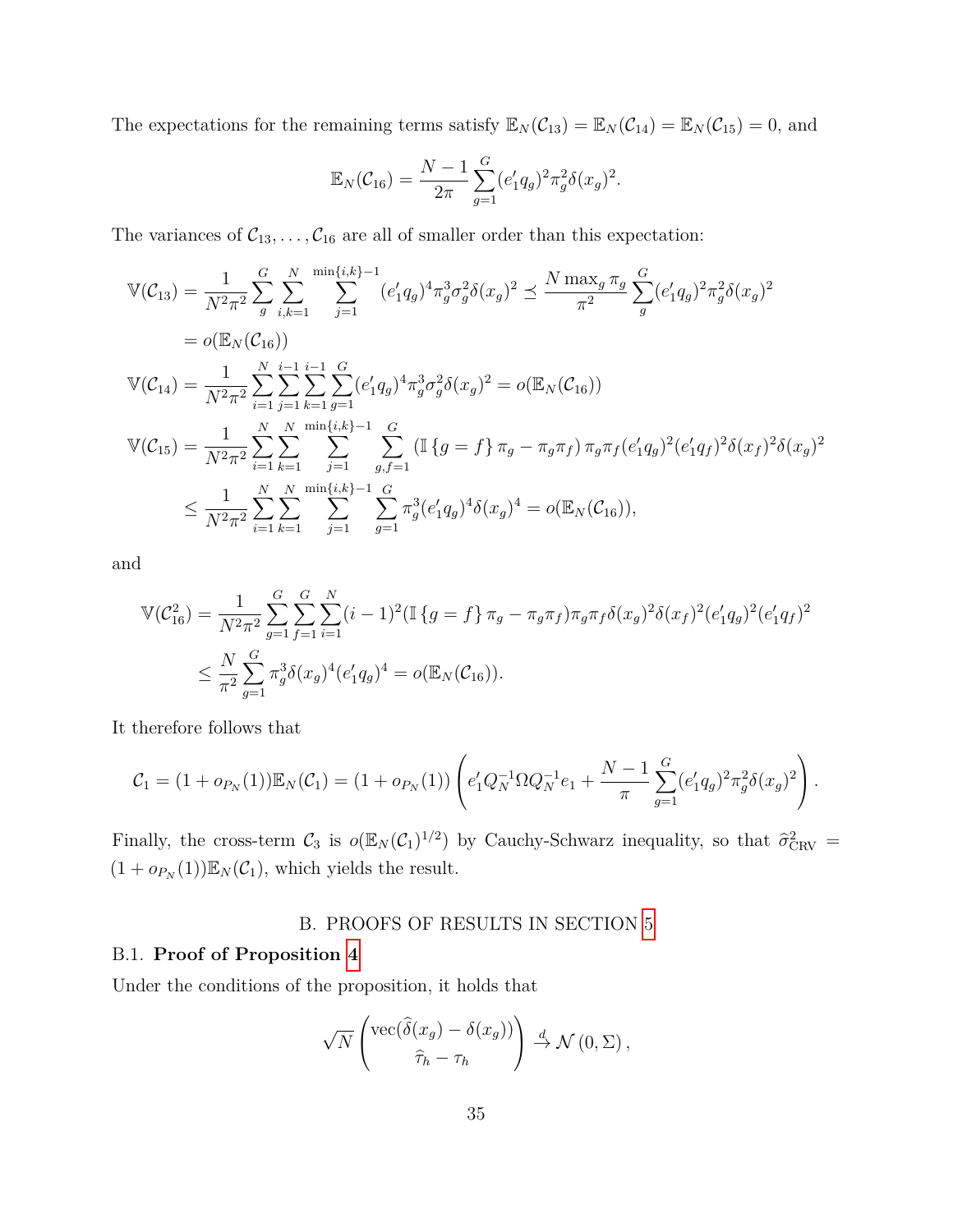where the variance matrix  $\Sigma$  is given by

$$
\Sigma = \begin{pmatrix} \text{diag}(\sigma_g^2/\pi_g) + \mathcal{W} & \text{vec}(\sigma_g^2 m_g' Q^{-1} e_1 - m_g' Q^{-1} \Omega Q^{-1} e_1) \\ \text{vec}(\sigma_g^2 m_g' Q^{-1} e_1 - m_g' Q^{-1} \Omega Q^{-1} e_1)' & e_1' Q^{-1} \Omega Q^{-1} e_1 \end{pmatrix},
$$

and *W* is a  $G \times G$  matrix with  $(g, g^*)$  element equal to  $m'_g Q^{-1} \Omega Q^{-1} m_{g^*} - (\sigma_g^2 + \sigma_{g^*}^2) m'_g Q^{-1} m_{g^*}$ . To see that this is true, note that by the central limit theorem,

$$
\sqrt{N} \begin{pmatrix} \text{vec}(n_g/N) - \text{vec}(\pi_g) \\ \text{vec}(n_g \hat{\mu}_g/N) - \text{vec}(\pi_g \mu(x_g)) \end{pmatrix}
$$
  
\n
$$
\xrightarrow{d} N \begin{pmatrix} 0, \begin{pmatrix} \text{diag}(\pi_g) & \text{diag}(\pi_g \mu(x_g)) \\ \text{diag}(\pi_g \mu(x_g)) & \text{diag}(\pi_g(\mu(x_g)^2 + \sigma_g^2)) \end{pmatrix} - \begin{pmatrix} \text{vec}(\pi_g) \\ \text{vec}(\pi_g \mu(x_g)) \end{pmatrix} \begin{pmatrix} \text{vec}(\pi_g) \\ \text{vec}(\pi_g \mu(x_g)) \end{pmatrix} \end{pmatrix}.
$$

By the delta method

$$
\sqrt{N} \begin{pmatrix} \text{vec}(\hat{\mu}_g - \mu_g) \\ N^{-1} \sum_{i=1}^N M_i u_i \end{pmatrix} \stackrel{d}{\rightarrow} \mathcal{N} \left( 0, \begin{pmatrix} \text{diag}(\sigma_g^2/\pi_g) & \text{vec}(\sigma_g^2 m'_g) \\ \text{vec}(\sigma_g^2 m'_g)' & \Omega \end{pmatrix} \right),
$$

where  $\Omega = \sum_{g} \pi_g (\delta_g^2 + \sigma_g^2) m_g m_g'$ . Therefore, we get

$$
\sqrt{N} \begin{pmatrix} \text{vec}(\hat{\delta}(x_g) - \delta(x_g)) \\ \hat{\tau}_h - \tau_h \end{pmatrix} = \sqrt{N} \begin{pmatrix} I_G & -\text{vec}(m'_g Q^{-1}) \\ 0 & e'_1 Q^{-1} \end{pmatrix} \begin{pmatrix} \text{vec}(\hat{\mu}_g - \mu_g) \\ \frac{1}{N} \sum_i M_i u_i \end{pmatrix} (1 + o_P(1))
$$
  

$$
\stackrel{d}{\rightarrow} \mathcal{N}(0, \Sigma),
$$

as claimed, where  $\hat{Q} = E_n[M_i M'_i] \stackrel{P}{\to} Q = \mathbb{E}[M_i M'_i]$ . It also follows from standard arguments that the  $o_P(1)$  term in the previous equations is uniformly  $o_P(1)$  over  $\mathcal{M}_h$ . Honesty of the confidence intervals then follows from [Berger](#page-38-2) [\(1982\)](#page-38-2), along the lines of the argument given in the main part of the paper.

#### B.2. **Proof of Proposition [5](#page-27-0)**

We first derive the expression for  $b(\hat{\tau})$ , following the arguments in Theorem B.1 in [Armstrong](#page-38-5) [and Kolesár](#page-38-5) [\(2016a\)](#page-38-5). Put  $w_+(x) = w(x) \mathbb{I} \{x \ge 0\}$ , and  $w_-(x) = -w(x) \mathbb{I} \{x < 0\}$ . Note that these weights satisfy  $\sum_{i=1}^{N} X_i w_+(X_i) = 0$ , and  $\sum_{i=1}^{N} X_i w_-(X_i) = 0$ , so that the conditional bias  $\hat{\tau}$  at  $\mu$  is that same as the bias at  $\mu_{+}(x) - x\mu'_{+}(0) - (\mu_{-}(x) - x\mu'_{-}(0))$ , using the convention that  $\mu_-(0) = \lim_{x \uparrow 0} \mu_-(x)$ . We can therefore without loss of generality assume  $\mu'_{+}(0) = \mu'_{-}(x) = 0$ . By assumption, the first derivatives of the functions  $\mu_{+}$  and  $\mu_{-}$  are Lipschitz, and hence absolutely continuous, so that, by the Fundamental Theorem of Calculus and Fubini's theorem, we can write, for  $x \geq 0$ ,  $\mu_+(x) = \mu_+(0) + \int_0^x \mu''(s)(x - s) ds$ , and for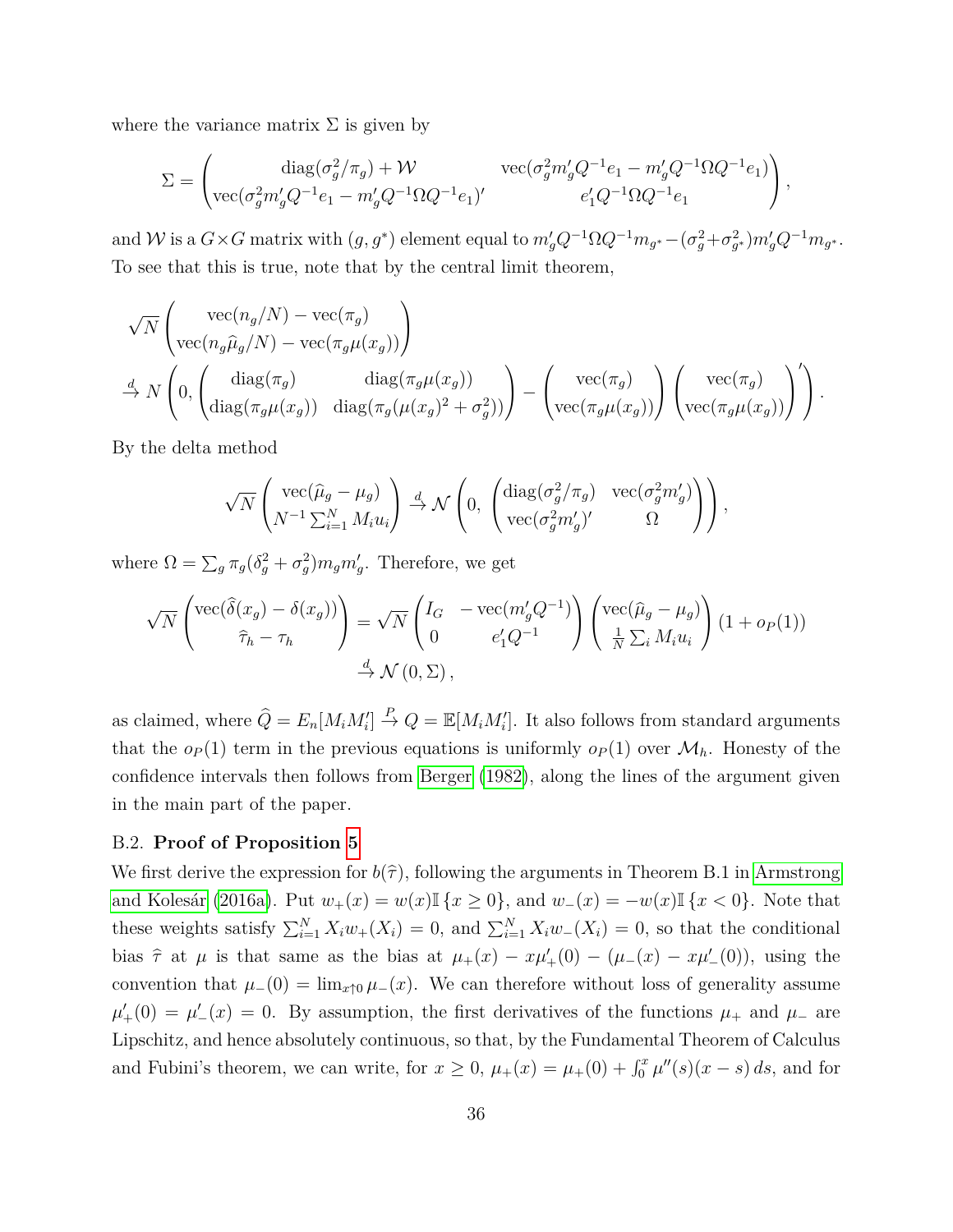$x \leq 0$ ,  $\mu_-(x) = \mu_-(0) + \int_x^0 \mu''(s)(x - s) ds$ . The conditional bias can therefore be written as:

$$
\tilde{\tau}_h - \tau = \sum_i w_+(X_i)(\mu_+(X_i) - \mu_+(0)) - \sum_i w_-(X_i)(\mu_-(X_i) - \mu_-(0))
$$
  
\n
$$
= \sum_{i \colon X_i \ge 0} w(X_i) \int_0^{X_i} \mu''(s)(X_i - s) ds + \sum_{i \colon X_i < 0} w(X_i) \int_{X_i}^0 \mu''(s)(X_i - s) ds
$$
  
\n
$$
= \int_0^\infty \mu''(s) \sum_{i \colon X_i \ge s} w(X_i)(X_i - s) ds + \int_{-\infty}^0 \mu''(s) \sum_{i \colon X_i \le -s} w(X_i)(X_i - s) ds,
$$

where the first line uses  $\sum_{i=1}^{N} w_{+}(X_i) = \sum_{i=1}^{N} w_{-}(X_i) = 1$  and  $\tau = \mu_{+}(0) - \mu_{-}(0)$ , and the last line uses Fubini's theorem to change the order of summation and integration. Next, note that  $\bar{w}_+(s) = \sum_{i \colon X_i \ge s} w(X_i)(X_i - s)$  is negative for all  $s \ge 0$ , because  $\bar{w}_+(0) = 0$ ,  $\bar{w}_+(s) = 0$ for  $s \geq h$ , and  $\bar{w}'_+(s) = -\sum_{X_i \geq s} w(X_i)$  is monotone on  $[0, h]$  with  $\bar{w}'_+(0) = -1$ . Similarly,  $\bar{w}_-(s) = \sum_{i: X_i \geq s} w(X_i)(X_i - s)$  is positive for all  $s \geq 0$ . Therefore, the expression in the preceding display is maximized by setting  $\mu''(x) = -K \text{sign}(x)$ , and minimized by setting  $\mu''(x) = K \operatorname{sign}(x)$ , which leads to

$$
\sup_{\mu \in \mathcal{M}(K)} |\tilde{\tau}_h - \tau| = -\frac{K}{2} \sum_{i \colon X_i \ge 0} w(X_i) (\mathbb{I} \{ X_i \ge 0 \} - \mathbb{I} \{ X_i < 0 \}),
$$

proving the first part of the proposition. The second part of the proposition follows from Theorem E.1 in [Armstrong and Kolesár](#page-38-5) [\(2016a\)](#page-38-5).

#### REFERENCES

- <span id="page-38-3"></span>Abadie, A., G. W. Imbens, and F. Zheng (2014): "Inference for Misspecified Models with Fixed Regressors," *Journal of the American Statistical Association*, 109, 1601– 1614.
- <span id="page-38-5"></span>Armstrong, T. B. and M. Kolesár (2016a): "Optimal inference in a class of regression models," ArXiv:1511.06028.
- <span id="page-38-1"></span> $(2016b)$ : "Simple and honest confidence intervals in nonparametric regression," ArXiv:1606.01200.
- <span id="page-38-2"></span>Berger, R. (1982): "Multiparameter hypothesis testing and acceptance sampling," *Technometrics*, 24, 295–300.
- <span id="page-38-4"></span>CAI, T. T. AND M. G. LOW (2004): "An adaptation theory for nonparametric confidence intervals," *Annals of Statistics*, 32, 1805–1840.
- <span id="page-38-0"></span>Calonico, S., M. D. Cattaneo, and R. Titiunik (2014): "Robust Nonparametric Confidence Intervals for Regression-Discontinuity Designs," *Econometrica*, 82, 2295–2326.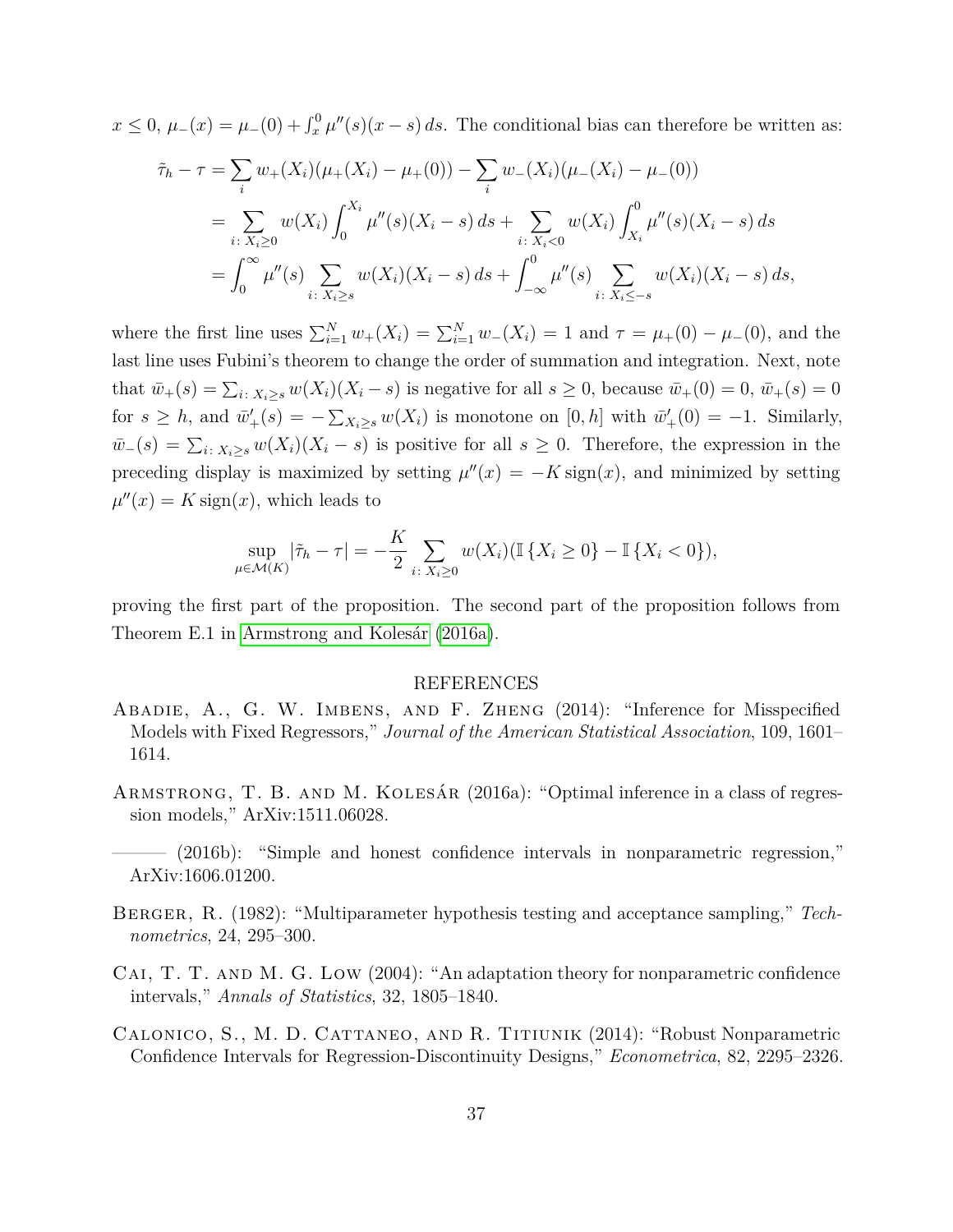- <span id="page-39-7"></span>Cameron, C. A., J. B. Gelbach, and D. L. Miller (2008): "Bootstrap-based improvements for inference with clustered errors," *Review of Economics and Statistics*, 90, 414–427.
- <span id="page-39-2"></span>Cameron, C. A. and D. L. Miller (2014): "A Practitioner's Guide to Cluster-Robust Inference," *Journal of Human Resources*, 50, 317–372.
- <span id="page-39-8"></span>Canay, I. A., J. P. Romano, and A. M. Shaikh (2015): "Randomization Tests under an Approximate Symmetry Assumption," Technical Report No. 2014-13, Stanford University.
- <span id="page-39-4"></span>CARD, D., C. DOBKIN, AND N. MAESTAS (2008): "The Impact of Nearly Universal Insurance Coverage on Health Care Utilization: Evidence from Medicare," *American Economic Review*, 98, 2242–58.
- <span id="page-39-5"></span>CHETTY, R., J. N. FRIEDMAN, AND E. SAEZ (2013): "Using Differences in Knowledge across Neighborhoods to Uncover the Impacts of the EITC on Earnings," *American Economic Review*, 103, 2683–2721.
- <span id="page-39-6"></span>Clark, D. and H. Royer (2013): "The Effect of Education on Adult Mortality and Health: Evidence from Britain," *American Economic Review*, 103, 2087–2120.
- <span id="page-39-12"></span>DEVEREUX, P. J. AND R. A. HART (2010): "Forced to be Rich? Returns to Compulsory Schooling in Britain," *Economic Journal*, 120, 1345–1364.
- <span id="page-39-3"></span>Dong, Y. (2015): "Regression discontinuity applications with rounding errors in the running variable," *Journal of Applied Econometrics*, 30, 422–446.
- <span id="page-39-13"></span>Frandsen, B. R. (2016): "Party Bias in Union Representation Elections: Testing for Manipulation in the Regression Discontinuity Design When the Running Variable is Discrete," Working Paper.
- <span id="page-39-11"></span>Gelman, A. and G. Imbens (2014): "Why high-order polynomials should not be used in regression discontinuity designs," NBER Working Paper No. 20405.
- <span id="page-39-0"></span>HAHN, J., P. TODD, AND W. VAN DER KLAAUW (2001): "Identification and Estimation of Treatment Effects with a Regression-Discontinuity Design," *Econometrica*, 69, 201–209.
- <span id="page-39-9"></span>Imbens, G. W. and M. Kolesár (2016): "Robust Standard Errors in Small Samples: Some Practical Advice," *Review of Economics and Statistics*, forthcoming.
- <span id="page-39-10"></span>Imbens, G. W. and T. Lemieux (2008): "Regression discontinuity designs: A guide to practice," *Journal of Econometrics*, 142, 615–635.
- <span id="page-39-1"></span>LEE, D. S. AND D. CARD (2008): "Regression discontinuity inference with specification error," *Journal of Econometrics*, 142, 655–674.